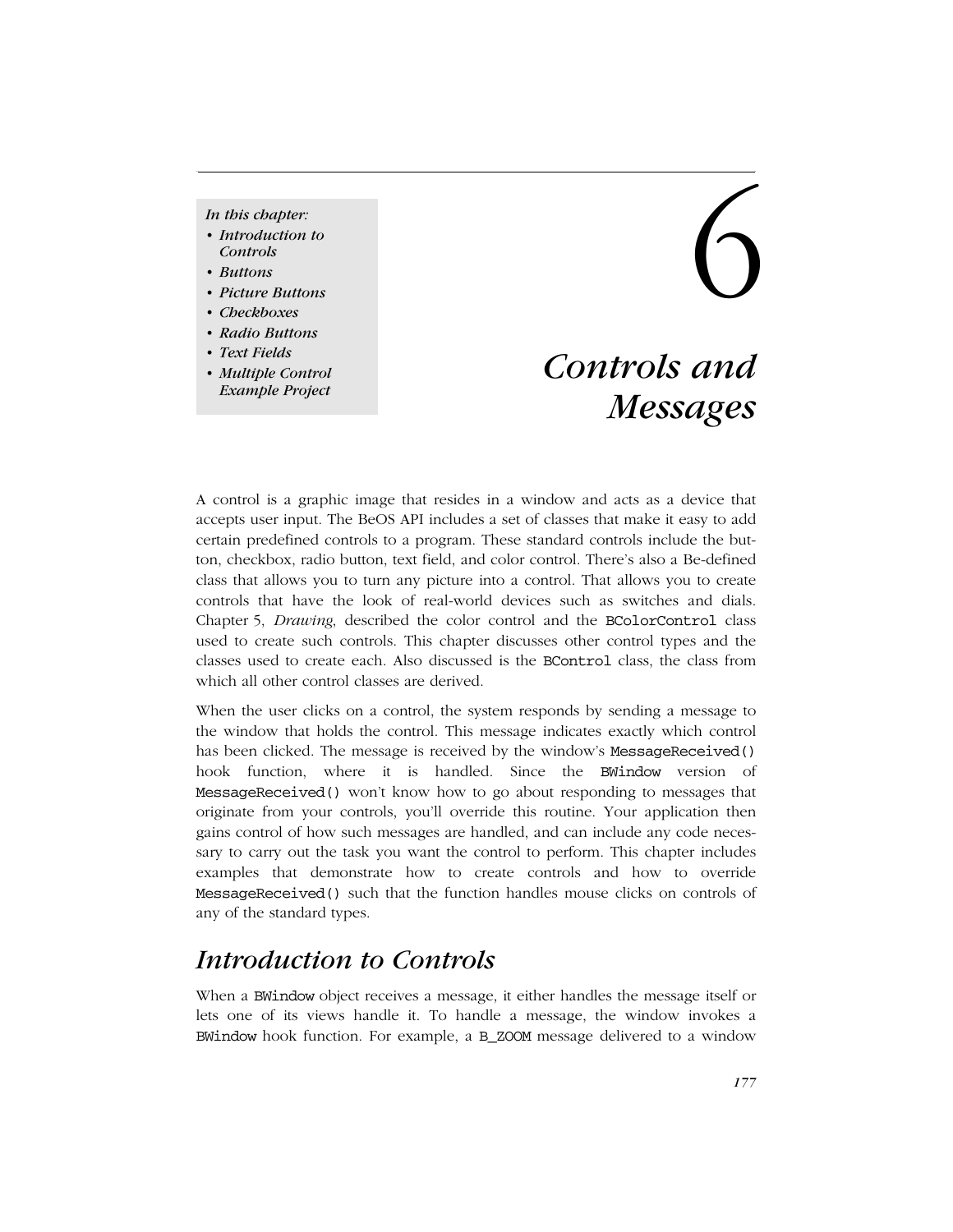results in that window invoking the BWindow hook function Zoom() to shrink or enlarge the window. To allocate the handling of a message to one of its views, the window passes the message to the affected view, and the view then invokes the appropriate BView hook function. For example, a B\_MOUSE\_DOWN message results in the affected view invoking the BView hook function MouseDown().

Besides being the recipient of system messages, a window is also capable of receiving application-defined messages. This lets you implement controls in your application's windows. When you create a control (such as a button object from the BButton class), define a unique message type that becomes associated with that one control. Also, add the control to a window. When the user operates the control (typically by clicking on it, as for a button), the system passes the application-defined message to the window. How the window handles the message is determined by the code you include in the BWindow member function MessageReceived().

# *Control Types*

You can include a number of different types of controls in your windows. Each control is created from a class derived from the abstract class BControl. The BControl class provides the basic features common to all controls, and the BControl-derived classes add capabilities unique to each control type. In this chapter, you'll read about the following control types:

### *Button*

The BButton class is used to create a standard button, sometimes referred to as a push button. Clicking on a button results in some immediate action taking place.

### *Picture button*

The BPictureButton class is used to create a button that can have any size, shape, and look to it. While picture buttons can have an infinite variety of looks, they act in the same manner as a push button—a mouse click results in an action taking place.

### *Checkbox*

The BCheckBox class creates a checkbox. A checkbox has two states: on and off. Clicking a checkbox always toggles the control to its opposite state or value. Clicking on a checkbox usually doesn't immediately impact the program. Instead, a program typically waits until some other action takes place (such as the click of a certain push button) before gathering the current state of the checkbox. At that time, some program setting or feature is adjusted based on the value in the checkbox.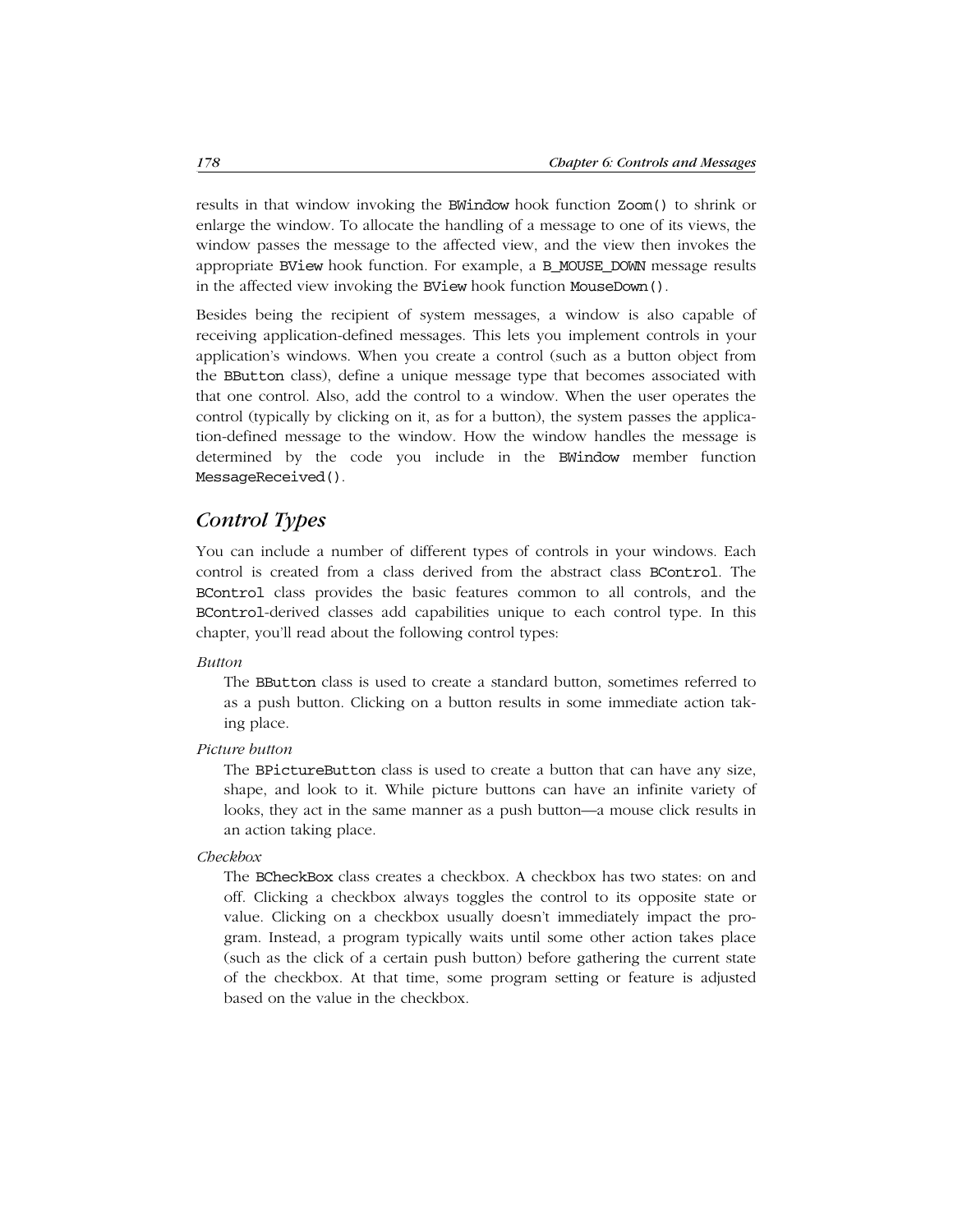### *Radio button*

The BRadioButton class is used to create a radio button. Like a checkbox, a radio button has two states: on and off. Unlike a checkbox, a radio button is never found alone. Radio buttons are grouped together in a set that is used to control an option or feature of a program. Clicking on a radio button turns off whatever radio button was on at the time of the mouse click, and turns on the newly clicked radio button. Use a checkbox in a yes or no or true or false situation. Use radio buttons for a condition that offers multiple choices that are mutually exclusive (since only one button can be on at any given time).

### *Text field*

The BTextControl class is used to create a text field. A text field is a control consisting of a static string on the left and an editable text area on the right. The static text acts as a label that provides the user with information about what is to be typed in the editable text area of the control. Typing text in the editable text area of a control can have an immediate effect on the program, but it's more common practice to wait until some other action takes place (like a click on a push button) before the program reads the user-entered text.

*Color control*

The BColorControl class, shown in Chapter 5, creates color controls. A color control displays the 256 system colors, each in a small square. The user can choose a color by clicking on it. A program can, at any time, check to see which color the user has currently selected, and perform some action based on that choice. Often the selected color is used in the next, or all subsequent, drawing operation the program performs.

Figure 6-1 shows four of the six types of controls available to you. In the upper left of the figure is a button. The control in the upper right is a text field. The lower left of the figure shows a checkbox in both its on and off states, while the lower right of the figure shows a radio button in both its states. A picture button can have any size and look you want, so it's not shown. All the buttons are associated with labels that appear on or next to the controls themselves.

The sixth control type, the color control based on the BColorControl class, isn't shown either—it was described in detail in Chapter 5 and will only be mentioned in passing in this chapter.

A control can be in an enabled state—where the user can interact with it—or a disabled state. A disabled control will appear dim, and clicking on the control will have no effect. Figure 6-2 shows a button control in both its enabled state (leftmost in the figure) and its disabled state (rightmost in the figure). Also shown is what an enabled button looks like when it is selected using the Tab key (middle in the figure). A user can press the Tab key to cycle through controls, making each one in turn the current control. As shown in Figure 6-2, a button's label will be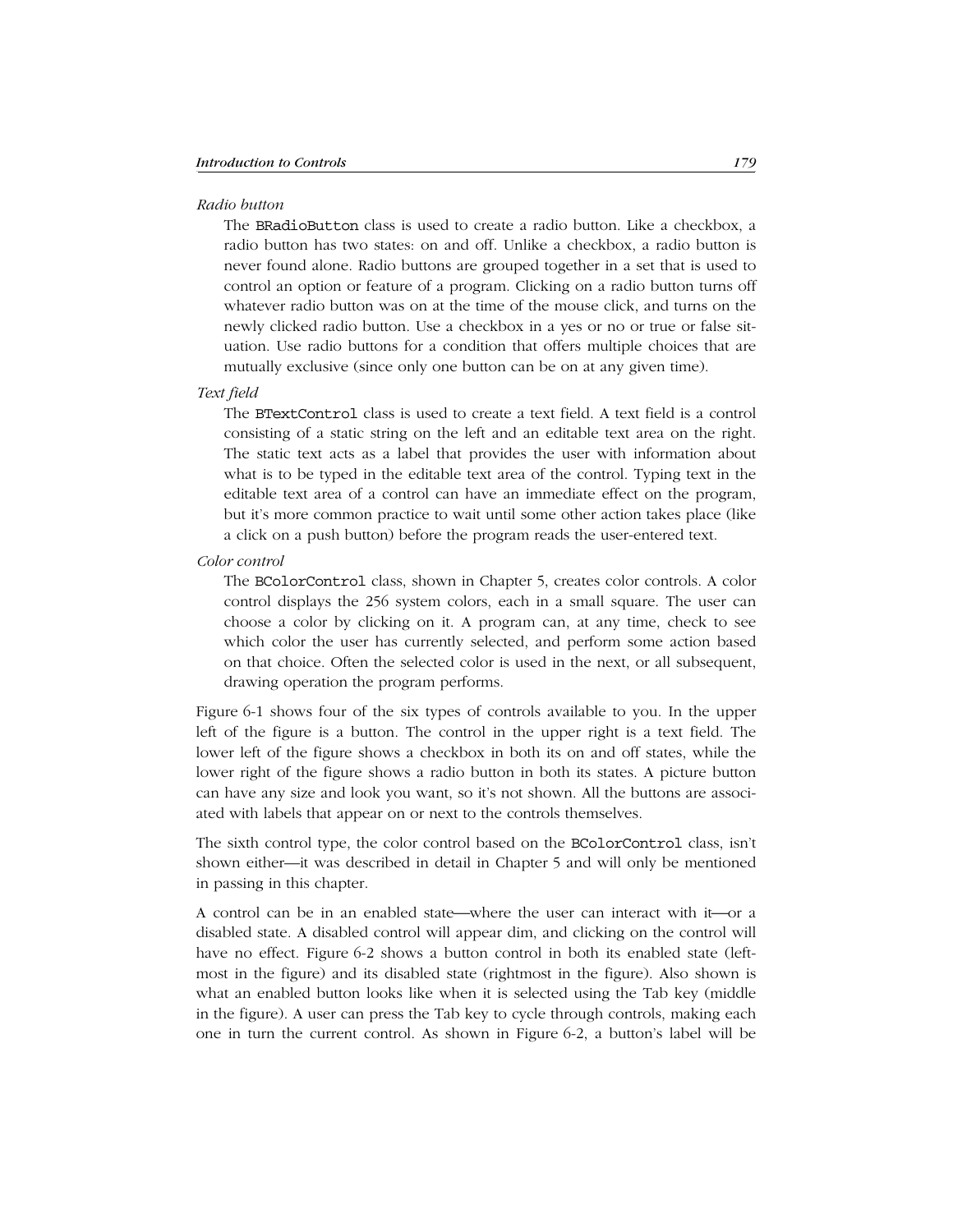| Beep One                                                   | Enter Name: New |                           |  |
|------------------------------------------------------------|-----------------|---------------------------|--|
| $\boxed{\times}$ Disable Beeping<br><b>Disable Beeping</b> |                 | ● One Beep<br>◯ Two Beeps |  |

*Figure 6-1. Examples of button, text field, checkbox, and radio button controls*

underlined when it's current. Once current, other key presses (typically the Return and Enter key) affect that control.

|  |  | Beep One | Beep One | Beep One |  |
|--|--|----------|----------|----------|--|
|--|--|----------|----------|----------|--|

*Figure 6-2. A button control that's (from left to right) enabled, current, and disabled*

### *Creating a Control*

A control is created from one of six Interface Kit classes—each of which is covered in detail in this chapter. Let us start by examining the BControl class from which they are derived.

### *The BControl class*

The BControl class is an abstract class derived from the BView and BInvoker classes. Control objects are created from BControl-derived classes, so all controls are types of views.



It's possible to create controls that aren't based on the BControl class. In fact, the Be API does that for the BListView and BMenuItem classes. These are exceptions, though. You'll do best by basing each of your application's controls on one of the six BControl-derived classes. Doing so means your controls will behave as expected by the user.

BControl is an abstract class, so your project will create BControl-derived class objects rather than BControl objects. However, because the constructor of each BControl-derived class invokes the BControl constructor, a study of the BControl constructor is a worthwhile endeavor. Here's the prototype:

| <b>BControl</b> (BRect | frame, |
|------------------------|--------|
| const char             | *name, |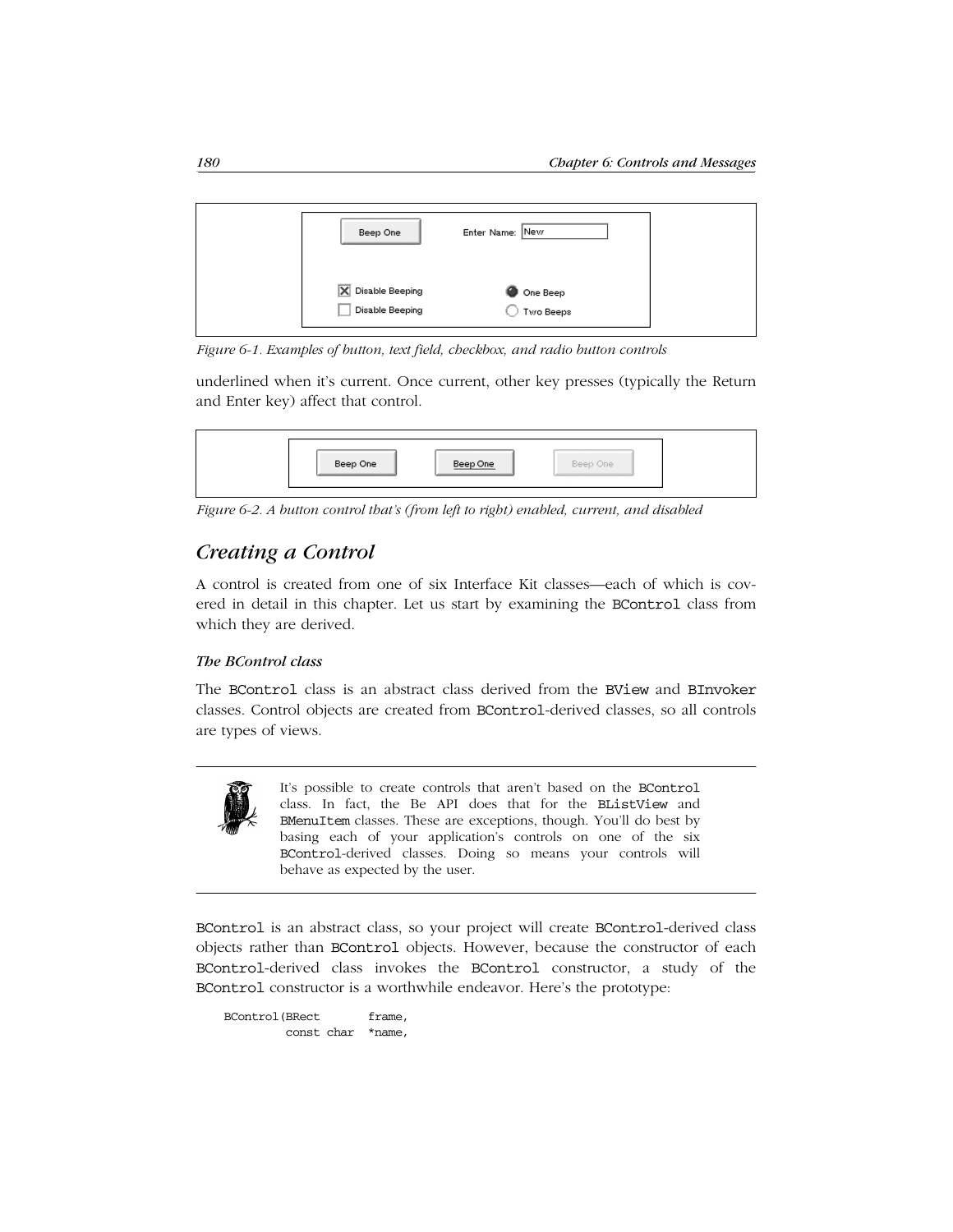const char \*label, BMessage \*message, uint32 resizingMode, uint32 flags)

Four of the six BControl constructor parameters match BView constructor parameters. The frame, name, resizingMode, and flags arguments get passed to the BView constructor by the BControl constructor. These parameters are discussed in Chapter 4, *Windows, Views, and Messages*, so here I'll offer only a brief recap of their purposes. The frame parameter is a rectangle that defines the boundaries of the view. The name parameter establishes a name by which the view can be identified at any time. The resizingMode parameter is a mask that defines the behavior of the view should the size of the view's parent view change. The flags parameter is a mask consisting of one or more Be-defined constants that determine the kinds of notifications (such as update) the view is to be aware of.

The remaining two BControl constructor parameters are specific to the control. The label parameter is a string that defines the text associated with it. For instance, for a button control, the label holds the words that appear on the button. The message parameter is a BMessage object that provides a means for the system to recognize the control as a unique entity. When the control is selected by the user, it is this message that the system will send to the window that holds the control.

Your project won't create BControl objects, so a sample call to the BControl constructor isn't useful here. Instead, let's look at the simplest type of BControlderived object: the BButton.

### *The BButton class*

Creating a new push button involves creating a new BButton object. The BButton constructor parameters are an exact match of those used by the BControl constructor:

| BButton (BRect     | frame,                                           |
|--------------------|--------------------------------------------------|
| const char *name,  |                                                  |
| const char *label, |                                                  |
| BMessage           | *message,                                        |
| uint32             | $resizingMode = B$ FOLLOW LEFT $  B$ FOLLOW TOP, |
| uint32             | $flags = B_WILL_DRAW   B_NAVIGABLE)$             |

The BButton constructor invokes the BControl constructor, passing all of its arguments to that routine. The BControl constructor uses the label argument to initialize the button's label, and uses the message argument to assign a unique message to the button. The BControl constructor then invokes the BView constructor, passing along the remaining four arguments it received from the BButton constructor. The BView constructor then sets up the button as a view. After the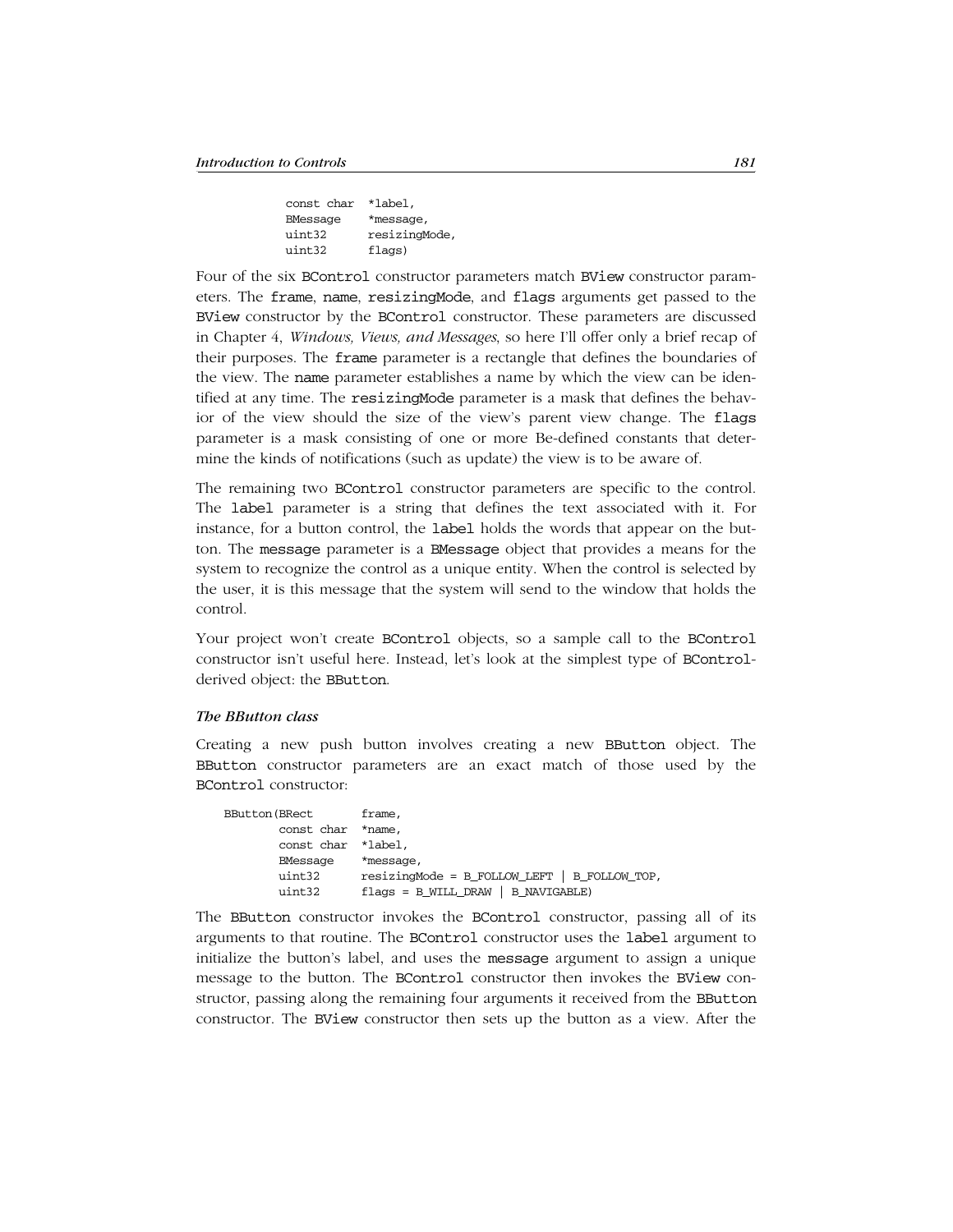BControl and BView constructors have executed, the BButton constructor carries on with its creation of a button object by implementing button-specific tasks. This is, in essence, how the constructor for each of the BControl-derived classes works.

### *Creating a button*

A button is created by defining the arguments that are passed to the BButton constructor and then invoking that constructor using new. To become functional, the button must then be added to a window. That's what's taking place in this snippet:

```
#define BUTTON_OK_MSG 'btmg'
BRect buttonRect(20.0, 20.0, 120.0, 50.0);
const char* buttonName = "OKButton";
const char* buttonLabel = "OK";
BButton *buttonOK;
buttonOK = new BButton(buttonRect, buttonName,
                      buttonLabel, new BMessage(BUTTON_OK_MSG));
```

```
aView->AddChild(buttonOK);
```
In the above code, the BRect variable buttonRect defines the size and location of the button. This push button will be 100 pixels wide by 30 pixels high. The buttonName string gives the button the name "OKButton." This is the name used to locate and access the button by view name using the BView member function FindView(). The name that actually appears on the button itself, "OK," is defined by the buttonLabel string. The message associated with the new button control is a new BMessage object of type BUTTON\_OK\_MSG. I'll explain the BMessage class in a minute. Here it suffices to say that, as shown above, creating a new message can be as easy as defining a four-character string and passing this constant to the BMessage constructor.

The BButton constructor prototype lists six parameters, yet the above invocation of that constructor passes only four arguments. The fifth and sixth parameters, resizingMode and flags, offer default values that are used when these arguments are omitted. The default resizingMode value (B\_FOLLOW\_LEFT | B\_FOLLOW\_TOP) creates a button that will remain a fixed distance from the left and top edges of the control's parent view should the parent view be resized. The default flags value (B\_WILL\_DRAW | B\_NAVIGABLE) specifies that the control needs to be redrawn if altered, and that it can become the focus view in response to keyboard actions.

Adding a control to a window means adding the control to a view. In the above snippet, it's assumed that a view (perhaps an object of the application-defined BView-derived MyDrawView class) has already been created.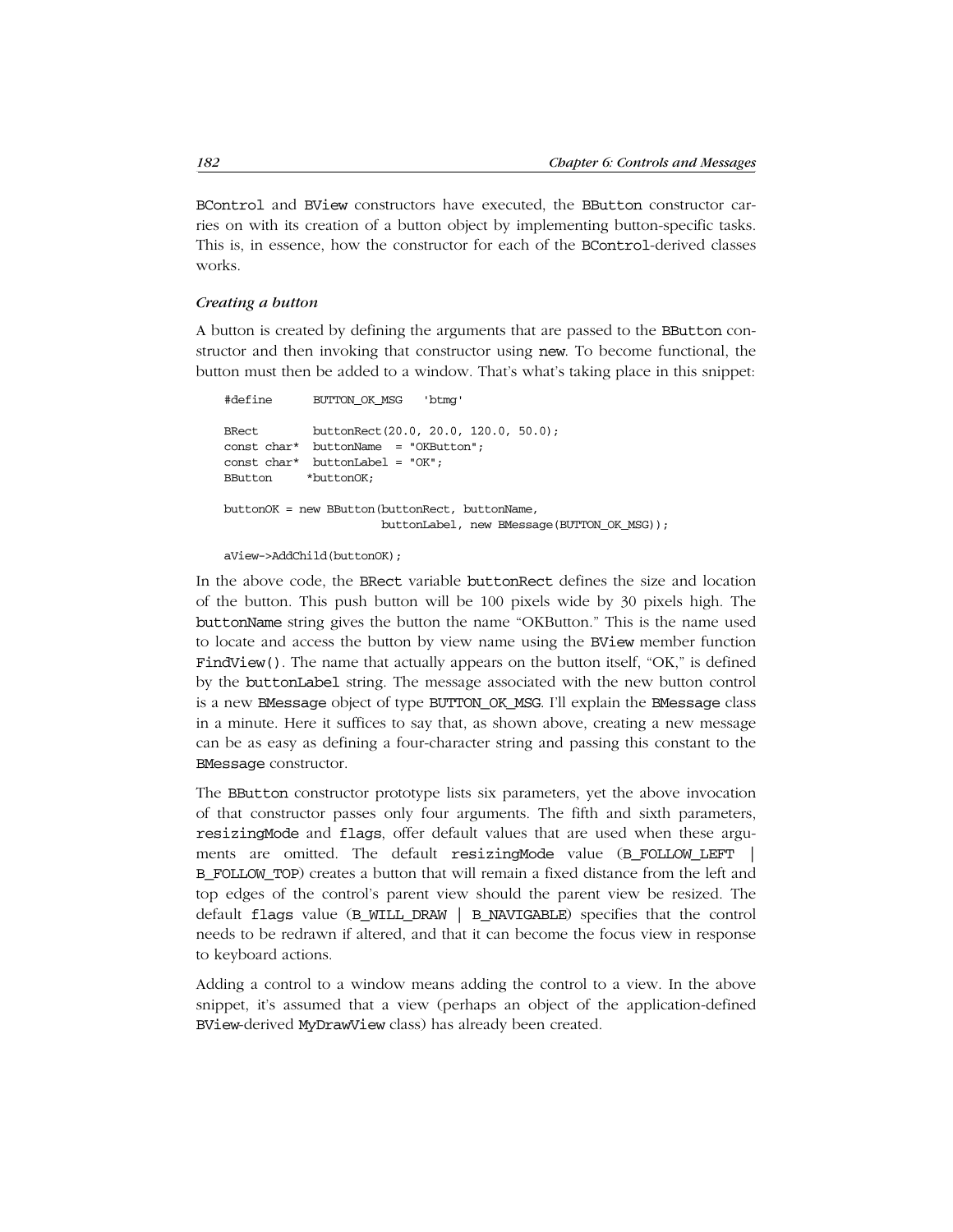### *Enabling and disabling a control*

When a control is created, it is initially enabled—the user can click on the control to select it. If you want a control to be disabled, invoke the control's SetEnabled() member function. The following line of code disables the buttonOK button control that was created in the previous snippet:

buttonOK->SetEnabled(false);

SetEnabled() can be invoked on a control at any time, but if the control is to start out disabled, call SetEnabled() before displaying the window the control appears in. To again enable a control, call SetEnabled() with an argument of true.

This chapter's CheckBoxNow project demonstrates the enabling and disabling of a button. The technique in that example can be used on any type of control.

### *Turning a control on and off*

Checkboxes and radio buttons are two-state controls—they can be on or off. When a control of either of these two types is created, it is initially off. If you want the control on (to check a checkbox or fill in a radio button), invoke the BControl member function SetValue(). Passing SetValue() the Be-defined constant B\_CONTROL\_ON sets the control to on. Turning a control on and off in response to a user action in the control is the responsibility of the system—not your program. So after creating a control and setting it to the state you want, you will seldom need to call SetValue(). If you want your program to "manually" turn a control off (as opposed to doing so in response to a user action), have the control invoke its SetValue() function with an argument of B\_CONTROL\_OFF.

A button is a one-state device, so turning a button on or off doesn't make sense. Instead, this snippet turns on a two-state control—a checkbox:

```
requirePasswordCheckBox->SetValue(B_CONTROL_ON)
```
Creating checkboxes hasn't been covered yet, so you'll want to look at the Check-Box example project later in this chapter to see the complete code for creating and turning on a checkbox.



Technically, a button is also a two-state control. When it is not being clicked, it's off. When the control is being clicked (and before the user releases the mouse button), it's on. This point is merely an aside, though, as it's unlikely that your program will ever need to check the state of a button in the way it will check the state of a checkbox or radio button.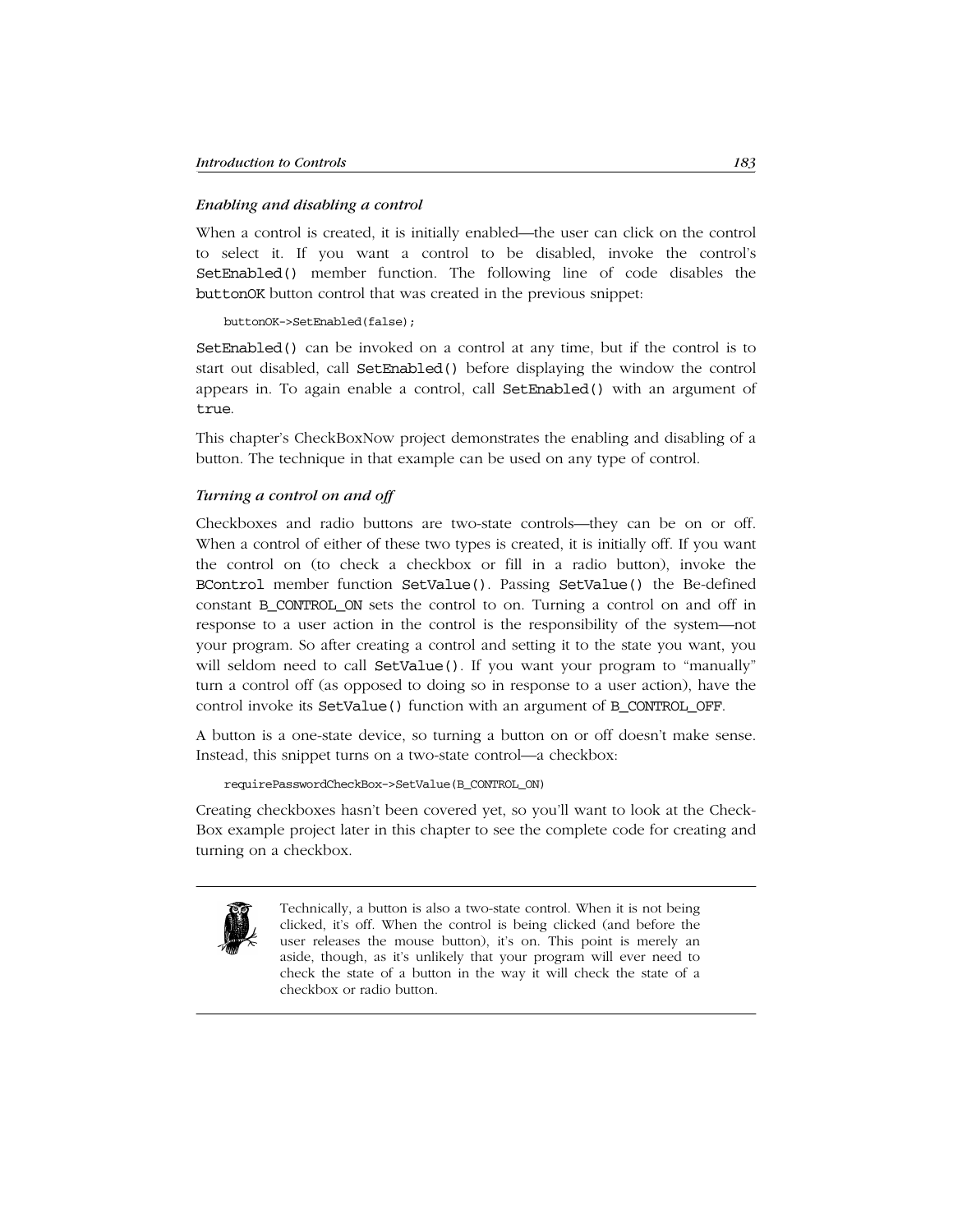To check the current state of a control, invoke the BControl member function Value(). This routine returns an int32 value that is either B\_CONTROL\_ON (which is defined to be 1) or B\_CONTROL\_OFF (which is defined to be 0). This snippet obtains the current state of a checkbox, then compares the value of the state to the Be-defined constant B\_CONTROL\_ON:

```
int32 controlState;
controlState = requirePasswordCheckBox->Value();
if (controlState == B_CONTROL_ON)
    // password required, display password text field
```
### *Changing a control's label*

Both checkboxes and radio buttons have a label that appears to the right of the control. A text field has a label to the left of the control. The control's label is set when the control is created, but it can be changed on the fly.

The BControl member function SetLabel() accepts a single argument: the text that is to be used in place of the control's existing label. In this next snippet, a button's label is initially set to read "Click," but is changed to the string "Click Again" at some point in the program's execution:

```
BRect buttonRect(20.0, 20.0, 120.0, 50.0);
const char *buttonName = "ClickButton";
const char *buttonLabel = "Click";
BButton *buttonClick;
buttonOK = new BButton(buttonRect, buttonName,
                       buttonLabel, new BMessage(BUTTON_CLICK_MSG));
aView->AddChild(buttonClick);
...
...
buttonClick->SetLabel("Click Again");
```
The labels of other types of controls are changed in the same manner. The last example project in this chapter, the TextField project, sets the label of a button to a string entered by the user.

### *Handling a Control*

BControl-derived classes take care of some of the work of handling a control. For instance, in order to properly update a control in response to a mouse button click, your program doesn't have to keep track of the control's current state, and it doesn't have to include any code to set the control to the proper state (such as drawing or erasing the check mark in a checkbox). What action your program takes in response to a mouse button click is, however, your program's responsibility. When the user clicks on a control, a message will be delivered to the affected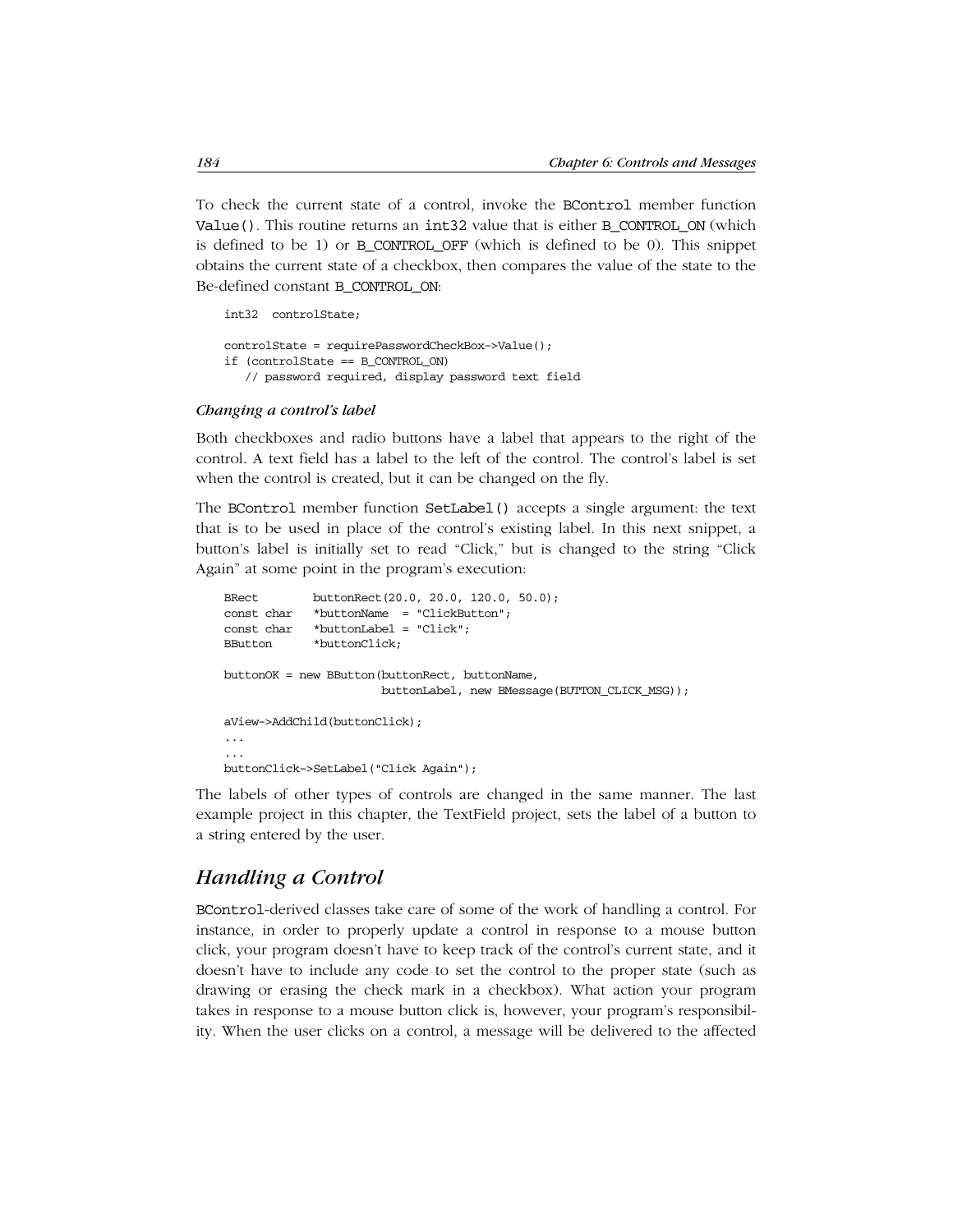window. That message will be your program's prompt to perform whatever action is appropriate.

### *Messages and the BMessage class*

When the Application Server delivers a system message to an application window, that message arrives in the form of a BMessage object. Your code determines how to handle a system message simply by overriding a BView hook function (such as MouseDown()). Because the routing of a message from the Application Server to a window and then possibly to a view's hook function is automatically handled for you, the fact that the message is a BMessage object may not have been important (or even known) to you. A control also makes use of a BMessage object. However, in the case of a control, you need to know a little bit about working with BMessage objects.

The BMessage class defines a message object as a container that holds information. Referring to the BMessage class description in the Application Kit chapter of the Be Book, you'll find that this information consists of a name, some number of bytes of data, and a type code. You'll be pleased to find out that when using a BMessage in conjunction with a control, a thorough knowledge of these details of the BMessage class isn't generally necessary (complex applications aside). Instead, all you need to know of this class is how to create a BMessage object. The snippet a few pages back that created a BButton object illustrated how that's done:

#define BUTTON\_OK\_MSG 'btmg' // variable declarations here buttonOK = new BButton(buttonRect, buttonName, buttonLabel, new BMessage(BUTTON\_OK\_MSG));

The only information you need to create a BMessage object is a four-character literal, as in the above definition of BUTTON OK MSG as 'btmg'. This value, which will serve as the what field of the message, is actually a uint32. So you can define the constant as an unsigned 32-bit integer, though most programmers find it easier to remember a literal than the unsigned numeric equivalent. This value then becomes the argument to the BMessage constructor in the BButton constructor. This newly created message object won't hold any other information.

The BMessage class defines a single public data member named what. The what data member holds the four-character string that distinguishes the message from all other message types—including system messages—the application will use. In the previous snippet, the constant btmg becomes the what data member of the BMessage object created when invoking the BButton constructor.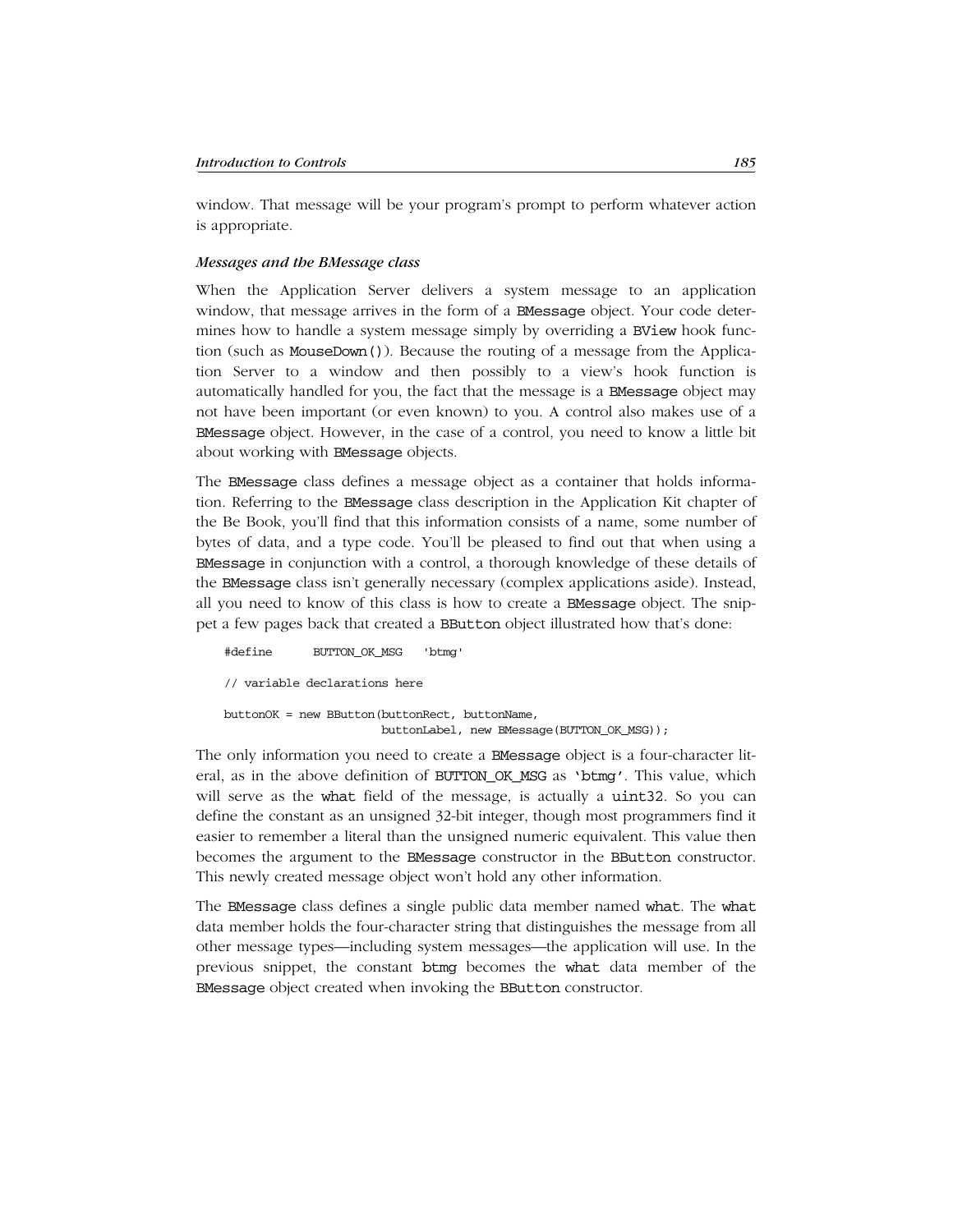When the program refers to a system message by its Be-defined constant, such as B\_QUIT\_REQUESTED or B\_KEY\_DOWN, what's really of interest is the what data member of the system message. The value of each Be-defined message constant is a four-character string composed of a combination of only uppercase characters and, optionally, one or more underscore characters. Here's how Be defines a few of the system message constants:

```
enum {
  B ABOUT REQUESTED = ' ABR',
   ...
 ...
  B_QUIT_REQUESTED = ' ORO'.
   ...
   ...
  B_MOUSE_DOWN = '_MDN',
   ...
 ...
};
```
Be intentionally uses the message constant value convention of uppercase-only characters and underscores to make it obvious that a message is a system message. You can easily avoid duplicating a Be-defined message constant by simply including one or more lowercase characters in the literal of your own applicationdefined message constants. And to make it obvious that a message isn't a Bedefined one, don't start the message constant name with "B\_". In this book's examples, I have chosen to use a fairly informative convention in choosing symbols for application-defined control messages: start with the control type, include a word or words descriptive of what action the control results in, and end with "MSG" for "message." The value of each constant may hint at the message type (for instance, 'plSD' for "play sound"), but aside from avoiding all uppercase characters, the value is somewhat arbitrary. These two examples illustrate the convention I use:

```
#define BUTTON_PLAY_SOUND_MSG 'plSD'
#define CALCULATE_VALUES 'calc'
```
### *Messages and the MessageReceived() member function*

The BWindow class is derived from the BLooper class, so a window is a type of looper—an object that runs a message loop that receives messages from the Application Server. The BLooper class is derived from the BHandler class, so a window is also a handler—an object that can handle messages that are dispatched from a message loop. A window can both receive messages and handle them.

For the most part, system messages are handled automatically; for instance, when a B\_ZOOM message is received, the operating system zooms the window. But you cannot completely entrust the handling of an application-defined message to the system.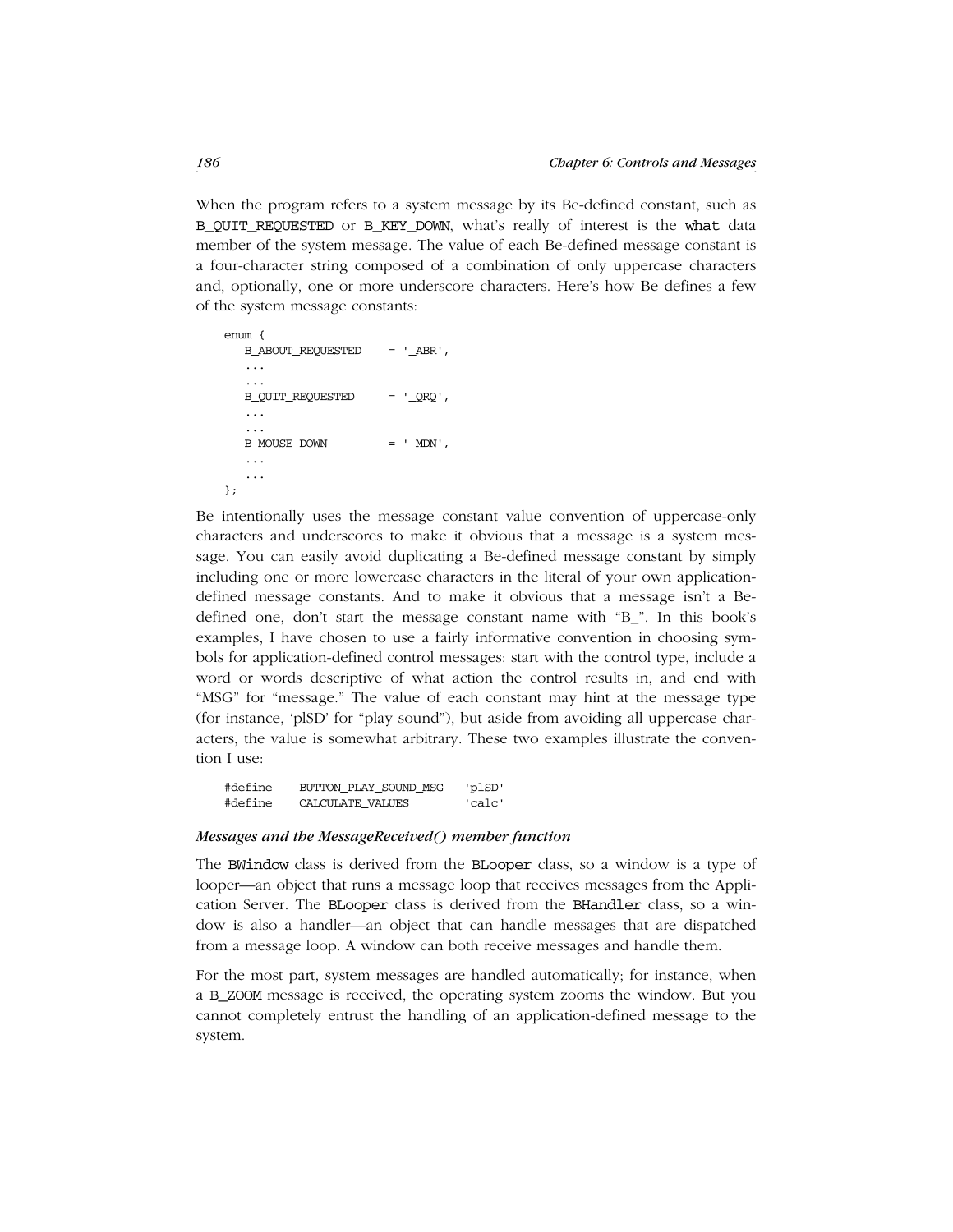When a user selects a control, the Application Server delivers a message object with the appropriate what data member value to the affected BWindow object. You've just seen a snippet that created a BButton associated with a BMessage object. That BMessage had a what data member of 'btmg'. If the user clicked on the button that results from this object, the Application Server would deliver such a message to the affected BWindow. It's up to the window to include code that watches for, and responds to, this type of message. The BWindow class member function MessageReceived() is used for this purpose.

When an application-defined message reaches a window, it looks for a MessageReceived() function. This routine receives the message, examines the message's what data member, and responds depending on its value. The BHandler class defines such a MessageReceived() function. The BHandlerderived class BWindow inherits this function and overrides it. The BWindow version includes a call to the base class BHandler version, thus augmenting what BHandler offers. If the BWindow version of MessageReceived() can't handle a message, it passes it up to the BHandler version of this routine. Figure 6-3 shows how a message that can't be handled by one version of MessageReceived() gets passed up to the next version of this function.



*Figure 6-3. Message passed to parent class's version of MessageReceived()*

Here is how the MessageReceived() looks in BWindow:

```
void BWindow::MessageReceived(BMessage* message)
{
    switch(message->what)
\{ // handle B_KEY_DOWN and scripting-related system messages
```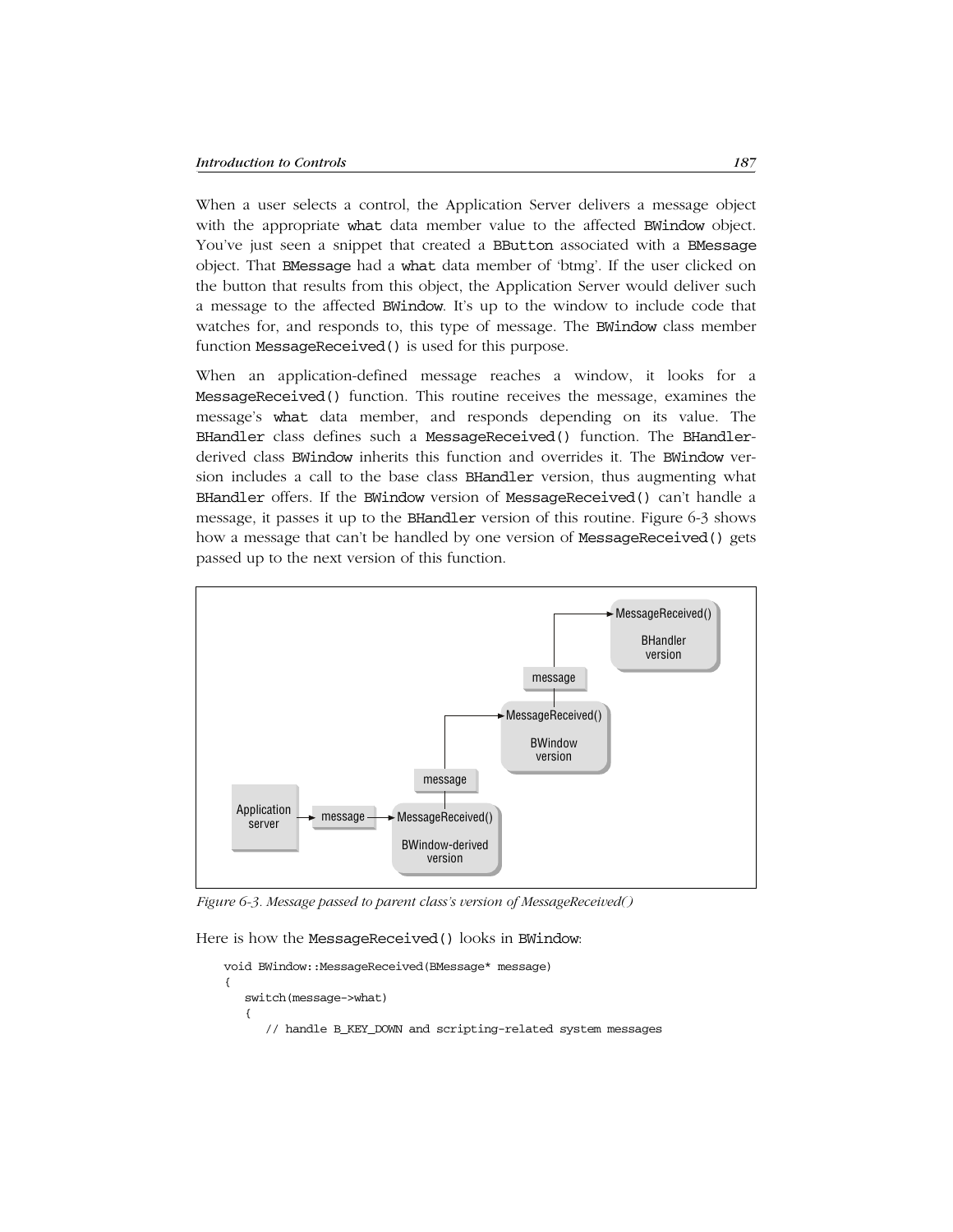```
 default:
           BHandler::MessageReceived(message);
    }
}
```
Your project's windows won't be based directly on the BWindow class. Instead, windows will be objects of a class you derive from BWindow. While such a BWindow-derived class will inherit the BWindow version of MessageReceived(), that version of the function won't suffice—it won't know anything about the application-defined messages you've paired with the window's controls. Your BWindowderived class should thus do what the BWindow class does: override the inherited version of MessageReceived() and, within the new implementation of this function, invoke the inherited version:

```
void MyHelloWindow::MessageReceived(BMessage* message)
{
    switch(message->what)
    {
       // handle application-defined messages
       default:
          BWindow::MessageReceived(message);
    }
}
```
What messages your BWindow-derived class version of MessageReceived() looks for depends on the controls you're adding to windows of that class type. If I add a single button to windows of the MyHelloWindow class, and the button's BButton constructor pairs a message object with a what constant of BUTTON\_OK\_MSG (as shown in previous snippets), the MyHelloWindow version of MessageReceived() would look like this:

```
void MyHelloWindow::MessageReceived(BMessage* message)
{
    switch(message->what)
    {
       case BUTTON_OK_MSG:
          // handle a click on the OK button
          break;
       default:
          BWindow::MessageReceived(message);
    }
}
```
The particular code that appears under the control's case label depends entirely on what action you want to occur in response to the control being clicked. For simplicity, assume that we want a click on the OK button to do nothing more than sound a beep. The completed version of MessageReceived() looks like this: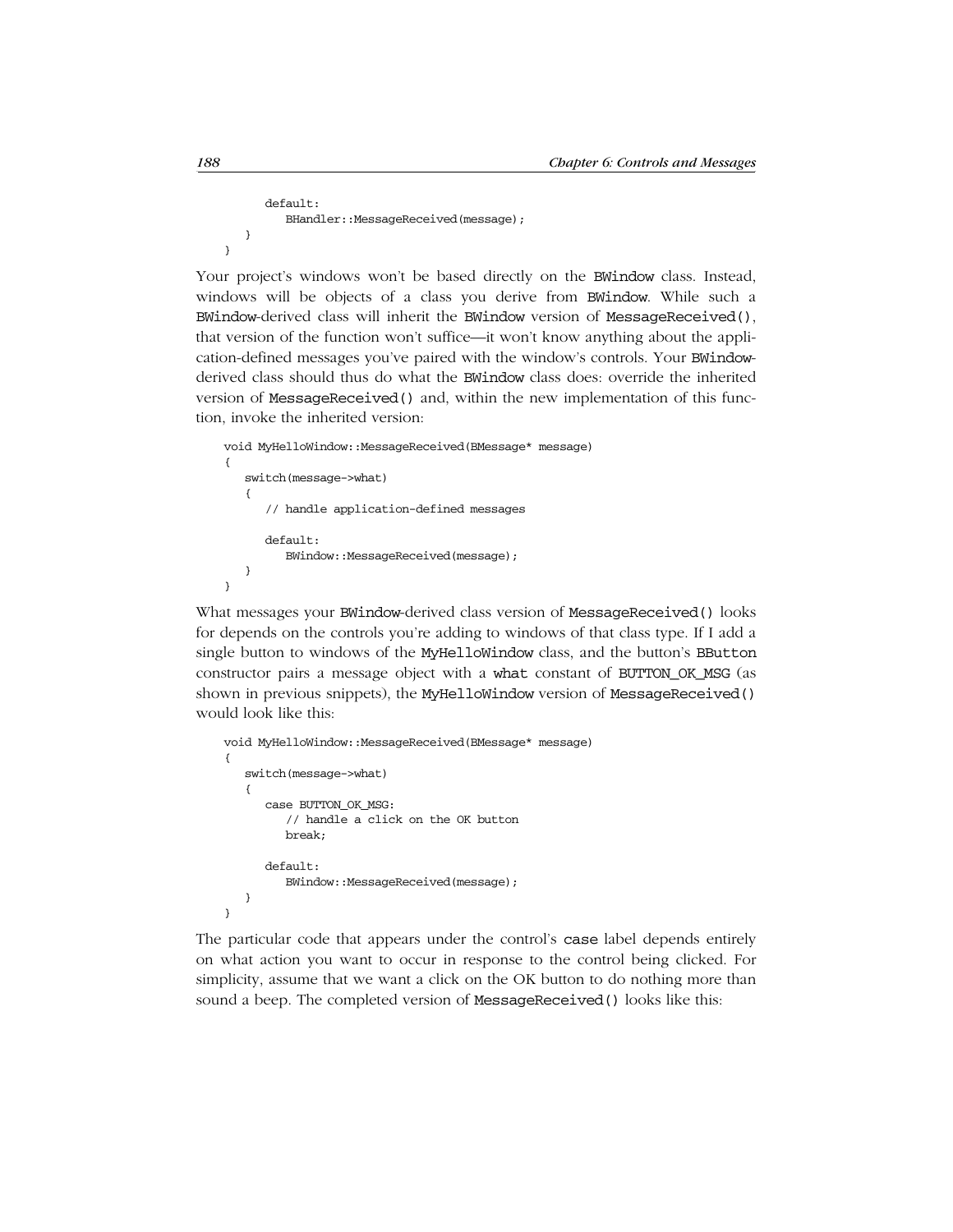```
void MyHelloWindow::MessageReceived(BMessage* message)
{
    switch(message->what)
    {
       case BUTTON_OK_MSG:
          beep();
          break;
       default:
          BWindow::MessageReceived(message);
    }
}
```
# *Buttons*

The BButton class is used to create a button—a labeled push button that is operated when the button is clicked. The previous sections used the BButton class and button objects for its specific examples and in its code snippets. That section provided some background on creating and working with buttons, so the emphasis here will be on incorporating the button-related code in a project.

### *Creating a Button*

The BButton constructor has six parameters, each of which was described in the "The BButton class" section of this chapter:

```
BButton(BRect frame,
        const char *name,
        const char *label,
        BMessage *message,
       uint32 resizingMode = B_FOLLOW_LEFT | B_FOLLOW_TOP,
        uint32 flags = B_WILL_DRAW | B_NAVIGABLE)
```
The BButton constructor calls the BControl constructor, which in turn calls the BView constructor. Together, these routines set up and initialize a BButton object.

After attaching the button to a window, the height of the button may automatically be adjusted to accommodate the height of the text of the button's label and the border of the button. If the values of the frame rectangle coordinates result in a button that isn't high enough, the BButton constructor will increase the button height by increasing the value of the frame rectangle's bottom value. The exact height of the button depends on the font in which the button label is displayed.

For the example button creation code, assume that a window is keeping track of BView and BButton objects in data members named fView and fButton, respectively, and that the button's message type is defined by the constant BUTTON\_MSG:

```
#define BUTTON_MSG 'bttn'
class MyWindow : public BWindow {
 ...
```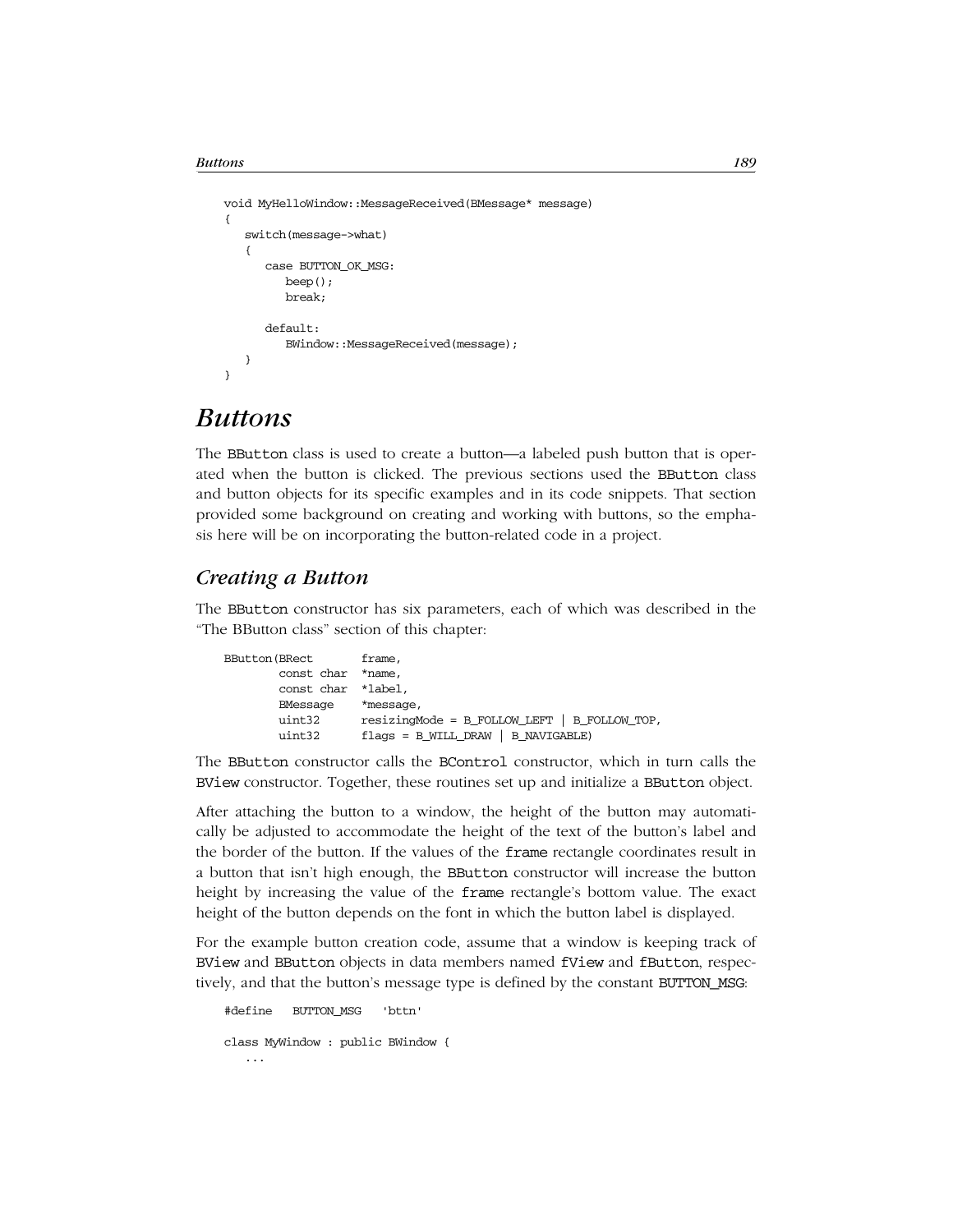```
 private:
           BYI<sub>i</sub> \rightarrow fVI<sub>i</sub> \rightarrow W BButton *fButton;
}
```
The code that creates a new button and adds it to the view fView might then look like this:

```
BRect buttonRect(20.0, 20.0, 100.0, 50.0);
fButton = new BButton(buttonRect, "MyButton",
                       "Click Me", new BMessage(BUTTON_MSG));
fView->AddChild(fButton);
```
# *Making a Button the Default Button*

One button in a window can be made the default button—a button that the user can select either by clicking or by pressing the Enter key. If a button is the default button, it is given a wider border so that the user recognizes it as such a button. To make a button the default button, call the BButton member function MakeDefault():

fButton->MakeDefault(true);

If the window that holds the new default button already had a default button, the old default button automatically loses its default status and becomes a "normal" button. The system handles this task to ensure that a window has only one default button.

While granting one button default status may be a user-friendly gesture, it might also not make sense in many cases. Thus, a window isn't required to have a default button.

### *Button Example Project*

The TwoButtons project demonstrates how to create a window that holds two buttons. Looking at Figure 6-4, you can guess that a click on the leftmost button (which is the default button) results in the playing of the system sound a single time, while a click on the other button produces the beep twice.

### *Preparing the window class for the buttons*

A few additions to the code in the *MyHelloWindow.h* file are in order. First, a pair of constants are defined to be used later when the buttons are created. The choice of constant names and values is unimportant, provided that the names don't begin with "B\_" and that the constant values don't consist of all uppercase characters.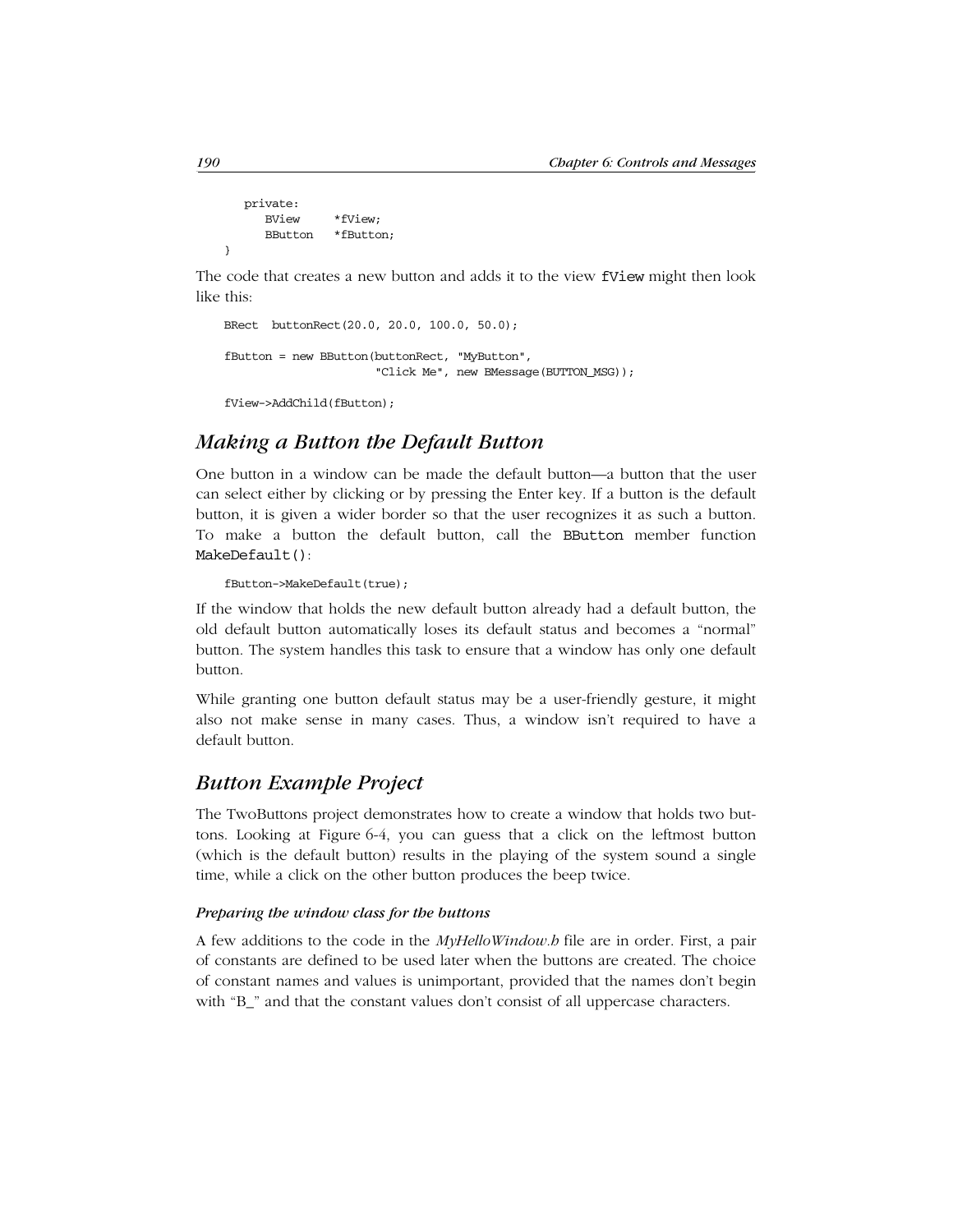*Buttons 191*

| 囤<br><b>My Hello</b><br>a |  |
|---------------------------|--|
| Click a button            |  |
| Beep One<br>Beep Two      |  |

*Figure 6-4. The window that results from running the TwoButtons program*

```
#define BUTTON_BEEP_1_MSG 'bep1'
#define BUTTON_BEEP_2_MSG 'bep2'
```
To keep track of the window's two buttons, a pair of data members of type BButton are added to the already present data member of type MyDrawView. And now that the window will be receiving and responding to application-defined messages, the BWindow-inherited member function MessageReceived() needs to overridden:

```
class MyHelloWindow : public BWindow {
```

```
 public:
                    MyHelloWindow(BRect frame);
     virtual bool  QuitRequested();
      virtual void MessageReceived(BMessage* message);
   private:
      MyDrawView *fMyView;
     BButton *fButtonBeep1;
     BButton *fButtonBeep2;
};
```
### *Creating the buttons*

The buttons are created and added to the window in the MyHelloWindow constructor. Before doing that, the constructor declares several variables that will be used in the pair of calls to the BButton constructor and assigns them values:

```
BRect buttonBeep1Rect(20.0, 60.0, 110.0, 90.0);
BRect buttonBeep2Rect(130.0, 60.0, 220.0, 90.0);
const char *buttonBeep1Name = "Beep1";
const char *buttonBeep2Name = "Beep2";
const char *buttonBeep1Label = "Beep One";
const char *buttonBeep2Label = "Beep Two";
```
In the past, you've seen that I normally declare a variable within the routine that uses it, just before its use. Here I've declared the six variables that are used as BButton constructor arguments outside of the MyHelloWindow constructor—but they could just as well have been declared within the MyHelloWindow constructor. I opted to do things this way to get in the habit of grouping all of a window's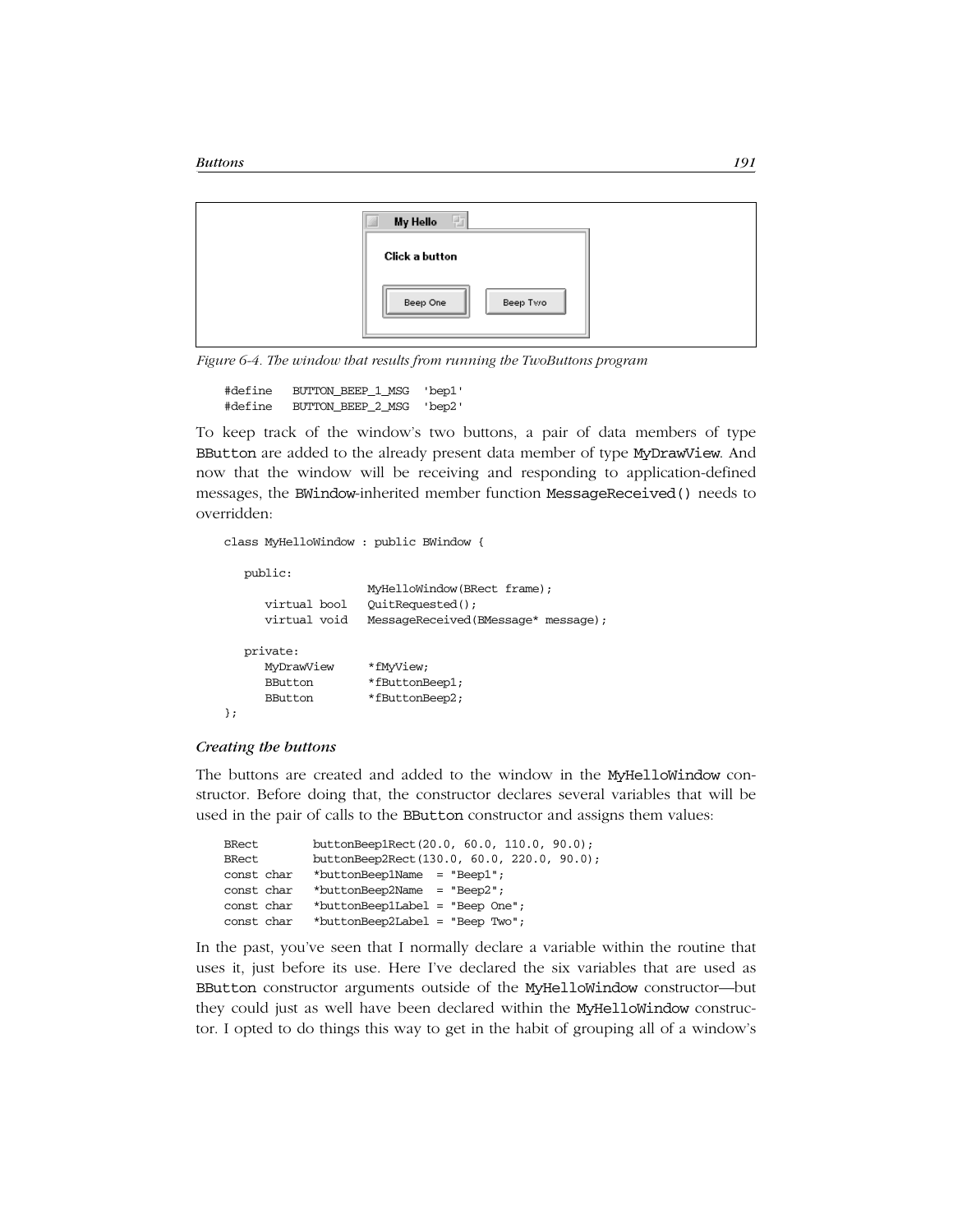layout-defining code together. Grouping all the button boundary rectangles, names, and labels together makes it easier to lay out the buttons in relation to one another and to supply them with logical, related names and labels. This technique is especially helpful when a window holds several controls.

The buttons will be added to the fMyView view. Recall that this view is of the BView-derived application-defined class MyDrawView and occupies the entire content area of a MyHelloWindow. In the MyHelloWindow constructor, the view is created first, and then the buttons are created and added to the view:

```
MyHelloWindow::MyHelloWindow(BRect frame)
     : BWindow(frame, "My Hello", B_TITLED_WINDOW, B_NOT_RESIZABLE)
{
    frame.OffsetTo(B_ORIGIN);
    fMyView = new MyDrawView(frame, "MyDrawView");
    AddChild(fMyView);
    fButtonBeep1 = new BButton(buttonBeep1Rect, buttonBeep1Name,
                                buttonBeep1Label,
                                new BMessage(BUTTON_BEEP_1_MSG));
    fMyView->AddChild(fButtonBeep1);
    fButtonBeep1->MakeDefault(true);
    fButtonBeep2 = new BButton(buttonBeep2Rect, buttonBeep2Name,
                                buttonBeep2Label,
                               new BMessage(BUTTON_BEEP_2_MSG));
    fMyView->AddChild(fButtonBeep2);
   Show():
}
```
### *Handling button clicks*

MessageReceived() always has a similar format. The Application Server passes this function a message as an argument. The message data member what holds the message type, so that data member should be examined in a switch statement, with the result compared to any application-defined message types the window is capable of handling. A window of type MyHelloWindow can handle a BUTTON\_BEEP\_1\_MSG and a BUTTON\_BEEP\_2\_MSG. If a different type of message is encountered, it gets passed on to the BWindow version of MessageReceived():

```
void MyHelloWindow::MessageReceived(BMessage* message)
{
   bigtime_t microseconds = 1000000; // one second
    switch(message->what)
\{ case BUTTON_BEEP_1_MSG:
         beep();
```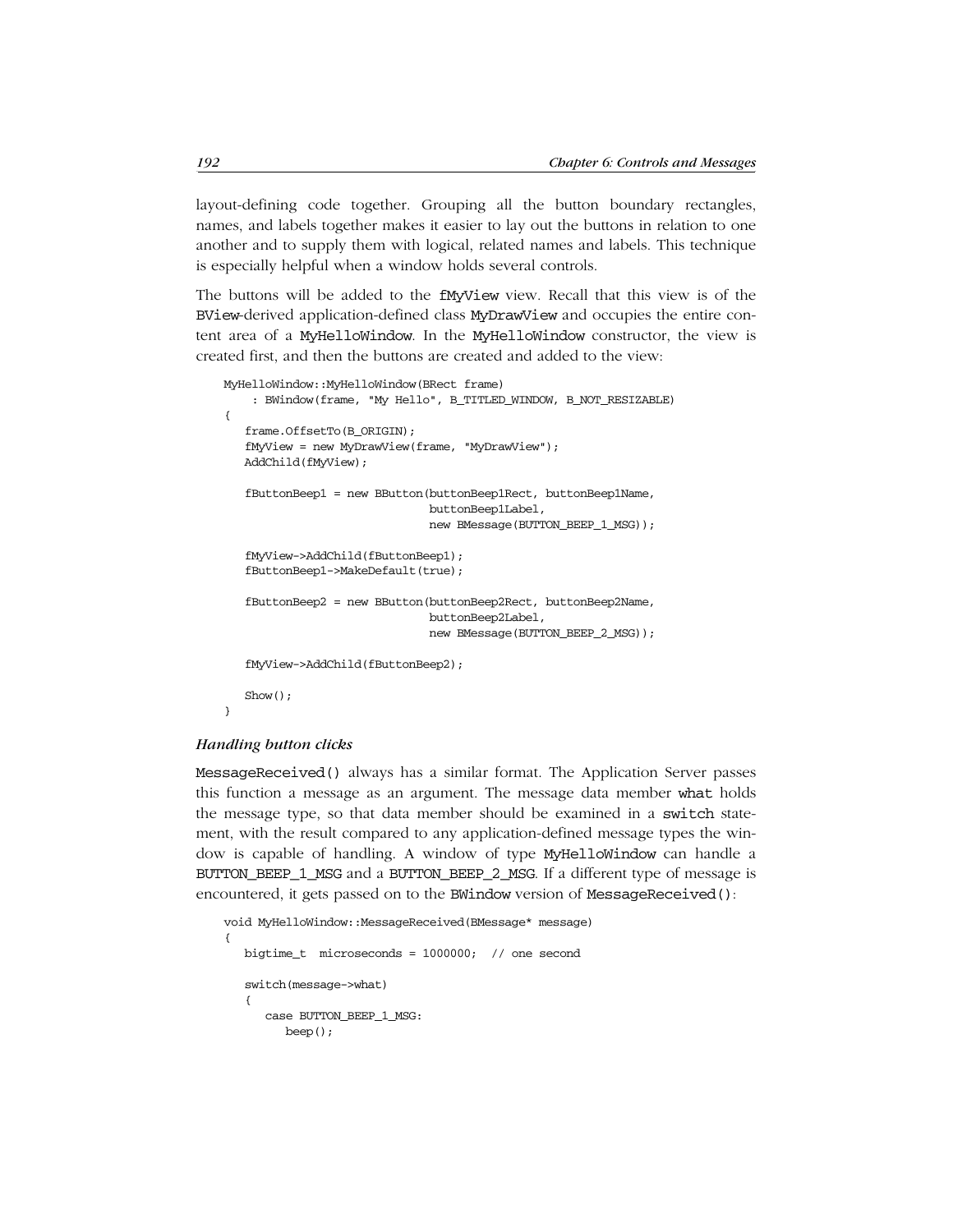```
 break;
       case BUTTON_BEEP_2_MSG:
          beep();
          snooze(microseconds);
          beep();
          break;
       default:
           BWindow::MessageReceived(message);
    }
}
```
# *Picture Buttons*

A picture button is a button that has a picture on its face rather than a text label. The picture button behaves like a standard push button—clicking and releasing the mouse button while over the picture button selects it.

The BPictureButton class is used to create a picture button. Associated with one BPictureButton object are two BPicture objects. One of the pictures acts as the button when the button is in its normal state (that is, when the user isn't clicking on it). The other picture acts as the button when the user clicks on the button. You'll supply a BPictureButton object with the two pictures, and the system will be responsible for switching back and forth between the pictures in response to the user's actions.

# *Creating a Picture Button*

A picture button is created by the BPictureButton constructor. As is the case for other controls, this constructor invokes the BControl constructor, which in turn invokes the BView constructor:

```
BPictureButton(BRect frame,
              const char *name,
              BPicture *off,
              BPicture *on,
              BMessage *message,
              uint32 behavior = B_ONE_STATE_BUTTON,
             uint32 resizingMode = B_FOLLOW_LEFT | B_FOLLOW_TOP,
              uint32 flags = B_WILL_DRAW | B_NAVIGABLE)
```
The BPictureButton constructor has eight parameters, five of which you're already familiar with. The frame, name, resizingMode, and flags parameters get passed to the BView constructor and are used in setting up the picture button as a view. The message parameter is used by the BControl constructor to assign a message type to the picture button. The remaining three parameters, off, on, and behavior, are specific to the creation of a picture button.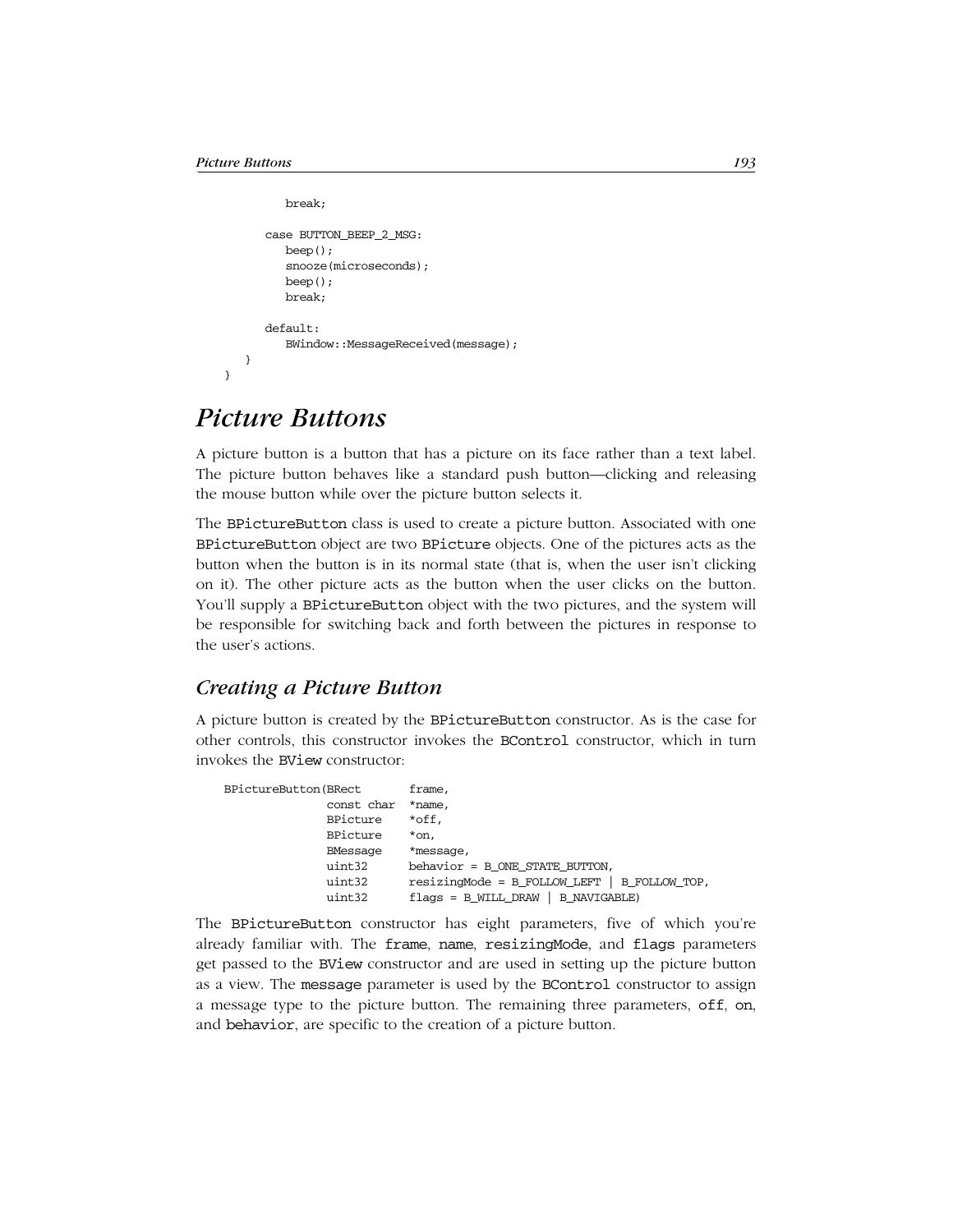The off and on parameters are BPicture objects that define the two pictures to be used to display the button. In Chapter 5, you saw how to create a BPicture object using the BPicture member functions BeginPicture() and EndPicture(). Here I create a picture composed of a white circle within a black circle:

```
BPicture *buttonOffPict;
fMyView->BeginPicture(new BPicture);
    BRect aRect(0.0, 0.0, 50.0, 50.0);
    fMyView->FillEllipse(aRect, B_SOLID_HIGH);
    aRect.InsetBy(10.0, 10.0);
    fMyView->FillEllipse(aRect, B_SOLID_LOW);
buttonOffPict = fMyView->EndPicture();
```
A second BPicture object should then be created in the same way. These two BPicture objects could then be used as the third and fourth arguments to the BPictureButton constructor.



For more compelling graphic images, you can use bitmaps for button pictures. Once a bitmap exists, all that needs to appear between the BeginPicture() and EndPicture() calls is a call to the BView member function DrawBitMap(). Chapter 10, *Files*, discusses bitmaps.

Picture buttons are actually more versatile than described in this section. Here the picture button is treated as a one-state device—just as a standard push button is. The BPictureButton class can also be used, however, to create a picture button that is a two-state control. Setting the behavior parameter to the constant B\_TWO\_ STATE\_BUTTON tells the BPictureButton constructor to create a picture button that, when clicked on, toggles between the two pictures represented by the BPicture parameters off and on. Clicking on such a picture button displays one picture. Clicking on the button again displays the second picture. The displayed picture indicates to the user the current state of the button. To see a good realworld use of a two-state picture button, run the BeIDE. Then choose Find from the Edit menu. In the lower-left area of the Find window you'll find a button that has a picture of a small file icon on it. Click on the button and it will now have a picture of two small file icons on it. This button is used to toggle between two search options: search only the currently open, active file, and search all files present in the Find window list. Figure 6-5 shows both of this button's two states.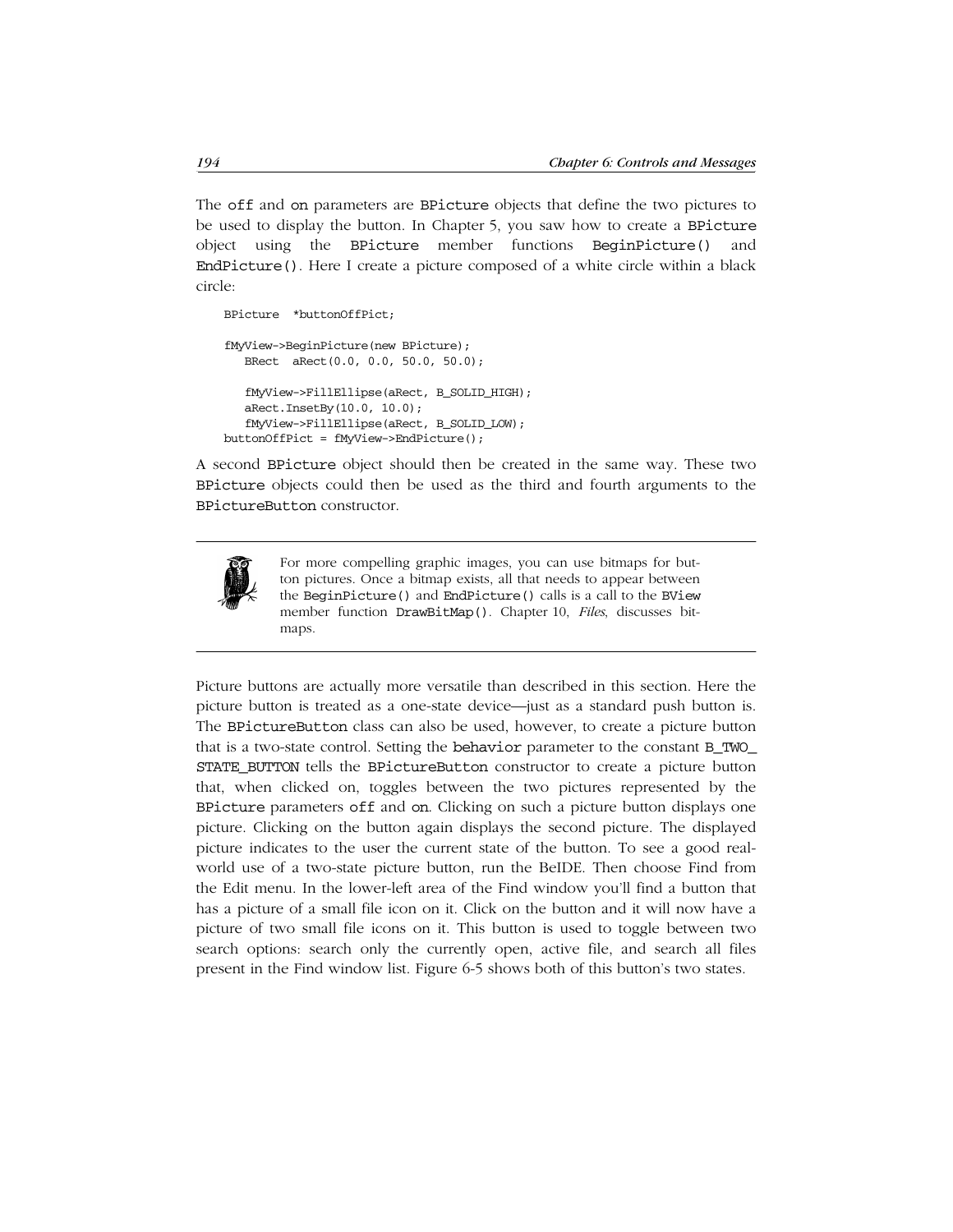

*Figure 6-5. The Find window of the BeIDE provides an example of a picture button*

# *Picture Button Example Project*

The PictureButton project creates a program that displays a window that holds a single picture button. Figure 6-6 shows this one window under two different conditions. The leftmost window in the figure shows the button in its normal state. The rightmost window shows that when the button is clicked it gets slightly smaller and its center is filled in.



*Figure 6-6. The window that results from running the PictureButton program*

The picture button can include other pictures, which will be used if the program lets the button be disabled. Now that you know the basics of working with the BPictureButton class, the details of enhancing your picture buttons will be a quick read in the BPictureButton section of the Interface Kit chapter of the Be Book.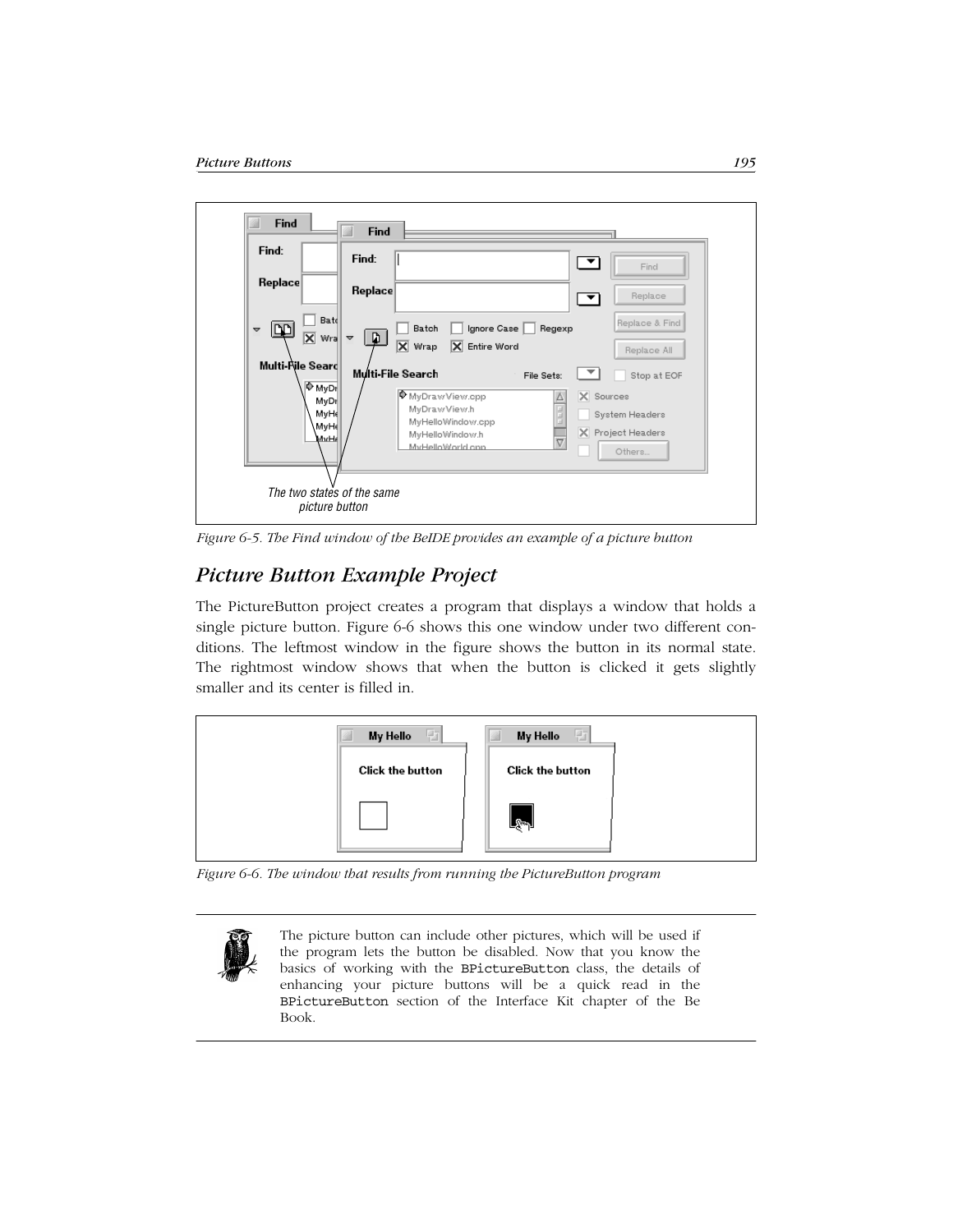### *Preparing the window class for the picture button*

This chapter's TwoButtons example project (presented in the "Buttons" section) provided a plan for adding a control, and support of that control, to a window. Here's how the window class header file (the *MyHelloWindow.h* file for this project) is set up for a new control:

- Define a constant to be used to represent an application-defined message type
- Override MessageReceived() in the window class declaration
- Add a control data member in the window class declaration

Here's how the MyHelloWindow class is affected by the addition of a picture button to a window of this class type:

| #define<br>PICTURE BEEP MSG            | 'bep1'                                                                                 |
|----------------------------------------|----------------------------------------------------------------------------------------|
| class MyHelloWindow : public BWindow { |                                                                                        |
| public:                                |                                                                                        |
| virtual bool<br>virtual void           | MyHelloWindow(BRect frame);<br>OuitRequested();<br>MessageReceived(BMessage* message); |
| private:                               |                                                                                        |
| MyDrawView                             | *fMyView;                                                                              |
|                                        | BPictureButton *fPicButtonBeep;                                                        |
|                                        |                                                                                        |



I've defined the PICTURE\_BEEP\_MSG constant to have a value of 'bep1'. Looking back at the TwoButtons example project, you'll see that this is the same value I gave to that project's BUTTON\_BEEP\_1\_ MSG constant. If both controls were present in the same application, I'd give one of these two constants a different value so that the MessageReceived() function could distinguish between a click on the Beep One push button and a click on the picture button.

### *Creating the picture button*

The process of creating a control can also be expressed in a number of steps. All of the following affect the window source code file (the *MyHelloWindow.cpp* file in this particular example):

- Declare and assign values to the variables to be used in the control's constructor
- Create the control using new and the control's constructor
- Attach the control to the window by adding it to one of the window's views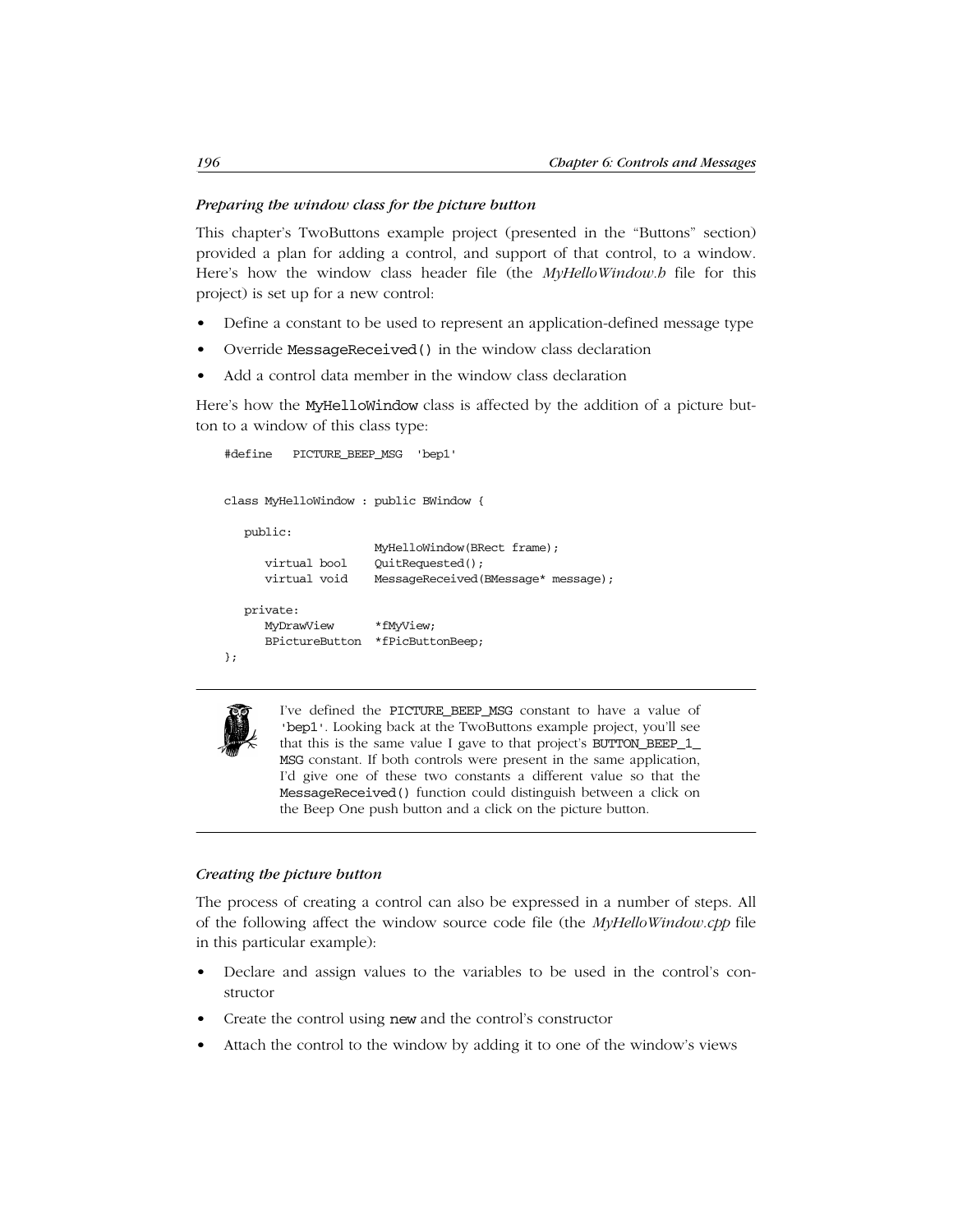Following the above steps to add a picture button to the MyHelloWindow constructor results in a new version of this routine that looks like this:

```
BRect pictureBeep1Rect(20.0, 60.0, 50.0, 90.0);
const char *pictureBeep1Name = "Beep1";
MyHelloWindow::MyHelloWindow(BRect frame)
     : BWindow(frame, "My Hello", B_TITLED_WINDOW, B_NOT_RESIZABLE)
{
    frame.OffsetTo(B_ORIGIN);
    fMyView = new MyDrawView(frame, "MyDrawView");
   AddChild(fMyView);
    BPicture *buttonOffPict;
   BPicture *buttonOnPict;
    fMyView->BeginPicture(new BPicture);
       BRect offRect;
       offRect.Set(0.0, 0.0, 30.0, 30.0);
       fMyView->FillRect(offRect, B_SOLID_LOW);
       fMyView->StrokeRect(offRect, B_SOLID_HIGH);
    buttonOffPict = fMyView->EndPicture();
    fMyView->BeginPicture(new BPicture);
       BRect onRect;
       onRect.Set(0.0, 0.0, 30.0, 30.0);
       fMyView->StrokeRect(onRect, B_SOLID_LOW);
       offRect.InsetBy(2.0, 2.0);
       fMyView->StrokeRect(onRect, B_SOLID_HIGH);
       onRect.InsetBy(2.0, 2.0);
       fMyView->FillRect(onRect, B_SOLID_HIGH);
    buttonOnPict = fMyView->EndPicture();
    fPicButtonBeep = new BPictureButton(pictureBeep1Rect, pictureBeep1Name,
                                        buttonOffPict, buttonOnPict,
                                        new BMessage(PICTURE BEEP MSG));
    fMyView->AddChild(fPicButtonBeep);
   Show();
}
```
The two BPicture objects are defined using a few of the basic drawing techniques covered in Chapter 5. As you read the following, refer back to the picture button in its off state (normal, or unclicked) and on state (being clicked) in Figure 6-5.

The off picture fills in a rectangle with the B\_SOLID\_LOW pattern (solid white) to erase the on picture that might currently be displayed (if the user has just clicked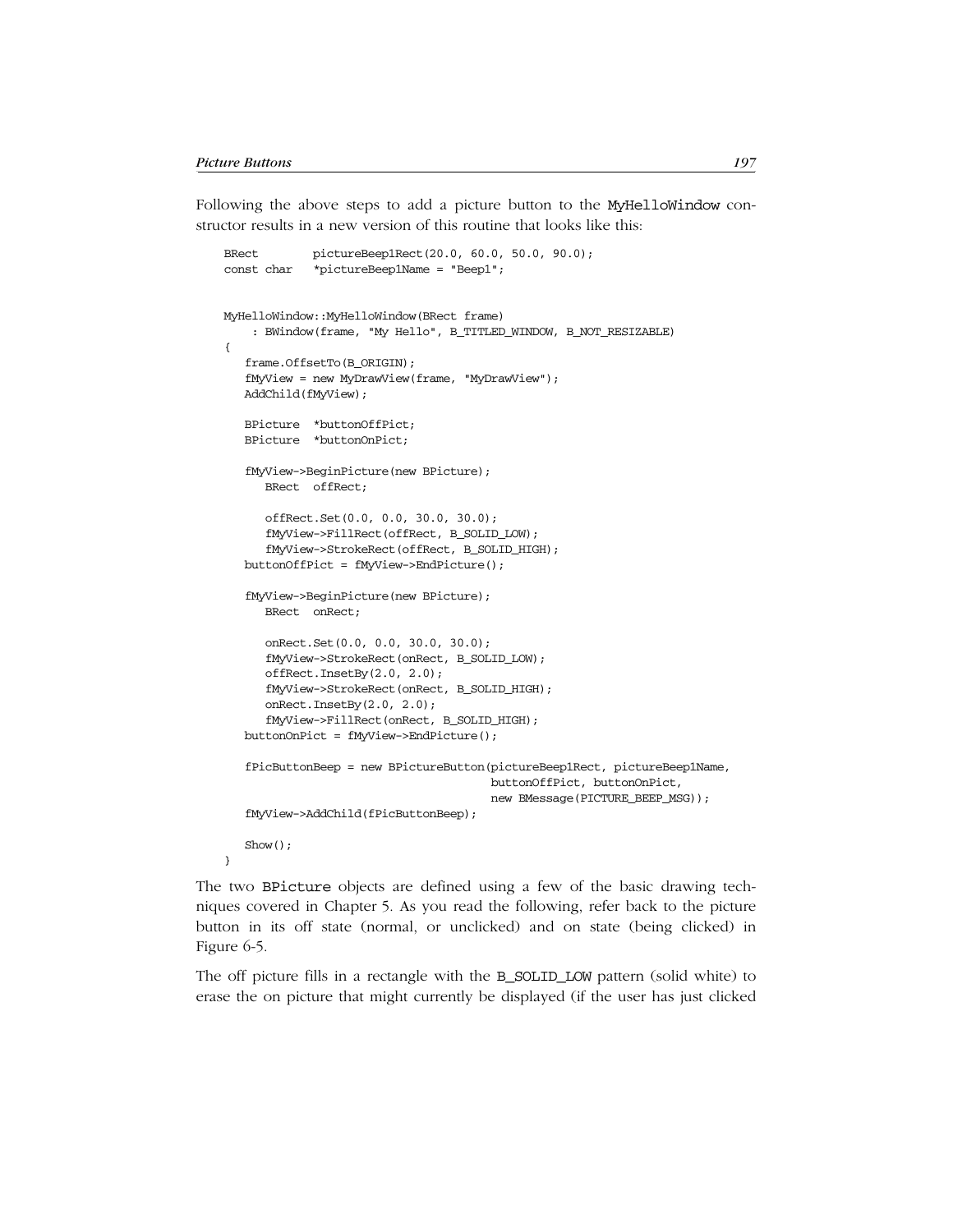the picture button, the on picture will be serving as the picture button). Then a rectangle is outlined to serve as the off button.

The on picture erases the off picture (should it be currently drawn to the window as the picture button) by drawing a white (B\_SOLID\_LOW) rectangle outline with the boundaries of the off picture rectangle. That rectangle is then inset two pixels in each direction and a new rectangle is framed in black (B\_SOLID\_HIGH). The rectangle is then inset two more pixels, and this new area is filled with black.

### *Handling a picture button click*

To handle a click on the picture button, MessageReceived() now looks for a message of type PICTURE\_BEEP\_MSG. Should that message reach the window, the computer sounds the system beep one time:

```
void MyHelloWindow::MessageReceived(BMessage* message)
{
    switch(message->what)
    {
       case PICTURE_BEEP_MSG:
          beep();
          break;
       default:
          BWindow::MessageReceived(message);
    }
}
```
# *Checkboxes*

The BCheckBox class is used to add checkboxes to a window. A BCheckBox object includes both the checkbox itself and a label, or title, to the right of the box. A checkbox is a two-state control: in the on state, the checkbox has an "X" in it; when off, it is empty. When a user clicks on a checkbox, its state is toggled. It's worthy of note that a checkbox label is considered a part of the checkbox control. That means that a user's click on the checkbox itself or anywhere on the checkbox label will toggle the checkbox to its opposite state.

Whether a click results in a checkbox being turned on (checked) or off (unchecked), a message is sent to the window that holds the checkbox. While a program can immediately respond to a click on a checkbox, it is more typical for the program to wait until some other action takes place before responding. For instance, the setting of some program feature could be done via a checkbox. Clicking the checkbox wouldn't, however, immediately change the setting. Instead, when the user dismisses the window the checkbox resides in, the value of the checkbox can be queried and the setting of the program feature could be performed at that time.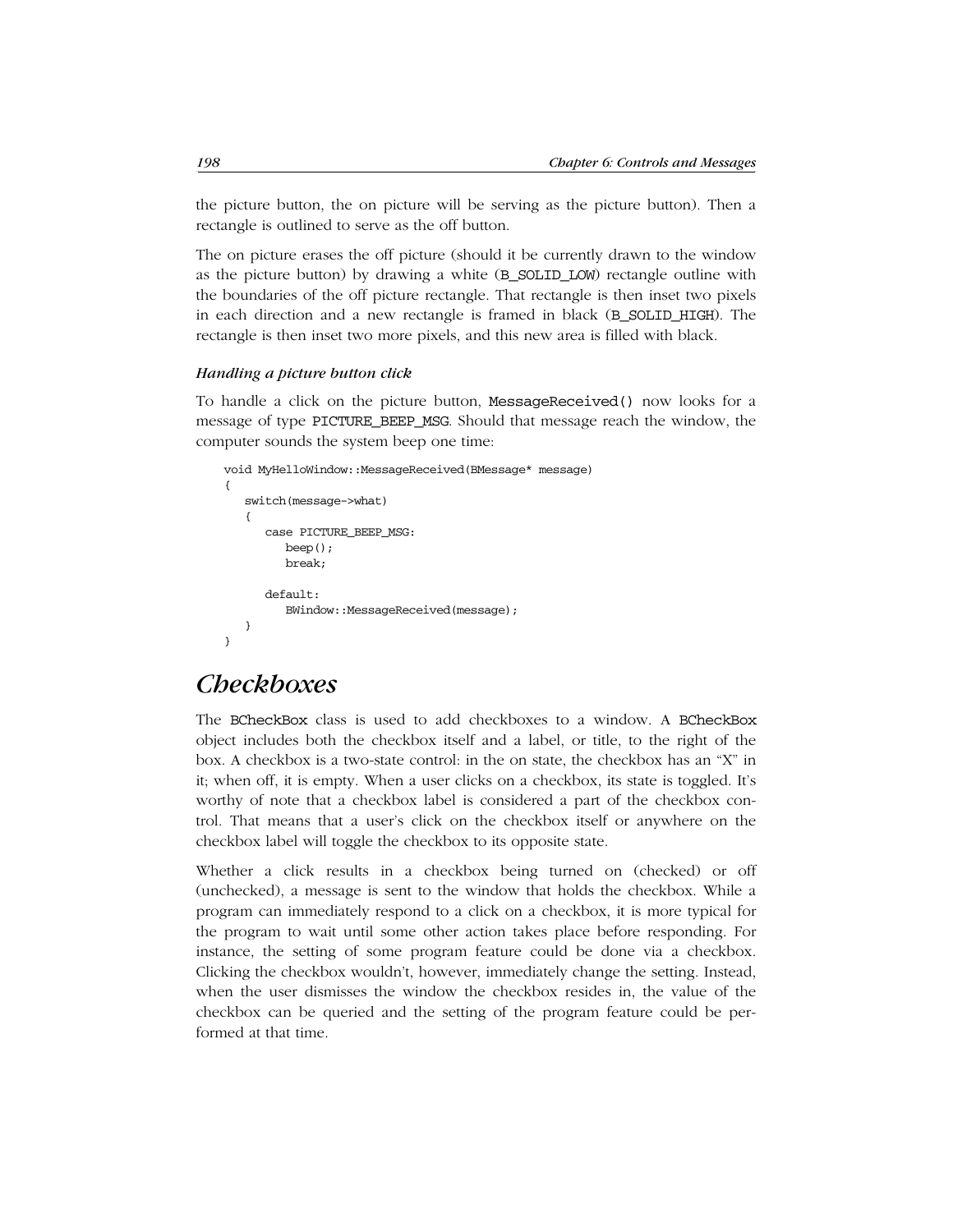# *Creating a Checkbox*

The BCheckBox constructor has six parameters:

BCheckBox(BRect frame, const char \*name, const char \*label, BMessage \*message, uint32 resizingMode = B\_FOLLOW\_LEFT | B\_FOLLOW\_TOP,  $uint32$  flags = B WILL DRAW | B\_NAVIGABLE)

The BCheckBox parameters match those used in the BButton constructor—if you know how to create a button, you know how to create a checkbox. Adding to the similarities is that after you attach the checkbox to a window, the control's height will be automatically adjusted to accommodate the height of the text of the control's label. If the values of the frame rectangle coordinates don't produce a rectangle with a height sufficient to display the checkbox label, the BCheckBox constructor will increase the checkbox boundary rectangle height by increasing the value of the frame rectangle's bottom value. The exact height of the checkbox depends on the font in which the control's label is displayed.

As for other control types, you'll define a message constant that is to be paired with the control. For instance:

#define CHECKBOX\_MSG 'ckbx'

Then, optionally, add a data member of the control type to the class declaration of the window type the control is to be added to:

```
class MyWindow : public BWindow {
   ...
   private:
      BView *fView;
      BButton *fCheckBox;
}
```
The following snippet is typical of the code you'll write to create a new checkbox and add that control to a view:

```
BRect checkBoxRect(20.0, 20.0, 100.0, 50.0);
fCheckBox = new BCheckBox(checkBoxRect,"MyCheckbox"
                           "Check Me", new BMessage(CHECKBOX_MSG));
```
fMyView->AddChild(fCheckBox);

### *Checkbox (Action Now) Example Project*

Clicking a checkbox may have an immediate effect on some aspect of the program, or it may not have an impact on the program until the user confirms the checkbox selection—usually by a click on a button. The former use of a check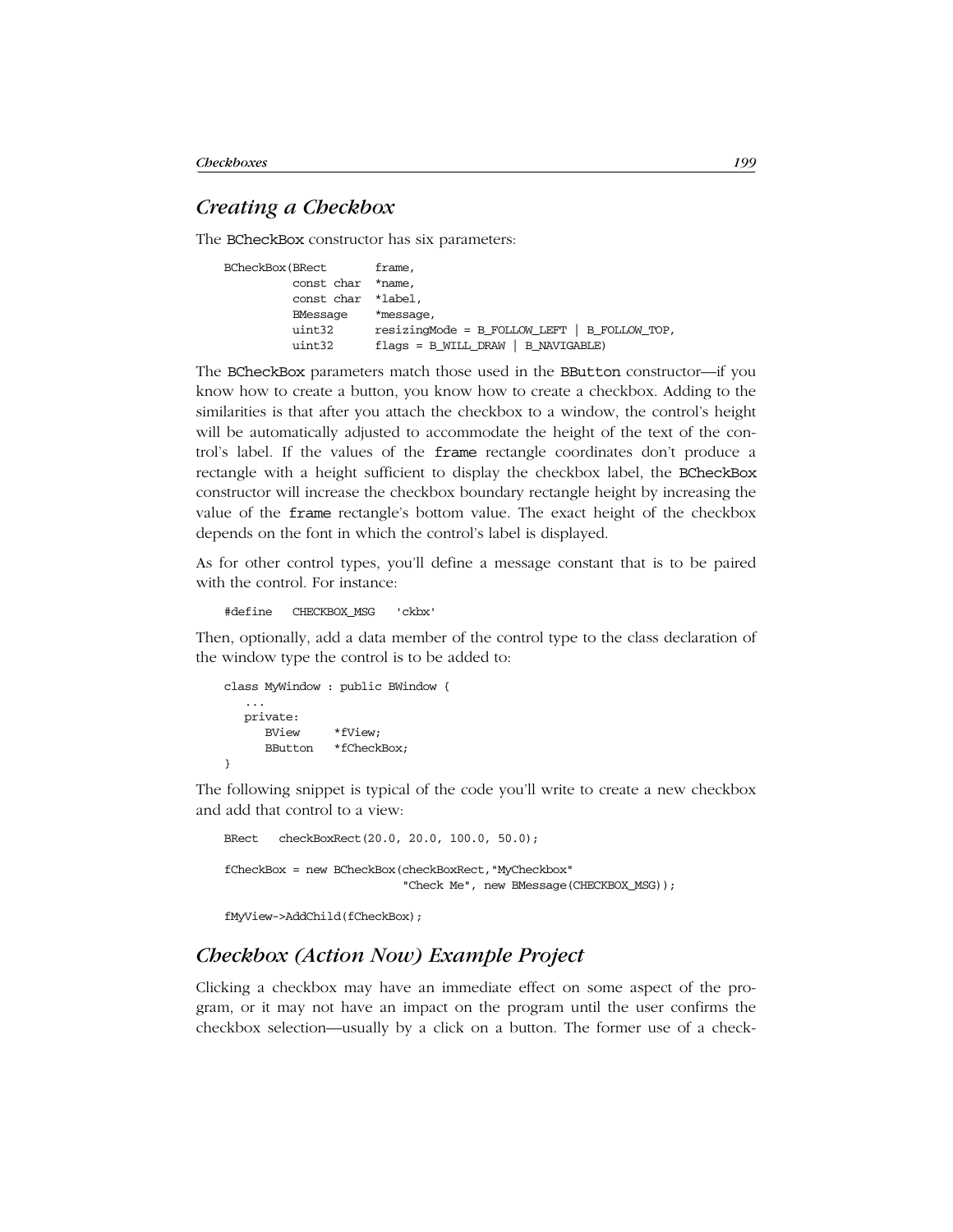box is demonstrated in the example project described here: CheckBoxNow. For an example of the other usage, a checkbox that has an effect after another action is taken, look over the next example, the CheckBoxLater project.

The use of a checkbox to initiate an immediate action is often in practice when some area of the window the checkbox resides in is to be altered. For instance, if some controls in a window are to be rendered unusable in certain conditions, a checkbox can be used to disable (and then later enable) these controls. This is how the checkbox in the CheckBoxNow example works. The CheckBoxNow project creates a program with a window that holds two controls: a button and a checkbox. When the program launches, both controls are enabled, and the checkbox is unchecked—as shown in the top window in Figure 6-7. As expected, clicking on the Beep One button produces a single system beep. Clicking on the checkbox disables beeping by disabling the button. The bottom window in Figure 6-7 shows how the program's one window looks after clicking the Disable Beeping checkbox.



*Figure 6-7. The windows that result from running the CheckBoxNow program*

### *Preparing the Window class for the checkbox*

The *MyHelloWindow.h* file prepares for the window's support of a button and a checkbox by defining a constant for each control's message:

#define BUTTON\_BEEP\_1\_MSG 'bep1' #define CHECKBOX\_SET\_BEEP\_MSG 'stbp'

The MyHelloWindow class now holds three data members:

```
class MyHelloWindow : public BWindow {
   public:
                     MyHelloWindow(BRect frame);
     virtual bool  QuitRequested();
      virtual void MessageReceived(BMessage* message);
   private:
      MyDrawView *fMyView;
```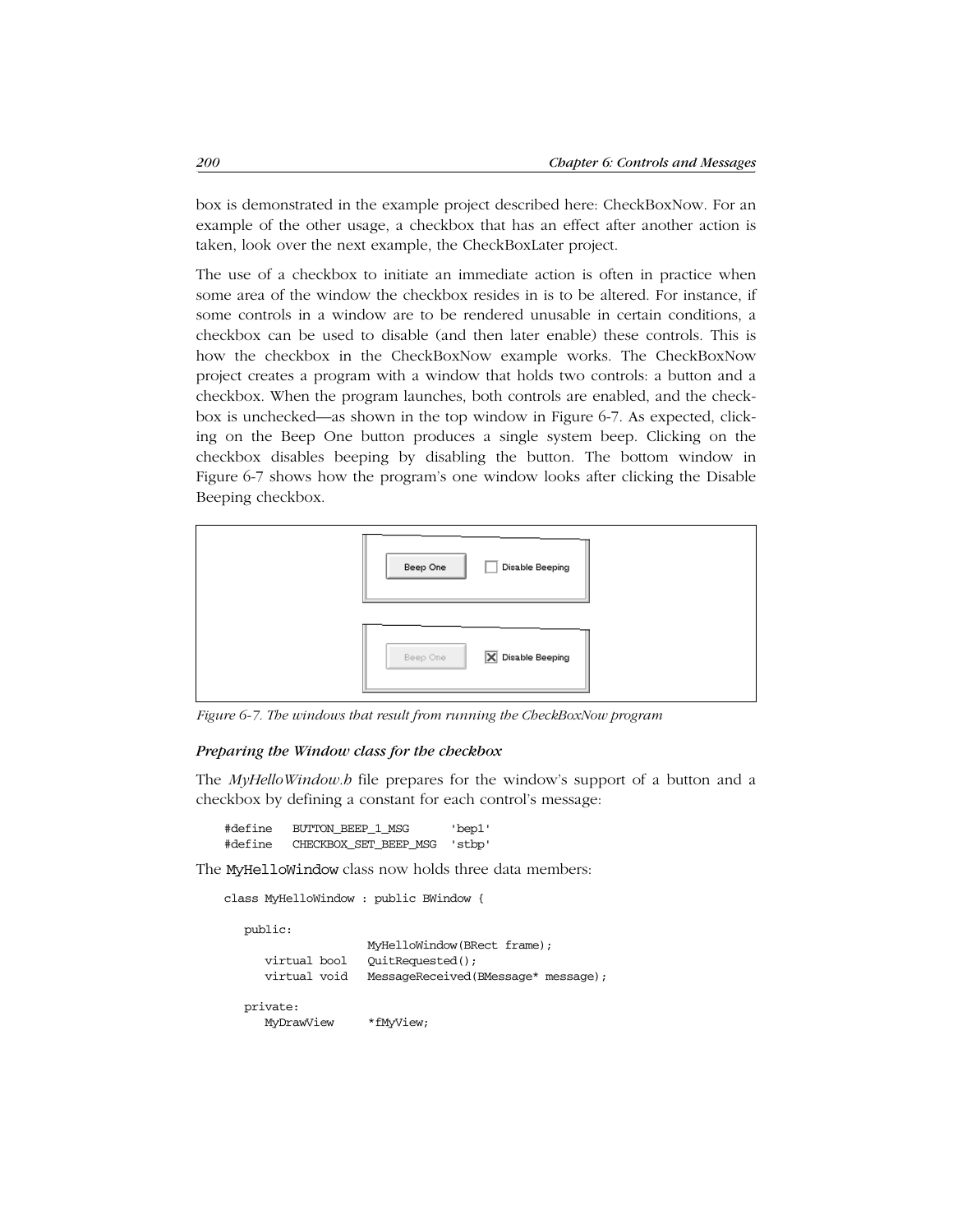BButton \*fButtonBeep1; BCheckBox \*fCheckBoxSetBeep; };

### *Creating the checkbox*

I've declared and initialized the button and checkbox boundary rectangles near one another so that I could line them up—Figure 6-6 shows that the checkbox is just to the right of the button and centered vertically with the button.

| BRect      | buttonBeep1Rect(20.0, 60.0, 110.0, 90.0);      |  |
|------------|------------------------------------------------|--|
| BRect      | checkBoxSetBeepRect(130.0, 67.0, 230.0, 90.0); |  |
| const char | $=$ "Beep1";<br>*buttonBeep1Name               |  |
| const char | *checkBoxSetBeepName<br>$=$ "SetBeep";         |  |
| const char | $=$ "Beep One";<br>*buttonBeep1Label           |  |
| const char | *checkBoxSetBeepLabel = "Disable Beeping";     |  |

The MyHelloWindow constructor creates both the button and checkbox:

```
MyHelloWindow::MyHelloWindow(BRect frame)
     : BWindow(frame, "My Hello", B_TITLED_WINDOW, B_NOT_RESIZABLE)
{
    frame.OffsetTo(B_ORIGIN);
    fMyView = new MyDrawView(frame, "MyDrawView");
    AddChild(fMyView);
    fButtonBeep1 = new BButton(buttonBeep1Rect, buttonBeep1Name,
                                buttonBeep1Label,
                               new BMessage(BUTTON_BEEP_1_MSG));
    fMyView->AddChild(fButtonBeep1);
   fCheckBoxSetBeep = new BCheckBox(checkBoxSetBeepRect, checkBoxSetBeepName,
                                      checkBoxSetBeepLabel,
                                      new BMessage(CHECKBOX_SET_BEEP_MSG));
    fMyView->AddChild(fCheckBoxSetBeep);
   Show();
}
```
### *Handling a checkbox click*

When the checkbox is clicked, the system will toggle it to its opposite state and then send a message of the application-defined type CHECKBOX\_SET\_BEEP\_MSG to the MyHelloWindow MessageReceived() routine. In response, this message's case section obtains the new state of the checkbox and enables or disables the Beep One button as appropriate. If the Disable Beeping checkbox is checked, or on, the button is disabled by passing a value of false to the button's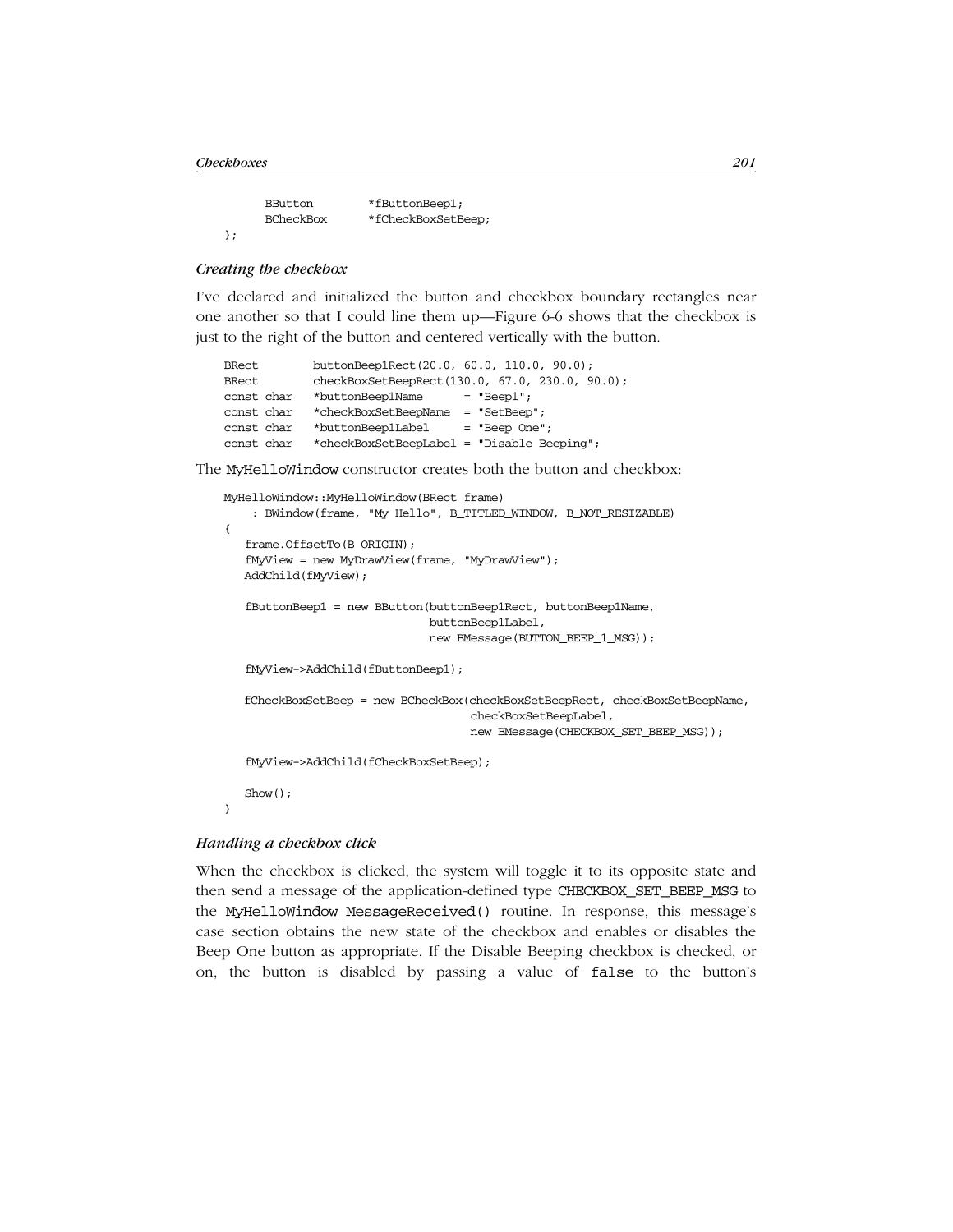SetEnabled() routine. If the checkbox is unchecked, or off, a value of true is passed to this same routine in order to enable the button:

```
void MyHelloWindow::MessageReceived(BMessage* message)
{
    switch(message->what)
    {
       case BUTTON_BEEP_1_MSG:
         beep();
         break;
       case CHECKBOX_SET_BEEP_MSG:
          int32 checkBoxState;
         checkBoxState = fChackBoxSchABoxSat if (checkBoxState == B_CONTROL_ON)
             // Disable Beeping checkbox is checked, deactivate beep button
             fButtonBeep1->SetEnabled(false);
          else
             // Disable Beeping checkbox is unchecked, activate beep button
             fButtonBeep1->SetEnabled(true);
          break;
       default:
          BWindow::MessageReceived(message);
    }
}
```
# *Checkbox (Action Later) Example Project*

The CheckBoxNow project responds immediately to a click on a checkbox. More often, programs let users check or uncheck the checkboxes without any immediate effect. Thus, your program might reserve action until the choice is confirmed by the user's click on a button (such as OK, Done, or Accept). The CheckBox-Later project demonstrates this approach. Figure 6-7 shows that the CheckBox-Later program displays a window that looks similar to that displayed by the CheckBoxNow program. The program differs in when the state of the checkbox is queried by the program. In the CheckBoxLater program, clicking the Disable Beeping checkbox any number of times has no immediate effect on the Beep One button (in Figure 6-8, you see that the checkbox is checked, yet the button isn't disabled). It's only when the user clicks the Beep One button that the program checks to see if the Disable Beeping checkbox is checked. If it isn't checked, the button click plays the system beep. If it is checked, the button can still be clicked, but no sound will be played.

The only changes that were made to the CheckBoxNow code to turn it into the code for the CheckBoxLater project are in the MessageReceived() function. Here's how the new version of that routine looks: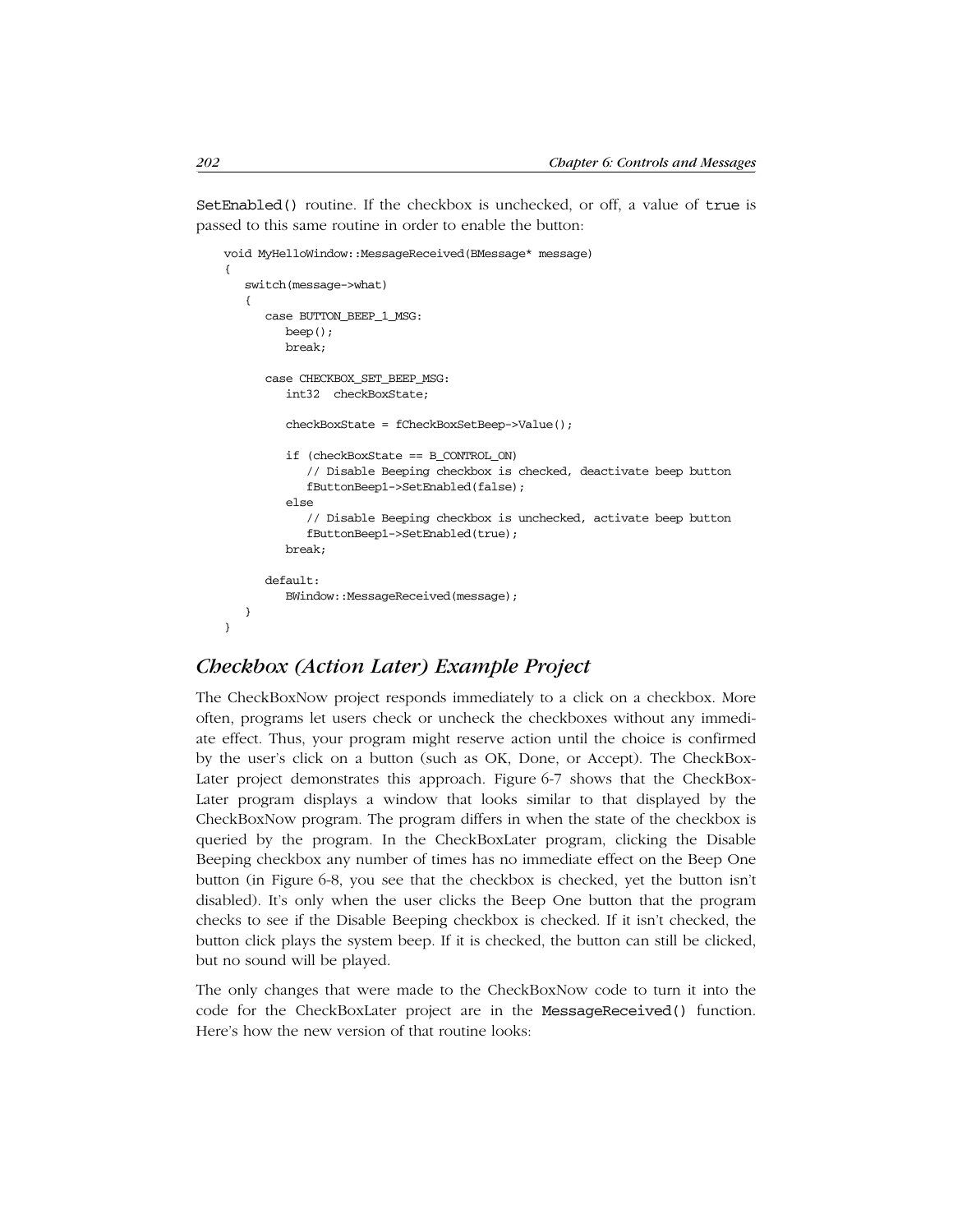| 啊<br>My Hello                                                    |
|------------------------------------------------------------------|
| The Beep One button only works<br>when the checkbox is unchecked |
| X Disable Beeping<br>Beep One                                    |

*Figure 6-8. The window that results from running the CheckBoxLater program*

```
void MyHelloWindow::MessageReceived(BMessage* message)
{
    switch(message->what)
    {
       case BUTTON_BEEP_1_MSG:
           int32 checkBoxState;
           checkBoxState = fCheckBoxSetBeep->Value();
           if (checkBoxState == B_CONTROL_ON)
              // Disable Beeping checkbox is checked, meaning DON'T beep
\mathcal{L} ; and \mathcal{L} ; and \mathcal{L} else
              // Disable Beeping checkbox is unchecked, meaning DO beep
              beep();
           break;
       case CHECKBOX_SET_BEEP_MSG:
           // Here we don't do anything. Instead, we wait until the user
           // performs some other action before checking the value of the
           // checkbox break;
       default:
           BWindow::MessageReceived(message);
    }
}
```
In MessageReceived(), the body of the CHECKBOX\_SET\_BEEP\_MSG case section performs no action—a message of this type is now essentially ignored. The program would run the same even if this case section was removed, but I've left the CHECKBOX\_SET\_BEEP\_MSG case label in the switch so that it's evident that MessageReceived() is still the recipient of such messages.

# *Radio Buttons*

A radio button is similar to a checkbox in that it is a two-state control. Unlike a checkbox, though, a radio button always appears grouped with at least one other control of its kind.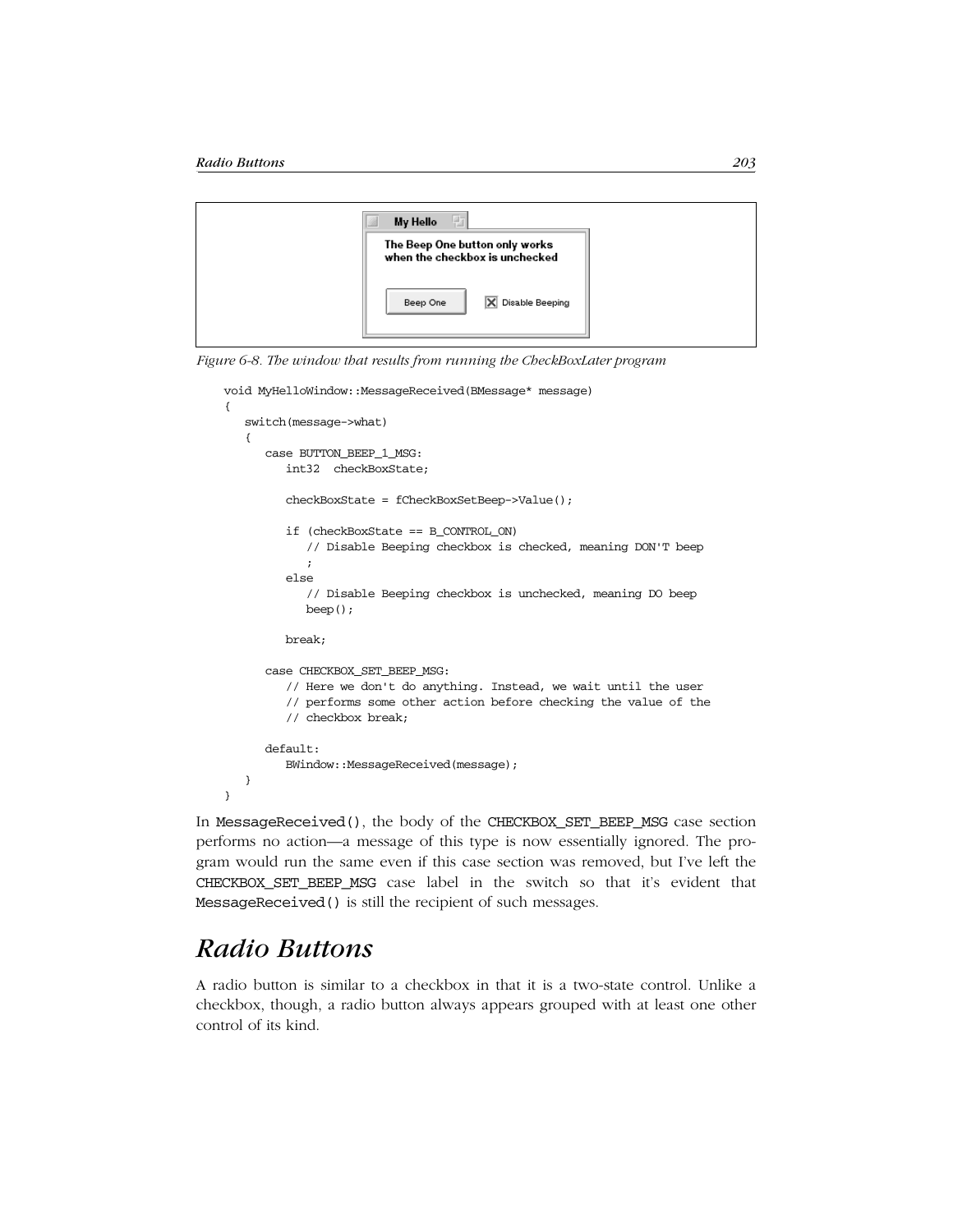For any given radio button group, no more than one radio button can be on at any time. When the user clicks on one button in a group, the button that was on at the time of the click is turned off and the newly clicked button is turned on. A radio button group is responsible for updating the state of its buttons—your code won't need to turn them on and off.

# *Creating a Radio Button*

The BRadioButton constructor has the same six parameters described back in this chapter's "The BControl class" section:

BRadioButton(BRect frame, const char \*name, const char \*label, BMessage \*message, uint32 resizingMode = B\_FOLLOW\_LEFT | B\_FOLLOW\_TOP, uint32 flags = B\_WILL\_DRAW | B\_NAVIGABLE)

Like other types of controls, a radio button's height will be adjusted if the height specified in the frame rectangle isn't enough to accommodate the font being used to display the radio button's label.

Before creating a new radio button, define a constant to be used as the control's message type. Here's an example from a project that has two radio buttons in a window:

#define RADIO\_1\_MSG 'rad1' RADIO\_2\_MSG

Access to a radio button is easiest if a data member of the control type is added to the class declaration of the window type the control is to be added to:

```
class MyWindow : public BWindow {
    ...
   private:
      BView *fView;
      BRadioButton *fRadio1;
      BRadioButton *fRadio2;
}
```
The following snippet shows the creation of two radio buttons, each of which is added to the same view:

```
BRect radio1Rect(20.0, 20.0, 100.0, 49.0);
BRect radio2Rect(20.0, 50.0, 100.0, 79.0);
fRadio1 = new BRadioButton(radio1Rect, "MyRadio1",
                            "One", new BMessage(RADIO_1_MSG));
fMyView->AddChild(fRadio1);
```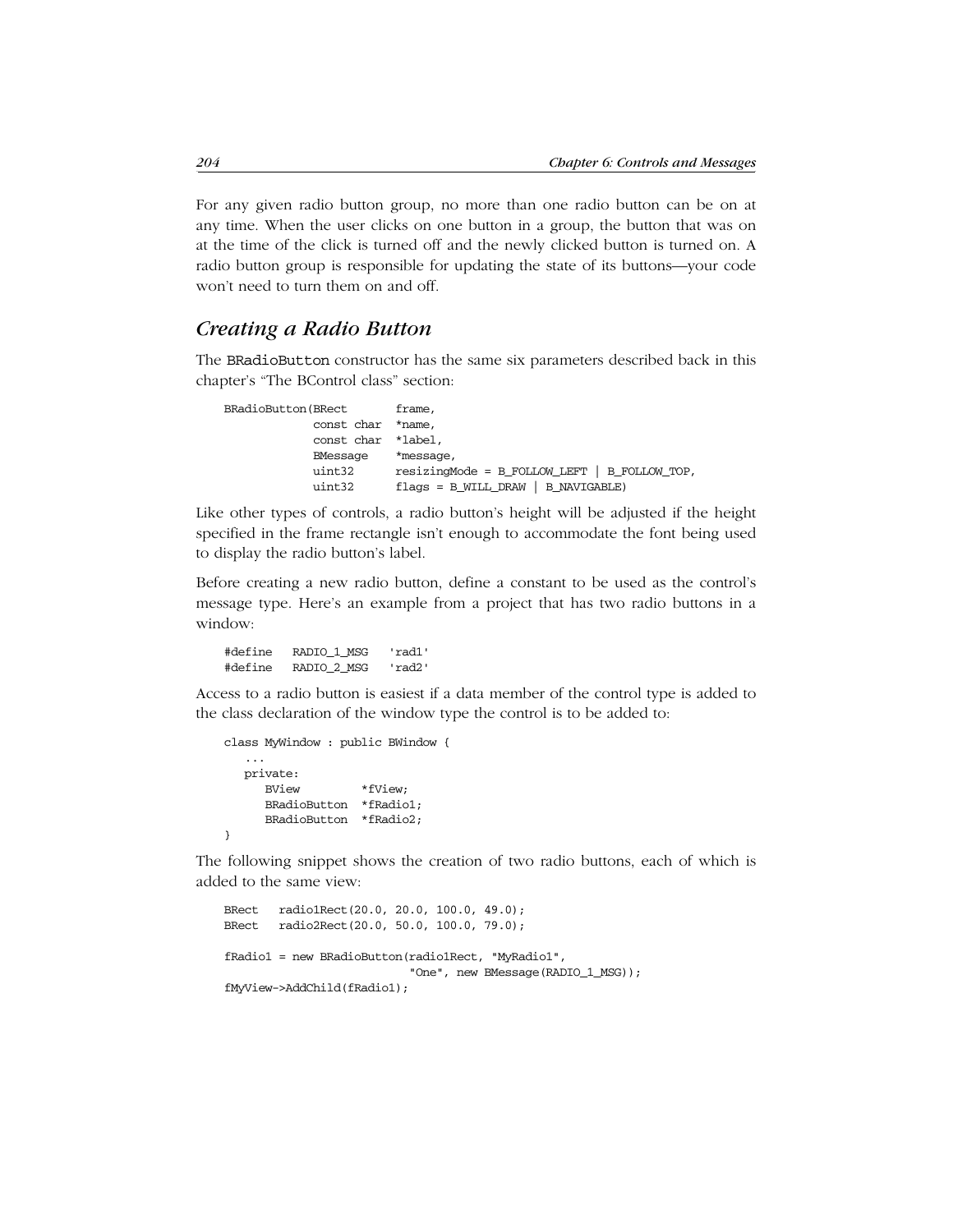```
fRadio2 = new BRadioButton(radio2Rect, "MyRadio2",
                           "Two", new BMessage(RADIO 2 MSG));
fMyView->AddChild(fRadio2);
```
By adding radio buttons to the same view, you designate that the buttons be considered a part of a radio button group. The simple act of placing a number of buttons in the same view is enough to have these buttons act in unison. A click on one radio button turns that button on, but not until that button turns off all other radio buttons in the same view.

A single window can have any number of radio button groups, or sets. For instance, a window might have one group of three buttons that provides the user with the option of displaying graphic images in monochrome, grayscale, or color. This same window could also have a radio button group that provides the user with a choice of four filters to apply to the image. In such a scenario, the window would need to include a minimum of two views—one for the group of three color-level radio buttons and another for the group of four filter radio buttons.

# *Radio Buttons Example Project*

The RadioButtonGroup project demonstrates how to create a group of radio buttons. As shown in Figure 6-9, the RadioButtonGroup program's window includes a group of three radio buttons that allow the user to alter the behavior of the Beep push button.



*Figure 6-9. The window that results from running the RadioButtonGroup program*

### *Preparing the window class for the radio buttons*

The *MyHelloWindow.h* header file includes four control message constants—one per control. The push button constant has been given the value 'bEEp' just to illustrate that an application-defined message constant can include uppercase characters (to avoid conflicting with Be-defined control message constants, it just shouldn't consist of all uppercase characters).

| #define | BUTTON BEEP 1 MSG | 'bEEp' |
|---------|-------------------|--------|
| #define | RADIO BEEP 1 MSG  | 'bep1' |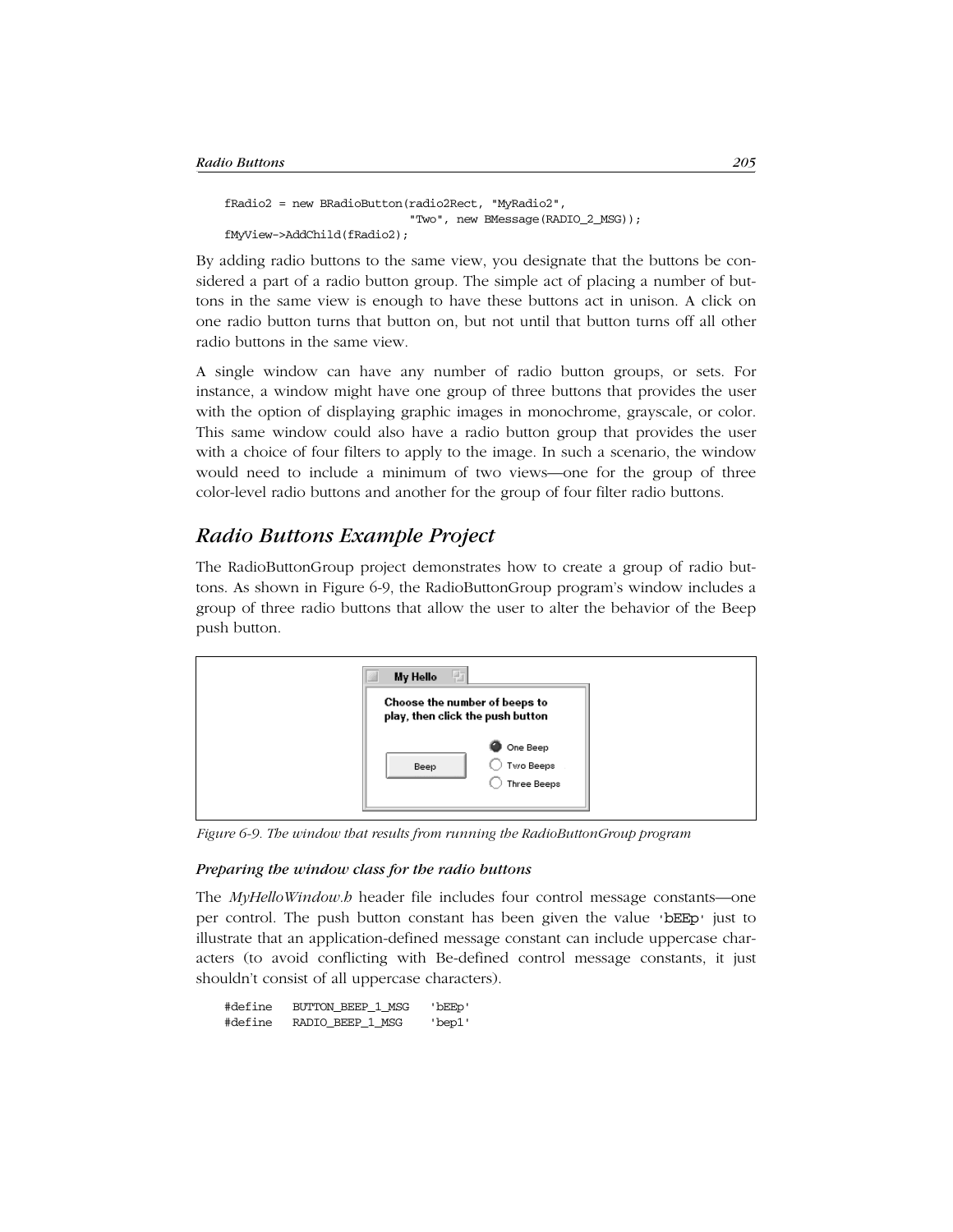| #define | RADIO BEEP 2 MSG | 'bep2' |
|---------|------------------|--------|
| #define | RADIO BEEP 3 MSG | 'bep3' |

This project's version of the MyHelloWindow class includes six data members: one to keep track of the window's view, one to keep track of each of the window's four controls, and one to keep track of the number of beeps to play when the push button is clicked:

```
class MyHelloWindow : public BWindow {
   public:
                    MyHelloWindow(BRect frame);
      virtual bool QuitRequested();
      virtual void MessageReceived(BMessage* message);
   private:
      MyDrawView *fMyView;
     BButton *fButtonBeep1;
      BRadioButton *fRadioBeep1;
      BRadioButton *fRadioBeep2;
      BRadioButton *fRadioBeep3;
      int32 fNumBeeps;
};
```
### *Laying out the radio buttons*

A number of radio buttons are defined as a group when they all reside in the same view. A MyHelloWindow object includes a view (MyDrawView) that occupies its entire content area—so I could add the three radio buttons to this view and have them automatically become a radio button group. That, however, isn't what I'm about to do. Instead, I'll create a new view and add it to the existing view. If at a later time I want to add a second group of radio buttons (to control some other, unrelated, option) to the window, the buttons that will comprise that group will need to be in a new view—otherwise they'll just be absorbed into the existing radio button group. By creating a new view that exists just for one group of radio buttons, I'm getting in the habit of setting up a radio button group as an isolated entity.

Placing a radio button group in its own new view also proves beneficial if it becomes necessary to make a change to the layout of all of the group's radio buttons. For instance, if I want to relocate all of the buttons in a group to another area of the window, I just redefine the group's view rectangle rather than redefining each of the individual radio button boundary rectangles. When the view moves, so do the radio buttons in it. Or, consider that I may, for aesthetic reasons, want to outline the area that holds the radio buttons. I can easily do so by framing the radio button group view.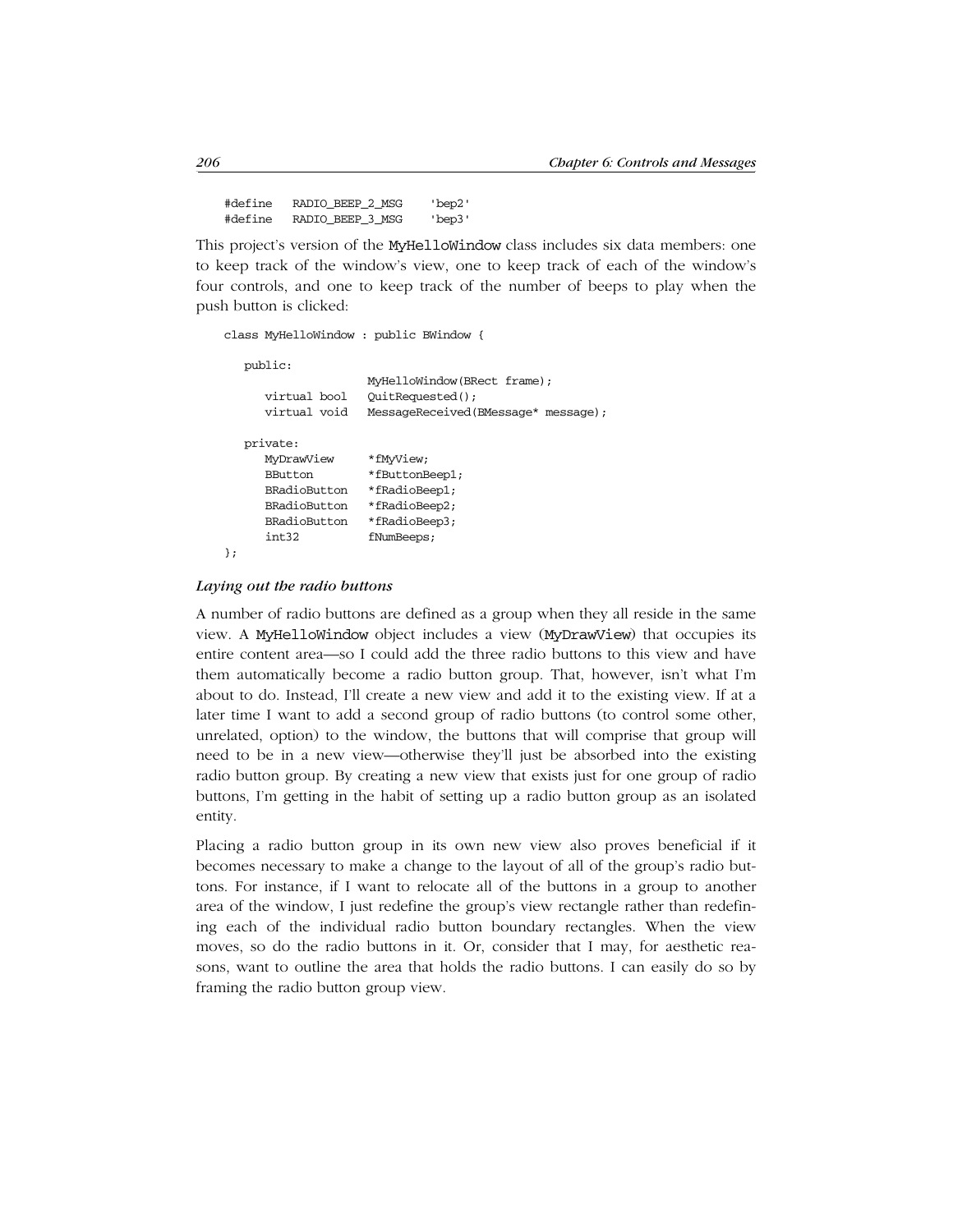The following variable declarations appear near the top of the *MyHelloWindow. cpp* file. Note that the boundary rectangle for each of the three radio buttons has a left coordinate of 10.0, yet the radio buttons are certainly more than 10 pixels in from the left side of the window.

Keep in mind that after being created, the radio buttons will be added to a new BView that is positioned in the window based on the radioGroupRect rectangle. Thus, the coordinate values of the radio button rectangles are relative to the new BView. Figure 6-10 clarifies my point by showing where the radio group view will be placed in the window. In that figure, the values 125 and 50 come from the left and top values in the radioGroupRect rectangle declared here:

| <b>BRect</b> | radioGroupRect(125.0, 50.0, 230.0, 120.0); |
|--------------|--------------------------------------------|
| <b>BRect</b> | radioBeep1Rect(10.0, 5.0, 90.0, 25.0);     |
|              |                                            |
| BRect.       | radioBeep2Rect(10.0, 26.0, 90.0, 45.0);    |
| <b>BRect</b> | radioBeep3Rect(10.0, 46.0, 90.0, 65.0);    |
| const char   | *radioBeep1Name = "Beep1Radio";            |
| const char   | $*$ radioBeep2Name = "Beep2Radio";         |
| const char   | *radioBeep3Name = "Beep3Radio";            |
| const char   | *radioBeep1Label = "One Beep";             |
| const char   | $*$ radioBeep2Label = "Two Beeps";         |
| const char   | *radioBeep3Label = "Three Beeps";          |
|              |                                            |



*Figure 6-10. A group of radio buttons can reside in their own view*

### *Creating the radio buttons*

The three radio buttons are created, as expected, in the MyHelloWindow constructor. Before doing that, a generic view (a view of the Be class BView) to which the radio buttons will be added is created and added to the view of type MyDrawView. By default, each new radio button is turned off. A group of radio buttons must always have one button on, so after the three radio buttons are created, one of them (arbitrarily, the One Beep button) is turned on by calling the button's SetValue() member function. The data member fNumBeeps is then initialized to a value that matches the number of beeps indicated by the turned-on radio button: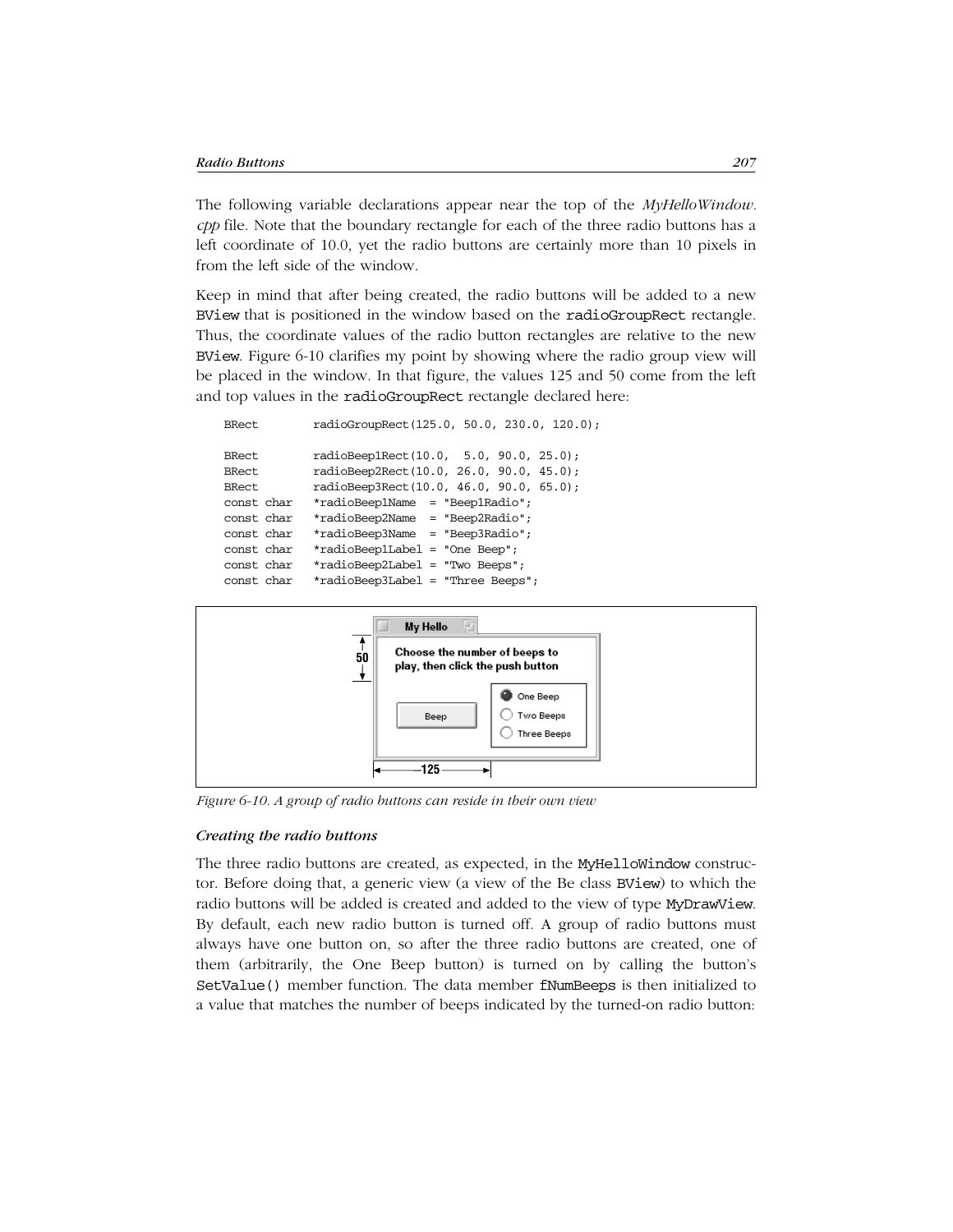```
MyHelloWindow::MyHelloWindow(BRect frame)
    : BWindow(frame, "My Hello", B_TITLED_WINDOW, B_NOT_RESIZABLE)
{
    frame.OffsetTo(B_ORIGIN);
    fMyView = new MyDrawView(frame, "MyDrawView");
    AddChild(fMyView);
    fButtonBeep1 = new BButton(buttonBeep1Rect, buttonBeep1Name,
                                buttonBeep1Label,
                                new BMessage(BUTTON_BEEP_1_MSG));
    fMyView->AddChild(fButtonBeep1);
    BView *radioGroupView;
    radioGroupView = new BView(radioGroupRect, "RadioView",
                                B_FOLLOW_ALL, B_WILL_DRAW);
    fMyView->AddChild(radioGroupView);
    fRadioBeep1 = new BRadioButton(radioBeep1Rect, radioBeep1Name,
                                    radioBeep1Label,
                                    new BMessage(RADIO_BEEP_1_MSG));
    radioGroupView->AddChild(fRadioBeep1);
    fRadioBeep2 = new BRadioButton(radioBeep2Rect, radioBeep2Name,
                                    radioBeep2Label,
                                    new BMessage(RADIO_BEEP_2_MSG));
    radioGroupView->AddChild(fRadioBeep2);
    fRadioBeep3 = new BRadioButton(radioBeep3Rect, radioBeep3Name,
                                    radioBeep3Label,
                                    new BMessage(RADIO_BEEP_3_MSG));
    radioGroupView->AddChild(fRadioBeep3);
    fRadioBeep1->SetValue(B_CONTROL_ON);
    fNumBeeps = 1;
   Show();
}
```
### *Handling a radio button click*

When a radio button is clicked, a message of the appropriate application-defined type reaches the window's MessageReceived() function. The clicking of a radio button, like the clicking of a checkbox, typically doesn't cause an immediate action to occur. Such is the case in this example. MessageReceived() handles the button click by simply setting the MyHelloWindow data member fNumBeeps to the value indicated by the clicked-on radio button. When the user eventually clicks on the Beep push button, beep() is invoked the appropriate number of times: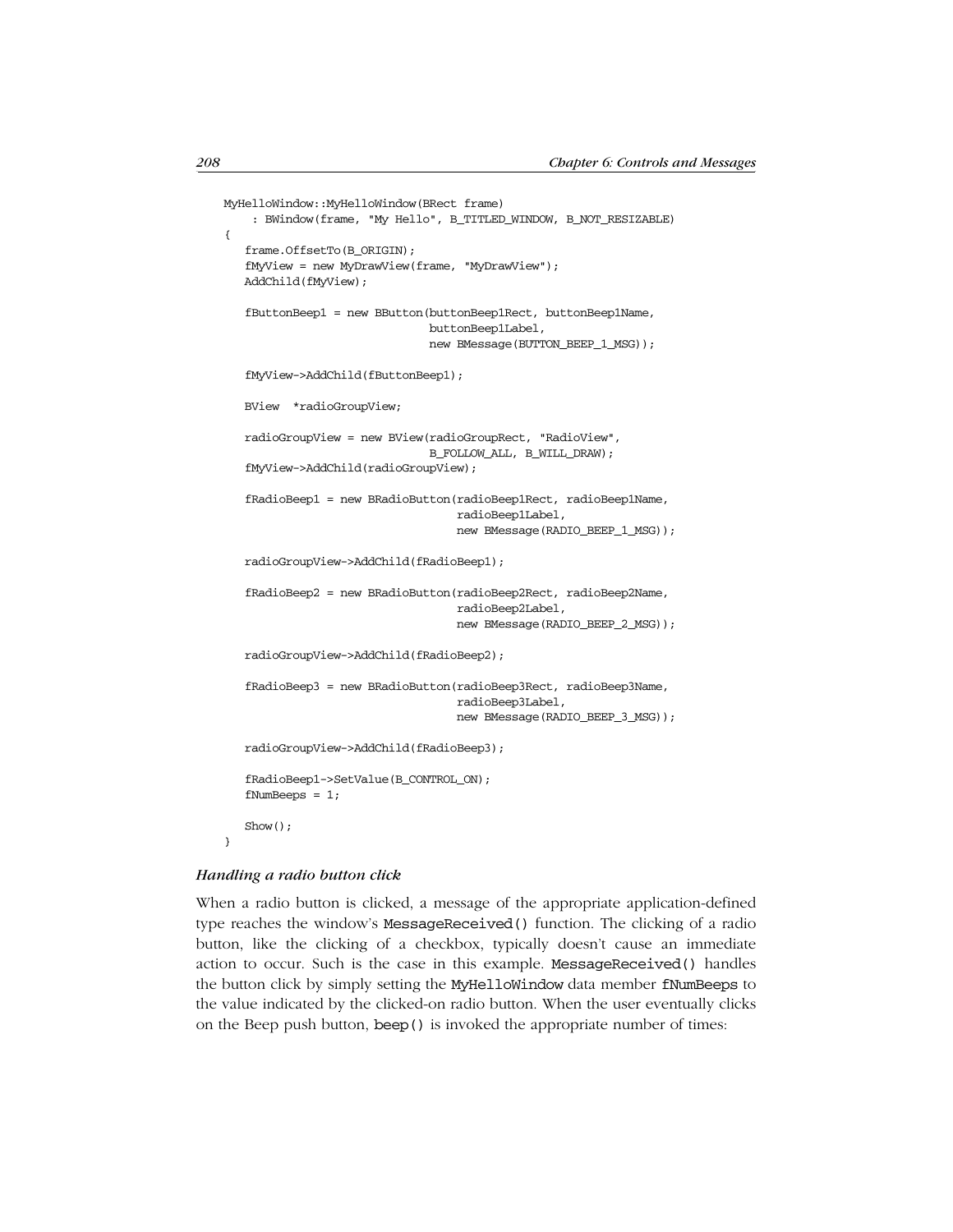```
void MyHelloWindow::MessageReceived(BMessage* message)
{
   bigtime_t microseconds = 1000000; // one second
    switch(message->what)
    {
       case RADIO_BEEP_1_MSG:
         fNumber = 1; break;
      case RADIO BEEP 2 MSG:
          fNumBeeps = 2;
          break;
       case RADIO_BEEP_3_MSG:
          fNumBeeps = 3;
          break;
       case BUTTON_BEEP_MSG:
          int32 i;
         for (i = 1; i \leq fNumber [NumBeeps; i++) {
            been():
             if (i != fNumBeeps)
                snooze(microseconds);
 }
          break;
       default:
          BWindow::MessageReceived(message);
    }
}
```
### *View Hierarchy and Controls*

Chapter 4 introduced the concept of the window view hierarchy—the organization of views within a window. In this chapter's most recent example you've just seen a window that included a number of views (keeping in mind that a control is a type of view). Now that you've encountered the first example that includes several views, this a good time to revisit the topic of the view hierarchy in order to fill in some of the details. Figure 6-11 shows the view hierarchy for a window—an object of the MyHelloWindow class—from the RadioButtonGroup program.

### *Adding views to the hierarchy*

A window's top view is always a "built-in" part of the window—you don't explicitly add the top view as you add other views. The BView-derived fMyView view lies directly below the top view, telling you that this view has been added to the window. The BButton fButtonBeep1 view and the BView radioGroupView lie directly below the fMyView view, so you know that each has been added to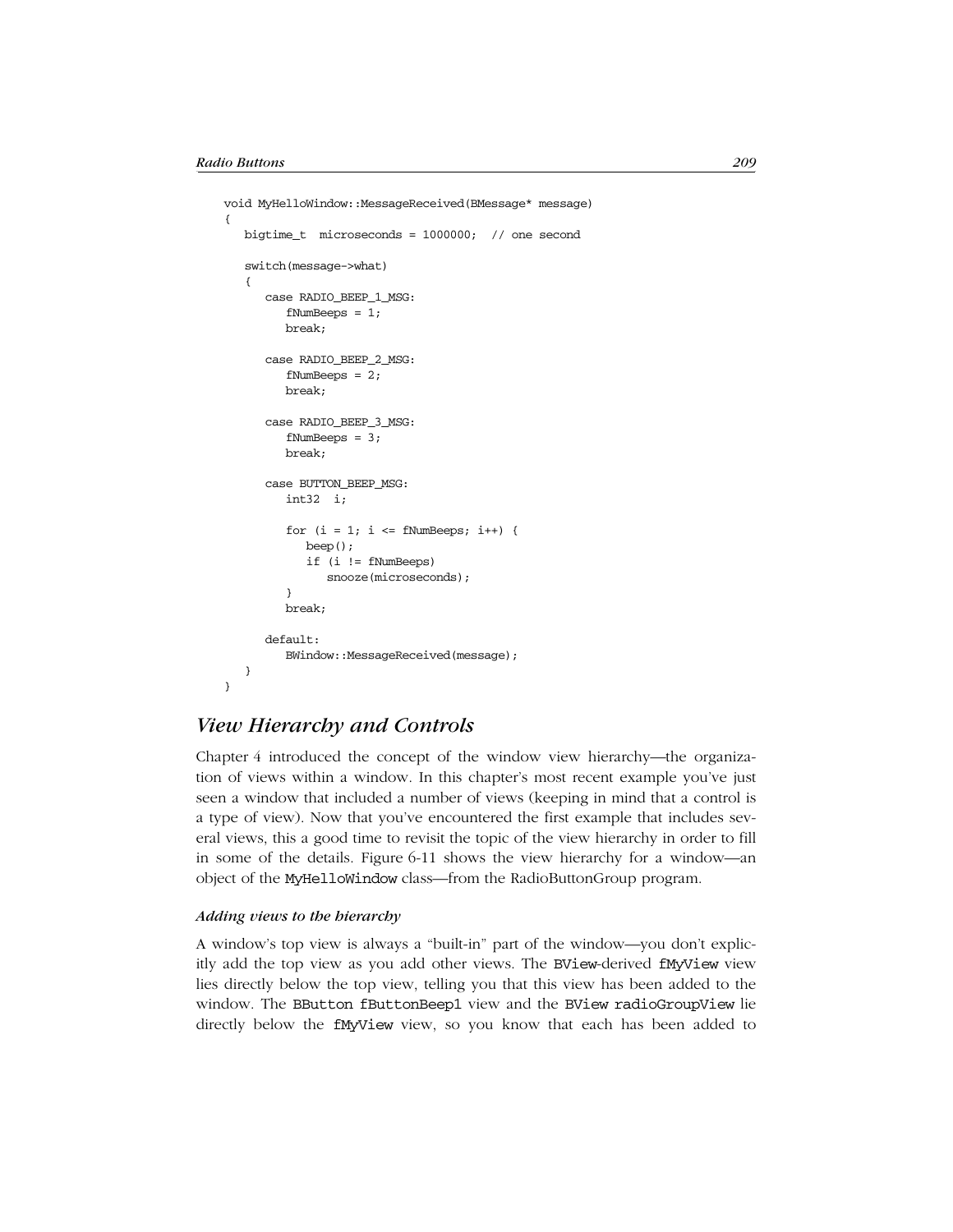

*Figure 6-11. The view hierarchy for the RadioButtonGroup window*

fMyView. Finally, the three BRadioButton views are beneath radioGroupView, telling you that these three views have been added to radioGroupView. You can confirm this by looking at the six AddChild() calls in the MyHelloWindow constructor—they indicate which parent view each view was added to:

```
MyHelloWindow::MyHelloWindow(BRect frame)
     : BWindow(frame, "My Hello", B_TITLED_WINDOW, B_NOT_RESIZABLE)
{
    ...
    AddChild(fMyView);
    ...
    fMyView->AddChild(fButtonBeep1);
 ...
    fMyView->AddChild(radioGroupView);
    ...
    radioGroupView->AddChild(fRadioBeep1);
 ...
    radioGroupView->AddChild(fRadioBeep2);
 ...
    radioGroupView->AddChild(fRadioBeep3);
    ...
}
```
### *Accessing views*

The names of the views in Figure 6-12 tell you how each view is referenced.

You don't draw to the top view—it merely serves as a container for organizing other views. To reference this view (as when adding a view to the window), reference the window itself. In the window's constructor, just call the desired BWindow member function, as in:

AddChild(fMyView);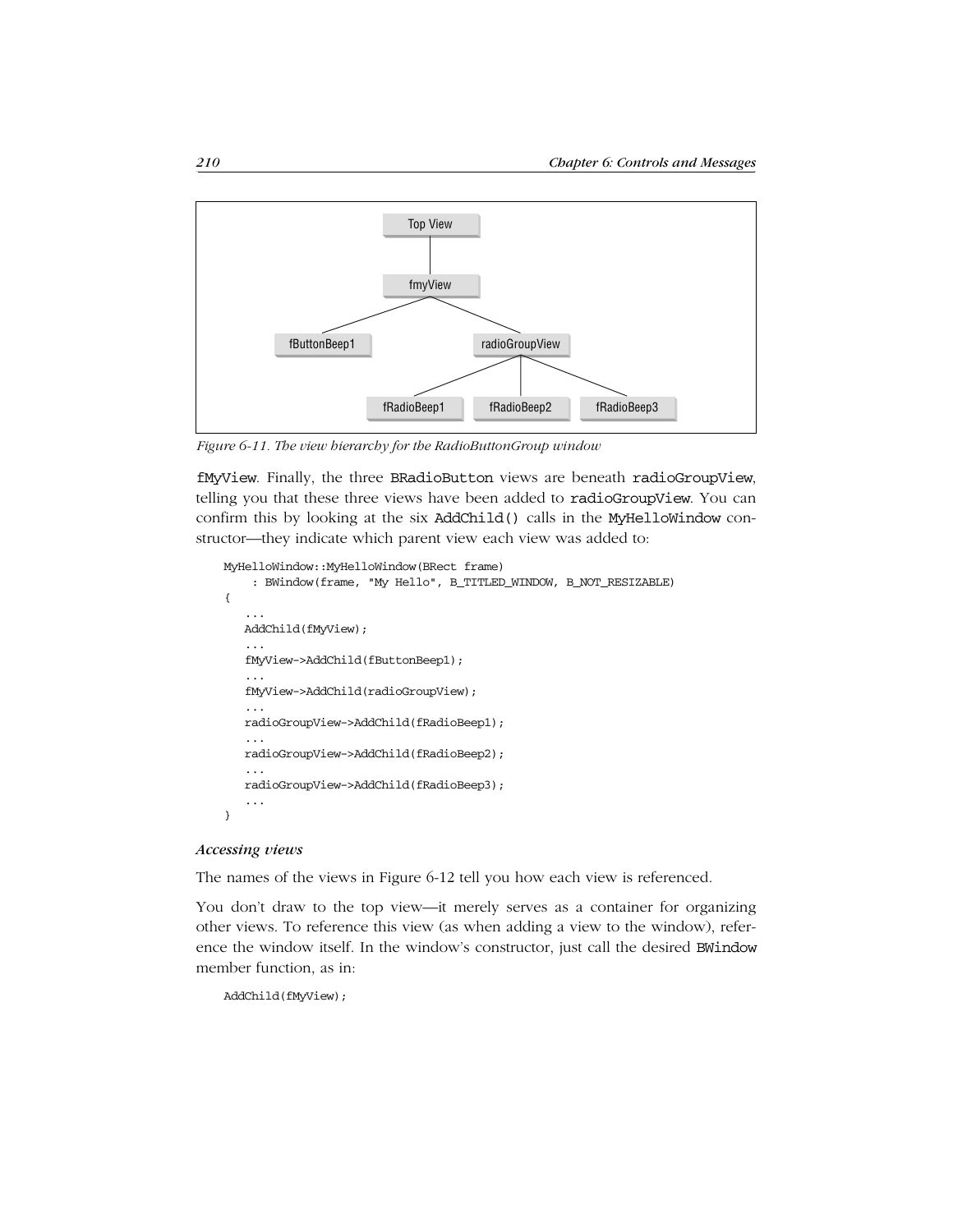From outside a window member function, use the **fMyWindow** data member from the MyHelloApplication object. If the fMyView view was to be added in the BApplication constructor after the window was created, the call to AddChild() would look like this:

fMyWindow->AddChild(fMyView);

The Be naming convention states that the name of a class data member should start with a lowercase "f" character. In Figure 6-11 you see that five of the six views below the top view are referenced by data members. To work with any one of these views, use the data member that references it. For instance, to invoke the BView member function FillRect() to fill a rectangle in the window's fMyView view, just call the routine like this:

fMyView->FillRect(aRect);

I haven't kept a data member reference in the MyHelloWindow class to the BView that groups the three radio buttons. If it became necessary to reference this view, you could call the BView member function FindView() to locate the view object and return a reference to it. Recall that when a view is created, you give it a name. For example, the radio group view was given the name "RadioView":

```
radioGroupView = new BView(radioGroupRect, "RadioView", B_FOLLOW_ALL,
                            B_WILL_DRAW);
fMyView->AddChild(radioGroupView);
```
You can find the view at any time by calling FindView() from the parent view. For instance, to fill a rectangle in the radio group view, call FindView() from that view's parent view, fMyView:

```
BView *aView;
aView = fMyView->FindView("RadioView");
aView->FillRect(aRect);
```


Keep in mind that there are always two, and may be three, references, associated with one view. When a view is created, the view object is returned to the program and referenced by a variable (such as radioGroupView in the preceding example). When invoking the BView (or BView-derived) class constructor, a name for the view is supplied in quotes (as in "RadioView" in the preceding example). Finally, some views have a label—a name that is displayed on the view itself (as in a control such as a BButton—the button displays a name such as OK or Beep).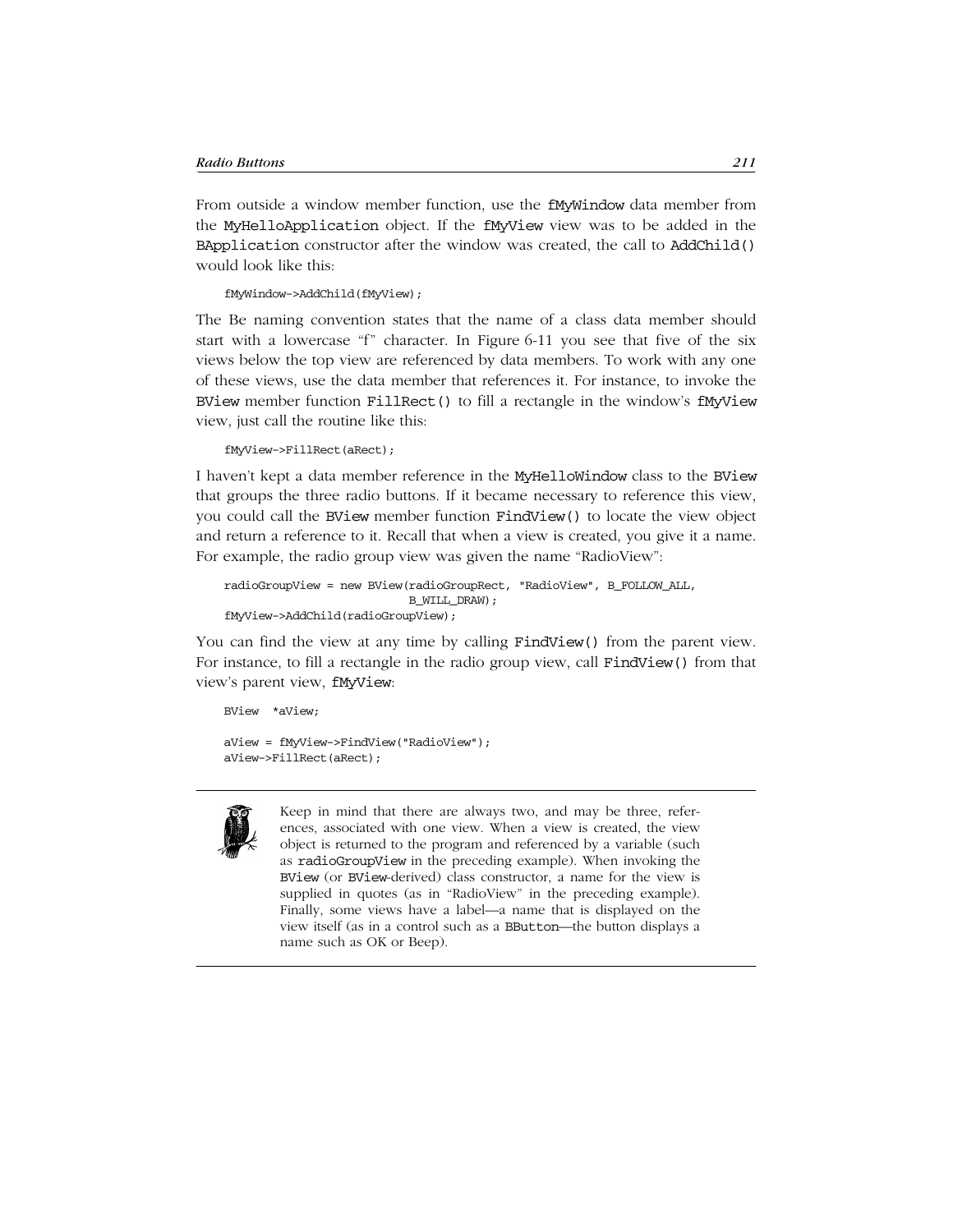# *View Updating*

In the RadioButtonGroup project, the MyHelloWindow constructor creates a view referenced by the MyHelloWindow data member fMyView and a view referenced by the local BView variable radioGroupView. This one MyHelloWindow constructor shows two ways of working with views, so it will be worth our while to again sidetrack from the discussion of controls in order to gain a better understanding of the very important topic of views.

### *BView-derived classes and the generic BView class*

In the RadioButtonGroup project, and several projects preceding it, I've opted to fill the content area of a window with a view of the application-defined BViewderived class MyDrawView. One of the chief reasons for defining such a class is to let the system become responsible for updating a view. This is accomplished by having my own class override the BView member function Draw().

A second way to work with a view is to not define a view class, but instead simply create a generic BView object within an application-derived routine. That's what the RadioButtonGroup project does in the MyHelloWindow constructor:

```
radioGroupView = new BView(radioGroupRect, "RadioView", B_FOLLOW_ALL,
                            B_WILL_DRAW);
```
After you attach the new view to an existing view, drawing can take place in the new view. For instance, if in addition to beeping, you want the program to draw a border around the three radio buttons in response to a click on the window's one push button, add the following code under the BUTTON\_BEEP\_MSG case label in the MessageReceived() function:

```
BView *radioView;
BRect radioFrame;
radioView = fMyView->FindView("RadioView");
radioFrame = radioView->Bounds();
radioView->StrokeRect(radioFrame);
```
Superficially, this approach of creating a generic BView and then drawing in it is simpler than defining a BView-derived class and then implementing a Draw() function for that class. But in taking this easier approach, you lose the benefit of having the system take responsibility for updating the view. Consider the above snippet. That code will nicely frame the three radio buttons. But if the window that holds the buttons ever needs updating (and if the user is allowed to move the window, of course at some point it will), the frame that surrounds the buttons won't be redrawn. The system will indeed invoke a Draw() function for radioGroupView, but it will be the empty BView version of Draw().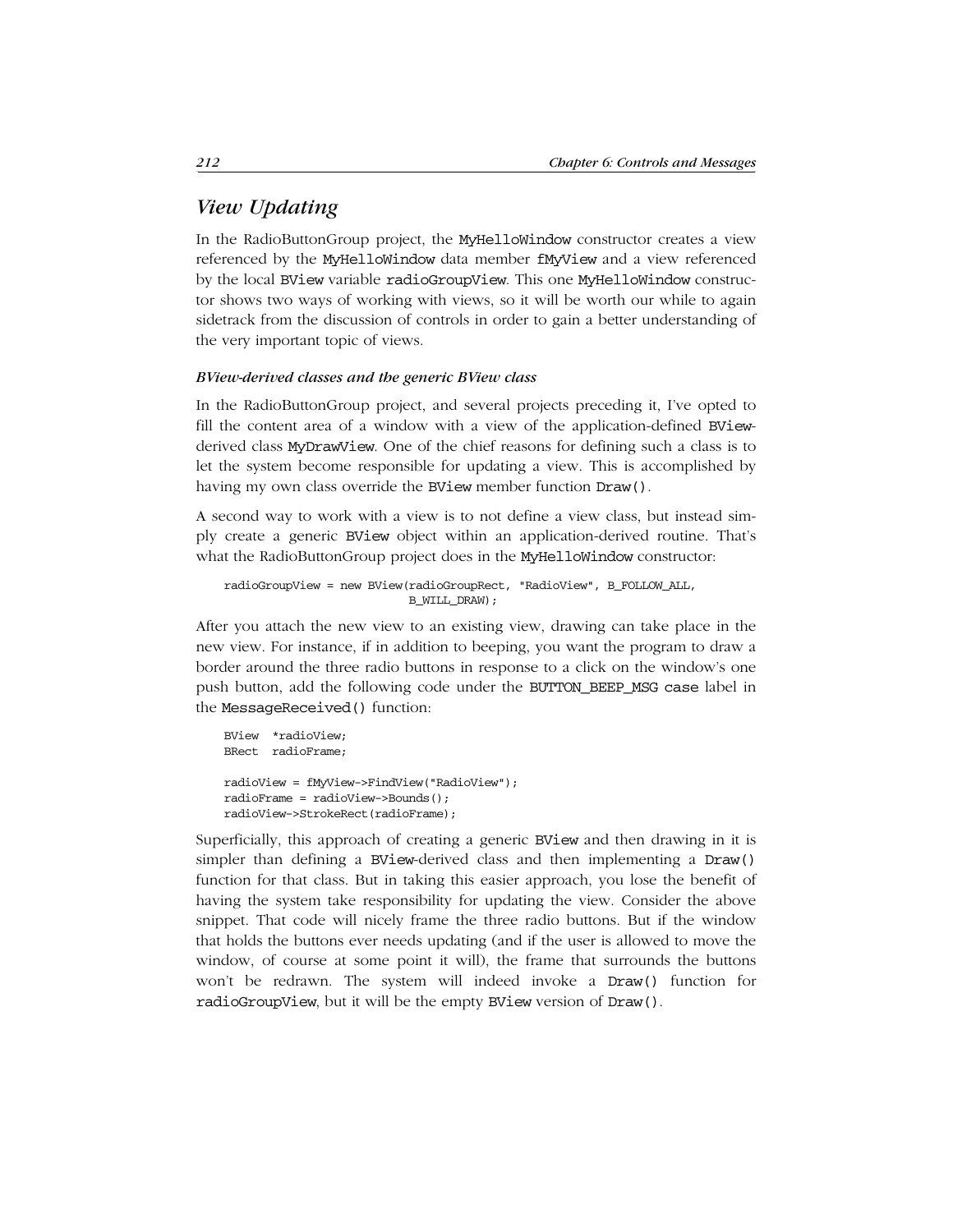### *Implementing a BView-derived class in the RadioButtonGroup project*

What if I do want my RadioButtonGroup program to frame the radio buttons, and to do so in a way that automatically updates the frame as needed? Instead of placing the radio buttons in a generic BView object, I can define a new BView-derived class just for this purpose:

```
class MyRadioView : public BView {
    public:
                      MyRadioView(BRect frame, char *name);
      virtual void Draw(BRect updateRect);
};
```
The MyRadioView constructor can be empty—just as the MyDrawView constructor is:

```
MyRadioView::MyRadioView(BRect rect, char *name)
    : BView(rect, name, B_FOLLOW_ALL, B_WILL_DRAW)
{
}
```
The MyRadioView version of the Draw() function is quite simple as well:

```
void MyRadioView::Draw(BRect)
{
   BRect frame = Bounds();
    StrokeRect(frame);
}
```
While I could keep track of an instance of the MyRadioView class by calling the parent view's FindView() function as needed, I'd opt for the method of storing a reference to the view in the window that will hold the view. Here I've added such a reference to the six existing data members in the MyHelloWindow class of the RadioButtonGroup project:

```
class MyHelloWindow : public BWindow {
   public:
                    MyHelloWindow(BRect frame);
     virtual bool  QuitRequested();
      virtual void MessageReceived(BMessage* message);
   private:
      MyDrawView *fMyView;
     BButton *fButtonBeep1;
      BRadioButton *fRadioBeep1;
      BRadioButton *fRadioBeep2;
     BRadioButton *fRadioBeep3;
      int32 fNumBeeps;
      MyRadioView *fMyRadioView;
};
```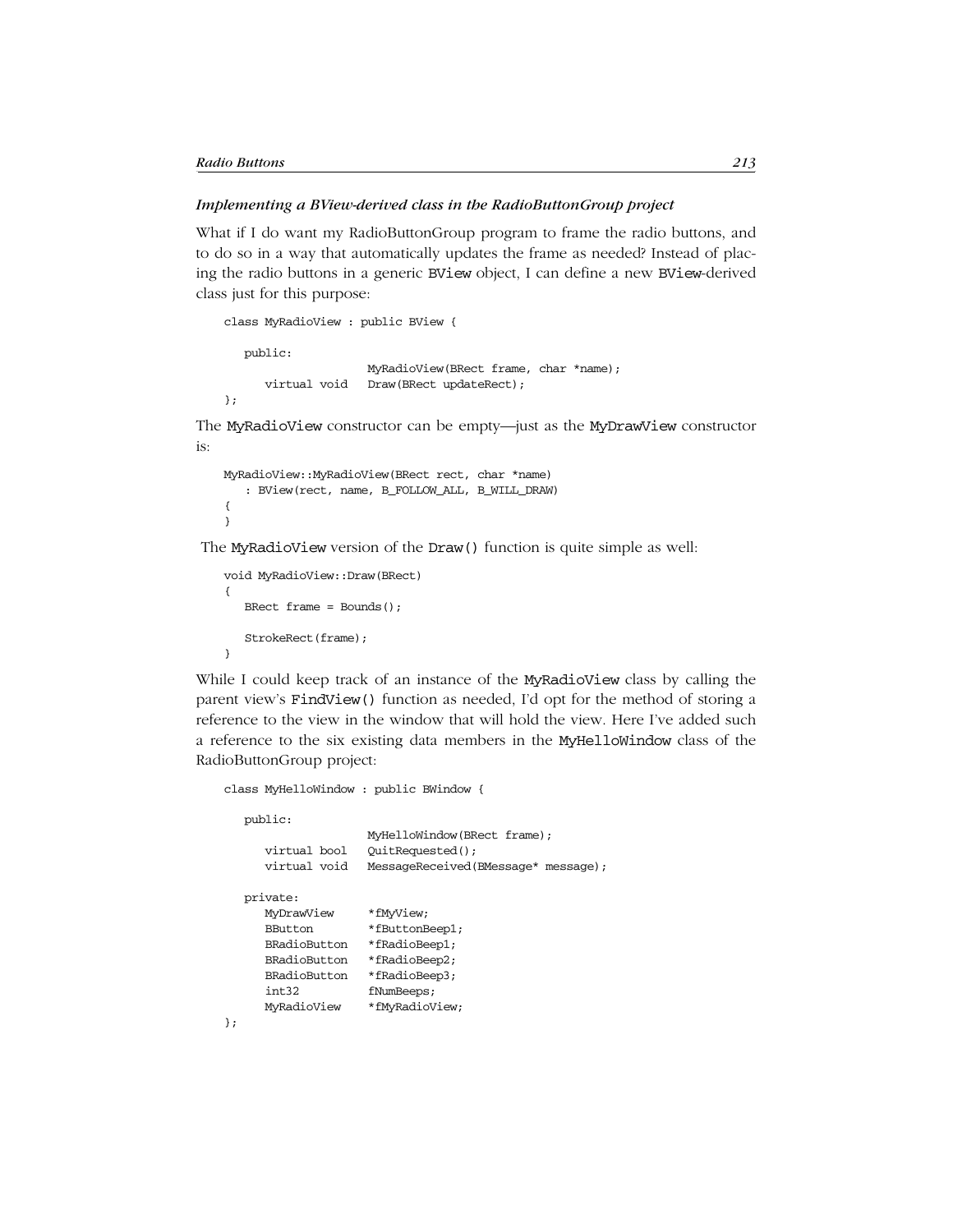To create a MyRadioView object, I replace the generic BView creation code in the MyHelloWindow constructor with the following:

```
fMyRadioView = new MyRadioView(radioGroupRect, "RadioView");
fMyView->AddChild(fMyRadioView);
```
Now, when a radio button is created, I add it to the MyRadioView object fMyRadioView, like this:

```
fRadioBeep1 = new BRadioButton(radioBeep1Rect, radioBeep1Name,
                                radioBeep1Label,
                                new BMessage(RADIO_BEEP_1_MSG));
```
fMyRadioView ->AddChild(fRadioBeep1);

Thanks to the Draw() function of the MyRadioView class, the new radio button group will have a border drawn around it, exactly as was shown back in Figure 6-10. Better yet, obscuring the window and then bringing it back to the forefront doesn't cause the border to disappear—the update message that the Application Server sends to the MyHelloWindow window results in the calling of the Draw() function of each "out-of-date" view in the window.

If you want to see all of the code for this new version of the RadioButtonGroup program, you'll find it in the RadioButtonGroupFrame project.



If you've followed this discussion, you should be able to quickly answer the following question: in the original RadioButtonGroup project, why didn't I create a new BView-derived class like the MyRadioView class and use an object of that type to hold the radio buttons? Answer: because I use the radio button view only as a means to group the radio buttons together—I don't draw to the view. The simple approach of creating a BView on the fly works for that purpose.

# *Text Fields*

The BTextControl class is used to add a text field to a window. A text field consists of both a static, uneditable label and an editable field that allows the user to enter a single line of text. The label appears to the left of the editable field, and is generally used to provide the user with an idea of what to enter in the editable field ("Enter your age in years:" is an example).

A text field is often handled like a checkbox or radio button: no immediate action is taken by the program in response to the user's action. Typically, the program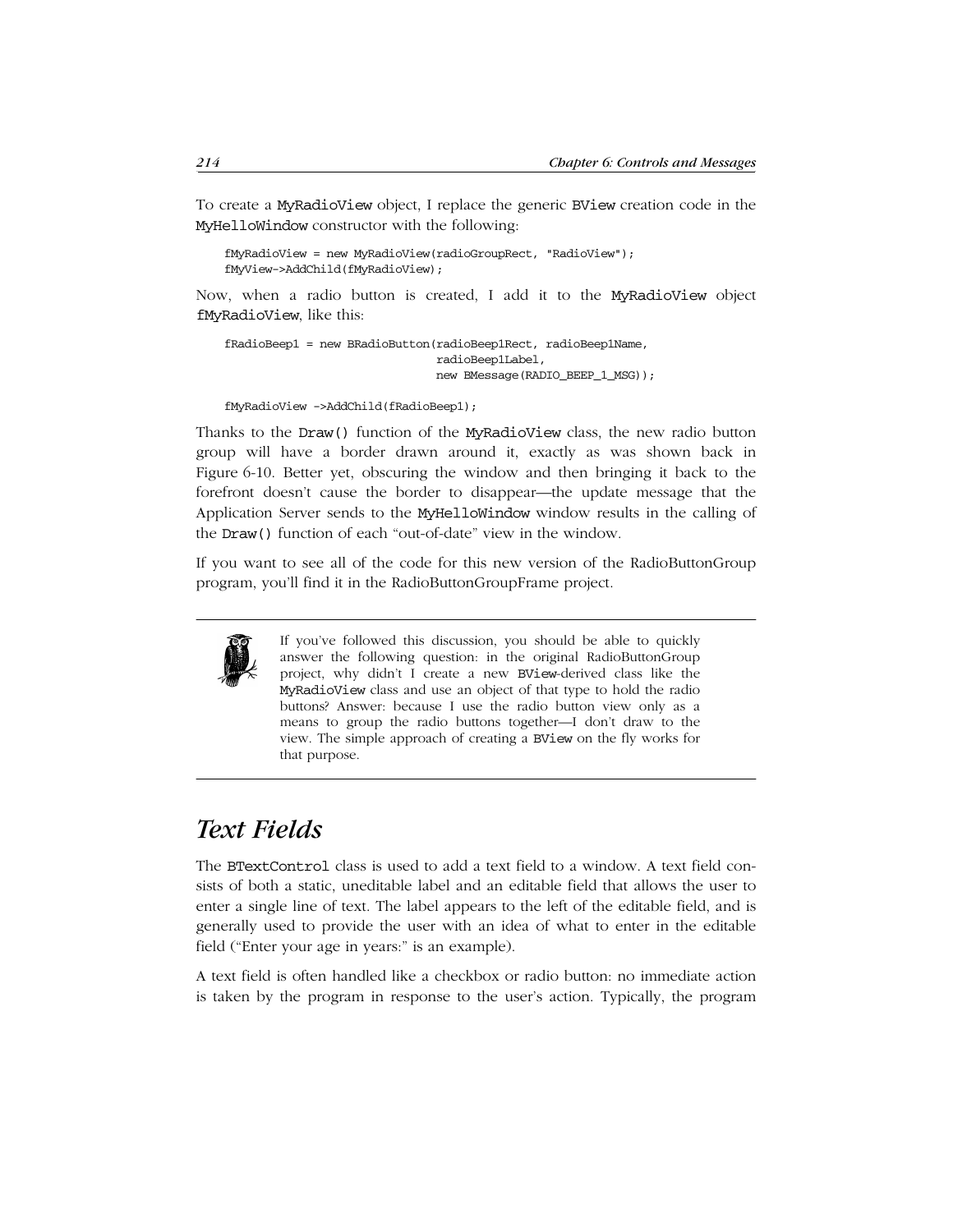acquires the text in the text field only when a button labeled OK, Accept, Save, or something similar is clicked on.

If your program needs to get or set the editable text of a text field as soon as the user has finished typing, the BTextControl accommodates you. Like other controls, a text field issues a message that will be received by the MessageReceived() function of the control's window. Such a message is sent when the control determines that the user has finished entering text in the editable field, as indicated by a press of the Enter, Return, or Tab key or a mouse button click in the editable field of a different text field control. In all of these instances, the text that was previously in the editable field must have been modified in order for the control to send the message. If the user, say, clicks in an editable field of a text field, then presses the Enter key, no message will be sent.

### *Creating a Text Field*

The BTextControl constructor has six parameters common to all controls, along with a text parameter that specifies a string that is to initially appear in the editable field of the text field control:

```
BTextControl(BRect frame,
            const char *name,
            const char *label,
            const char *text,
             BMessage *message,
            uint32 resizingMode = B_FOLLOW_LEFT | B_FOLLOW_TOP,
             uint32 flags = B_WILL_DRAW | B_NAVIGABLE)
```
Passing a string in the text parameter of the BTextControl constructor is useful if you want to alert the user that a default string or value is to be used in the event that the user doesn't enter a string or value. If a value of NULL is passed as the text parameter, no text initially appears in the editable field.

As with all control types, you must define a unique message constant that will be paired with the control. To assist in keeping track of the text field control, you can optionally include a data member in the window class in which the control is to reside:

```
#define TEXT_FIELD_MSG 'txtf'
class MyWindow : public BWindow {
   ...
   private:
      BView *fView;
      BTextControl *fTextField;
}
```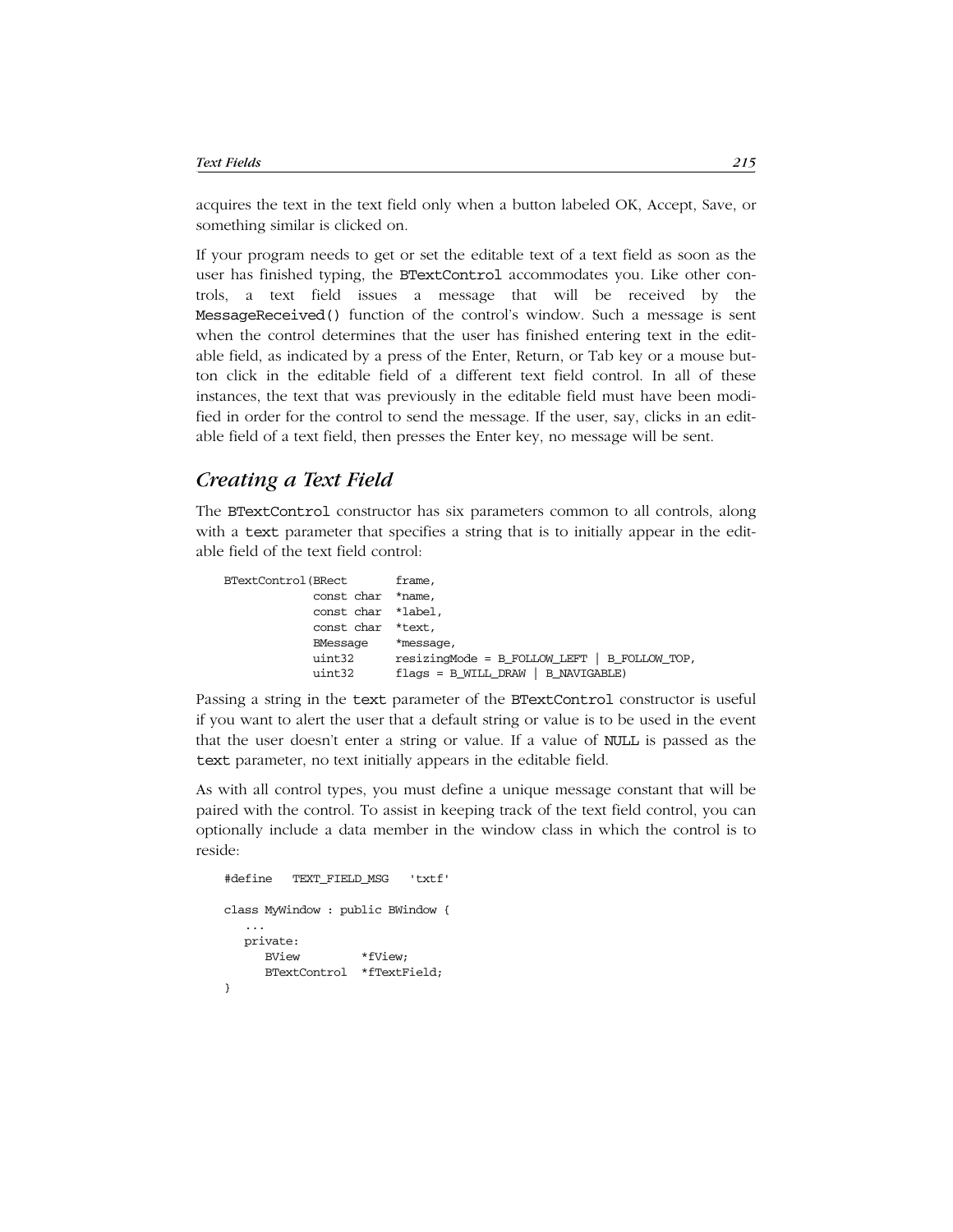To create the control, pass the BTextControl constructor a boundary rectangle, name, static text label, initial editable text, and a new BMessage object. Then add the new text field to the view the control will reside in:

```
BRect textFieldRect(20.0, 20.0, 120.0, 50.0);
fTextField = new BTextControl(textFieldRect, "TextField",
                               "Number of dependents:", "0",
                               new BMessage(TEXT_FIELD_MSG));
```

```
fMyView->AddChild(fTextField);
```
# *Getting and Setting the Text*

After creating a text field control, your program can obtain or set the editable field text at any time. To obtain the text currently in the text field, invoke the BTextControl member function Text(). Here, the text in a control is returned to the program and saved to a string named textFieldText:

char \*textFieldText;

```
textFieldText = fTextField->Text();
```
The text that appears in the editable field of the control is initially set in the BTextControl constructor, and is then edited by the user. The contents of the editable field can also be set at any time by your program by invoking the BTextControl member function SetText(). This routine overwrites the current contents of the editable field with the string that was passed to SetText(). Here the current contents of a control's editable field are obtained and checked for validity. If the user-entered string isn't consistent with what's expected, the string "Invalid Entry" is written in place of the incorrect text the user entered:

```
char *textFieldText;
bool textValid;
textFieldText = fTextField->Text();
...
// check for validity of user-entered text that's now held in textFieldText
...
if (!textValid)
    fTextField->SetText("Invalid Entry");
```
# *Reproportioning the Static Text and Editable Text Areas*

The label parameter specifies the static text that is to appear to the left of the editable field. If NULL is passed here, all of the control's boundary rectangle (as defined by the frame parameter) is devoted to the text field. Any label string other than NULL tells the constructor to devote half the width of the frame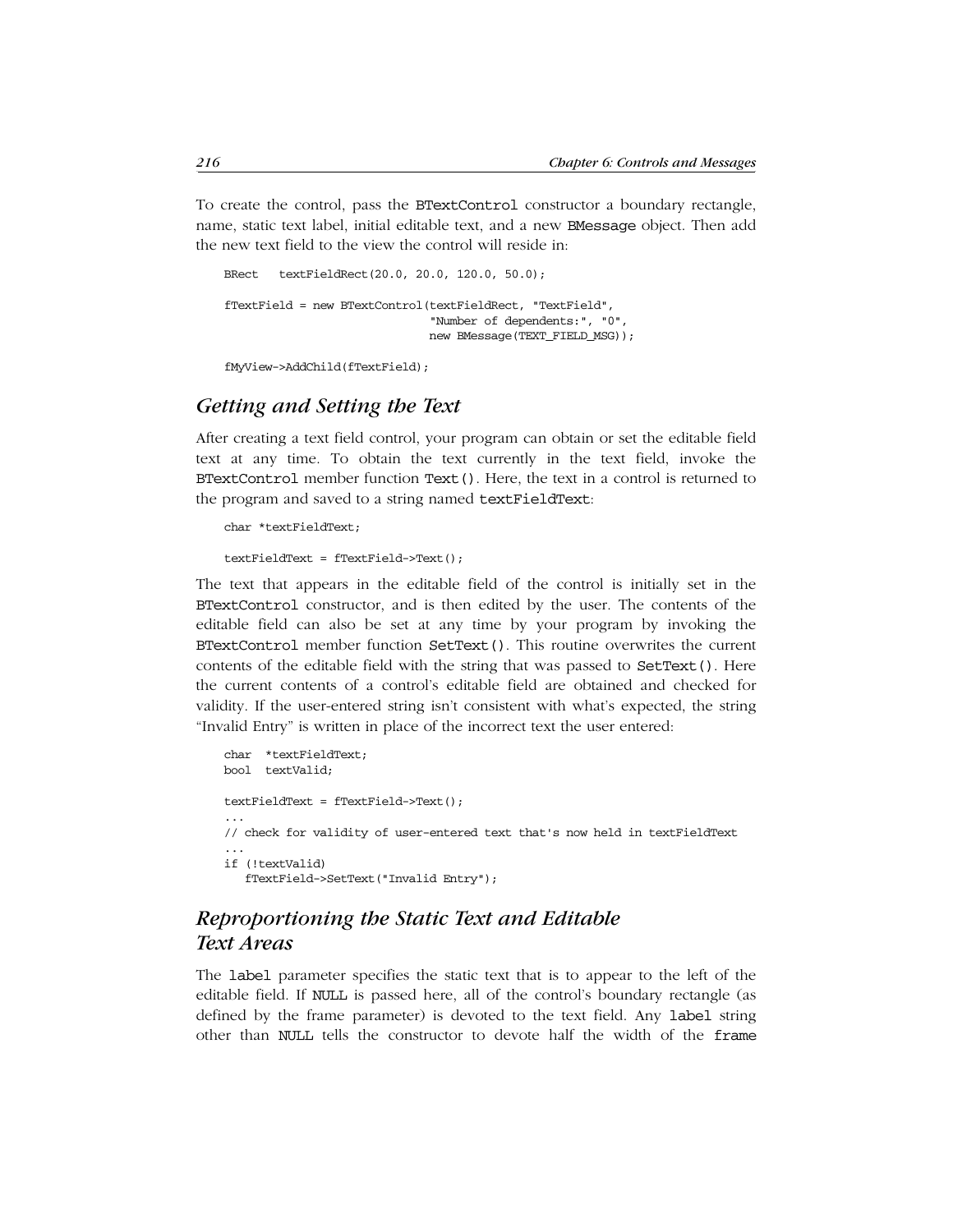rectangle to the static text label and the other half of this rectangle to the editable text area. Consider this snippet:

```
BRect textFieldRect(20.0, 60.0, 220.0, 90.0);
fTextField = new BTextControl(textFieldRect, "TextField",
                               "Name:", "George Washington Carver",
                               new BMessage(TEXT_FIELD_MSG));
```

```
fMyView->AddChild(fTextField);
```
In this code, a text field control with a width of 200 pixels is created. By default, the static text field and the editable text field of the control each have a width that is one-half of the control's boundary rectangle, or 100 pixels. The result is shown in the top window in Figure 6-12. Because the label is a short string, and because the value that might be entered in the editable text field may be a long string, it would make sense and be more aesthetically pleasing to change the proportions of the two text areas. Instead of devoting 100 pixels to the static text label "Name:", it would be better to give that text just, say, 35 pixels of the 200 pixels that make up the control's width. Such reproportioning is possible using the BTextControl member function SetDivider().

|                 | 唒<br>My Hello                  |
|-----------------|--------------------------------|
| Name:           | George Washingtor              |
| <b>My Hello</b> | 唒                              |
|                 | Name: George Washington Carver |

*Figure 6-12. The two areas of a text field control can be proportioned in different ways*

When passed a floating-point value, SetDivider() re-establishes the dividing point between the two text areas of a text field control. SetDivider() uses the BTextControl object's local coordinate system (meaning that the left edge of the text edit control has a value of 0.0, regardless of where the control is positioned in a window). The following addition to the above snippet changes the ratio to 35 pixels for the static text field and 165 pixels for the editable text field. The bottom window in Figure 6-12 shows the result. Notice that the placement and overall width of the control are unaffected by the call to SetDivider().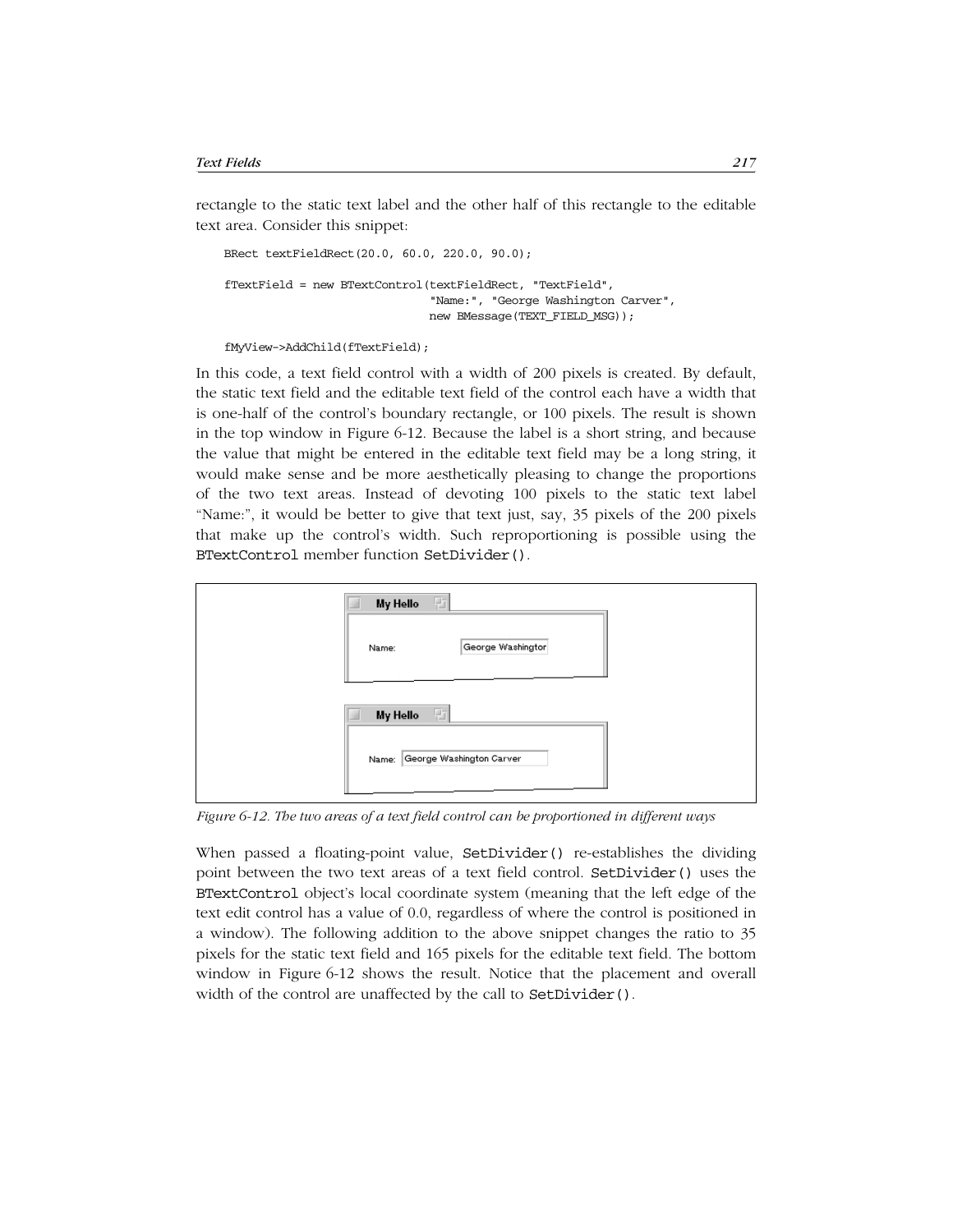float xCoordinate = 35.0;

fTextField->SetDivider(xCoordinate);

# *Text Field Example Project*

The TextField project demonstrates how to include a text field in a window, obtain that control's user-entered string, and make use of that string elsewhere. When the user clicks the window's button, the program gets the string from the text field and uses that string as the new label for the push button. Figure 6-13 shows the program's window after the button has been clicked.

| 面<br>My Hello                    |  |
|----------------------------------|--|
| Click the button                 |  |
| Enter New Button Name:  Beep Me! |  |
| Beep Me!                         |  |

*Figure 6-13. The window that results from running the TextField program*

### *Preparing the window class for the text field*

The *MyHelloWindow.h* header file is edited to include a control message constant for the window's two controls.

#define BUTTON\_BEEP\_1\_MSG 'bep1' #define TEXT\_NEW\_TITLE\_MSG 'newT'

To keep track of the window's views, the MyHelloWindow class now holds three data members:

class MyHelloWindow : public BWindow { public: MyHelloWindow(BRect frame); virtual bool QuitRequested(); virtual void MessageReceived(BMessage\* message); private: MyDrawView \*fMyView; BButton \*fButtonBeep1; BTextControl \*fTextNewTitle; };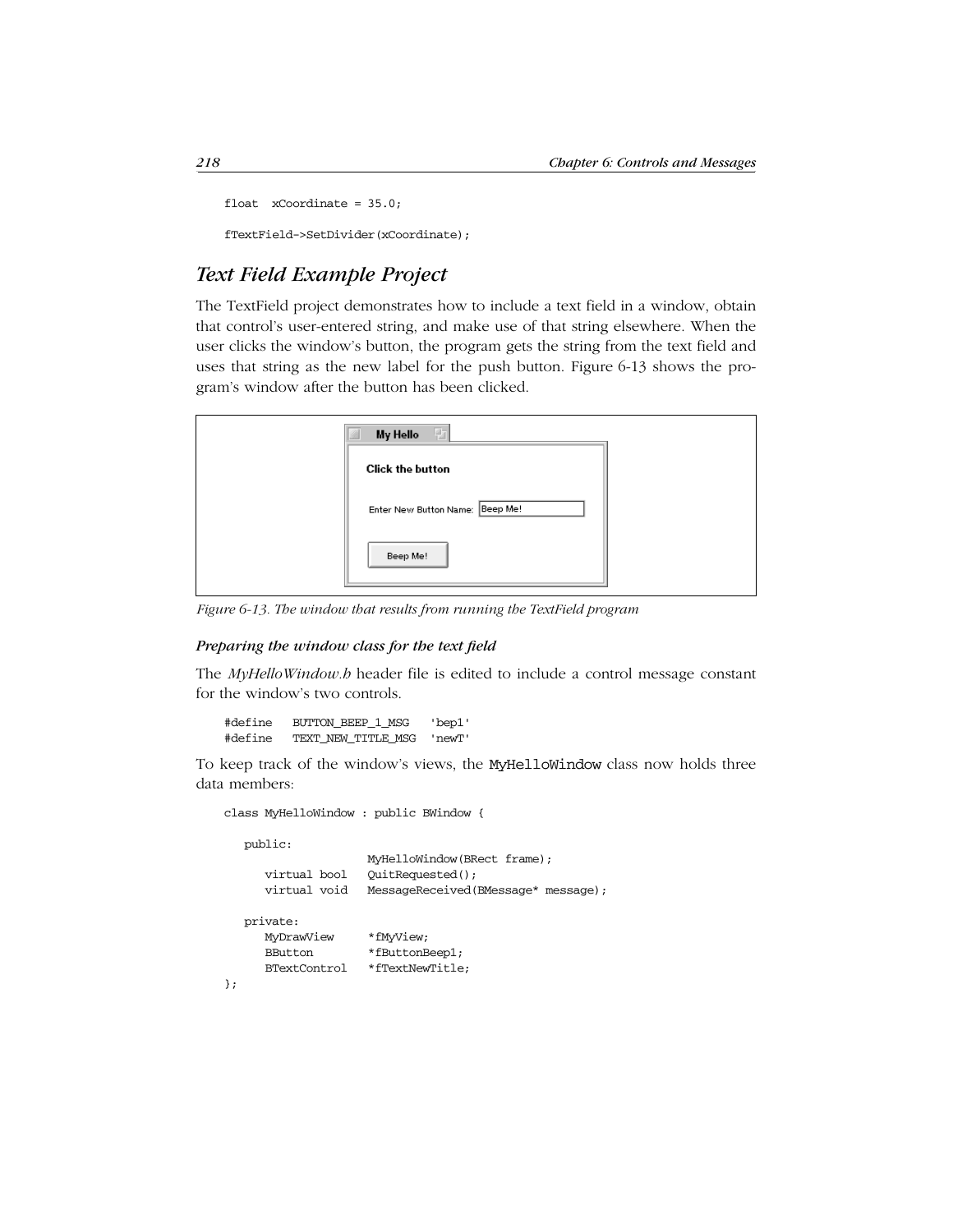### *Creating the text field*

The text field and button information are defined together just before the implementation of the MyHelloWindow constructor. The push button label will initially be "Beep One" and the text that will appear initially in the editable field of the text field control is the string "Beep Me!":

| BRect      | buttonBeep1Rect(20.0, 105.0, 110.0, 135.0);    |  |  |
|------------|------------------------------------------------|--|--|
| BRect      | textNewTitleRect(20.0, 60.0, 260.0, 90.0);     |  |  |
| const char | $*$ buttonBeep1Name = "Beep1";                 |  |  |
| const char | *textNewTitleName = "TextTitle";               |  |  |
| const char | $*buttonBeep1Label = "Beep One";$              |  |  |
| const char | *textNewTitleLabel = "Enter New Button Name:"; |  |  |
| const char | *textNewTitleText = "Beep Me!";                |  |  |

The MyHelloWindow constructor creates the window's main view, then creates and adds the button control and text field control to that view:

```
MyHelloWindow::MyHelloWindow(BRect frame)
     : BWindow(frame, "My Hello", B_TITLED_WINDOW, B_NOT_RESIZABLE)
{
    frame.OffsetTo(B_ORIGIN);
    fMyView = new MyDrawView(frame, "MyDrawView");
    AddChild(fMyView);
    fButtonBeep1 = new BButton(buttonBeep1Rect, buttonBeep1Name,
                                buttonBeep1Label,
                                new BMessage(BUTTON_BEEP_1_MSG));
    fMyView->AddChild(fButtonBeep1);
    fTextNewTitle = new BTextControl(textNewTitleRect, textNewTitleName,
                                      textNewTitleLabel, textNewTitleText,
                                     new BMessage(TEXT_NEW_TITLE_MSG));
    fMyView->AddChild(fTextNewTitle);
   Show();
}
```
### *Handling a text field entry and a button click*

A program can make use of a text field control in two ways. First, a window can obtain the user-entered text from a text field control at any time—without regard for whether the text field has issued a message. Second, a window can await a message sent by the text field and then respond. The MessageReceived() function demonstrates both these options.

When the window's push button is clicked, the window receives a message from the button. At that time, the editable text of the text field control is retrieved and used in a call to the button's SetLabel() function. While the retrieving of the text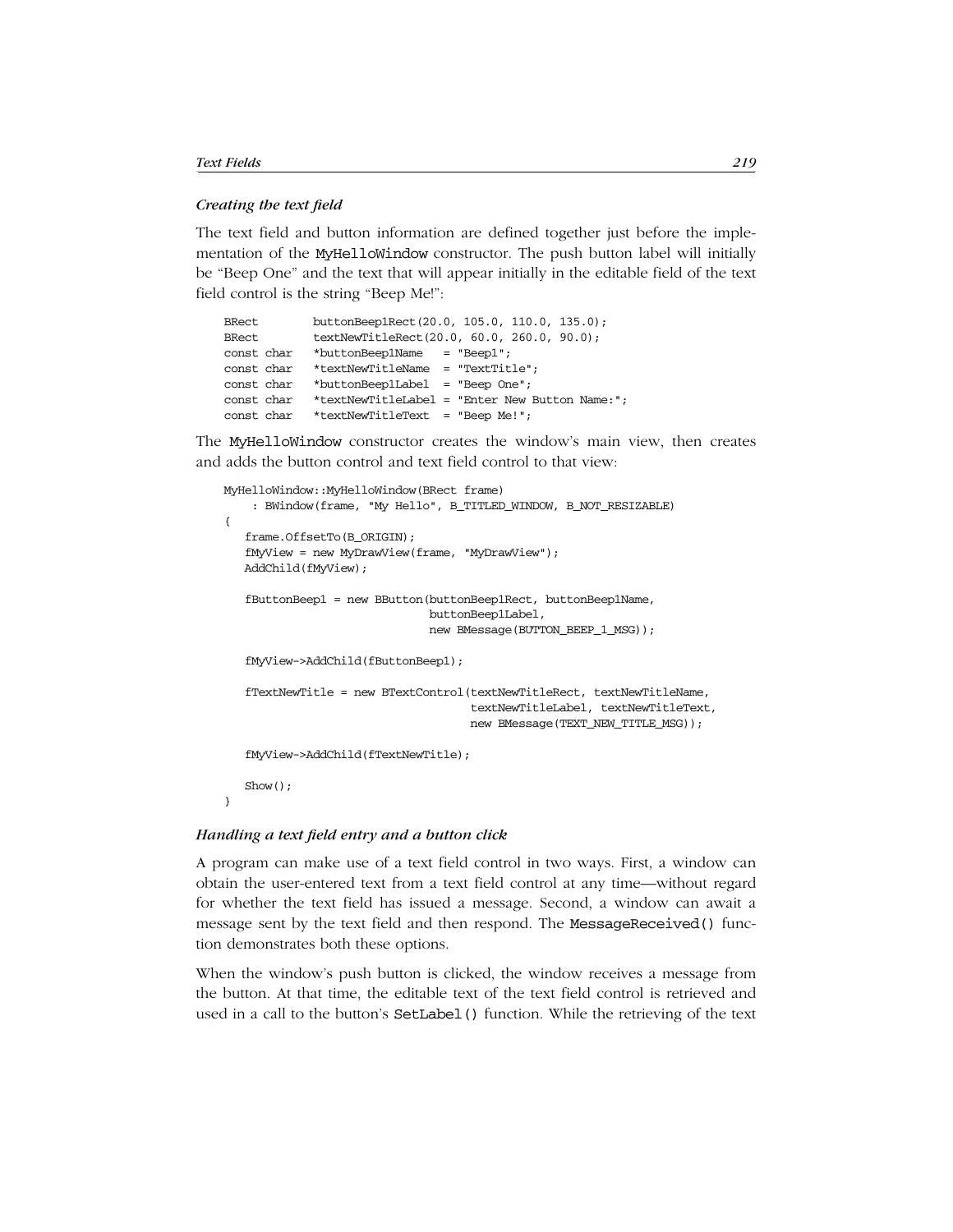field control's editable text takes place in response to a message, that message is one issued by the push button—not the text field control.

When the user clicks in the text field, that control becomes the focus view. Recall from Chapter 4 that a window can have only one focus view, and that view becomes the recipient of keystrokes. Once a text field is the focus view (as indicated by the editable text field being highlighted and the I-beam appearing in it), and once that control's editable text has been altered in any way, the control is capable of sending a message. That happens when the user presses the Return, Enter, or Tab key. In response to a message sent by the text field control, MessageReceived() resets the push button's label to its initial title of "Beep One" (as defined by the buttonBeep1Label constant):

```
void MyHelloWindow::MessageReceived(BMessage* message)
{
    switch(message->what)
    {
       case BUTTON_BEEP_1_MSG:
          char *textFieldText;
          textFieldText = fTextNewTitle->Text();
          fButtonBeep1->SetLabel(textFieldText);
          beep();
          break;
       case TEXT_NEW_TITLE_MSG:
          fButtonBeep1->SetLabel(buttonBeep1Label);
          break;
       default:
          BWindow::MessageReceived(message);
    }
}
```
# *Multiple Control Example Project*

The numerous example projects in this chapter demonstrated how to incorporate one, or perhaps two, types of controls in a window. Your real-world program might very well include numerous controls. ControlDemo is such a program—its one window holds the six controls shown in Figure 6-14.

To use ControlDemo, enter a number in the range of 1 to 9 in the text field control, click a radio button control to choose one of three drawing colors, then click the Draw button. The ControlDemo program responds by drawing colored, overlapping circles. The number of circles drawn is determined by the value entered in the text field. Before drawing the circles, ControlDemo erases the drawing area so you can try as many combinations of circles and colors as you want. You can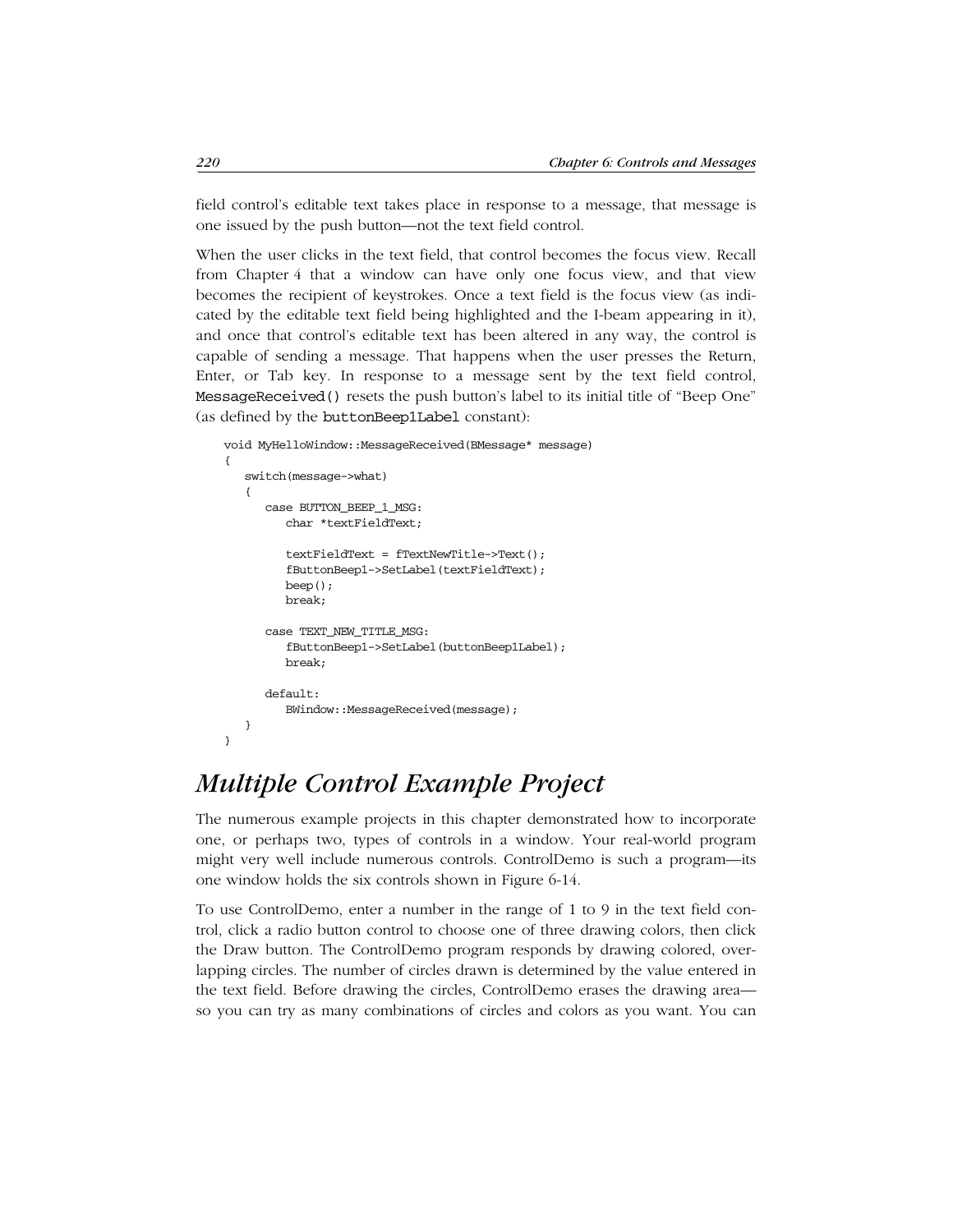

*Figure 6-14. The window that results from running the ControlDemo program*

also click the Disable colors checkbox to disable the radio buttons and force drawing to take place in the last selected color.

# *Preparing the Window Class for the Controls*

The program's window holds six controls, so you can expect to see six application-defined message constants in the *MyHelloWindow.h* file:

| #define | BUTTON DRAW MSG        | 'draw' |
|---------|------------------------|--------|
| #define | RADIO RED MSG          | 'rred' |
| #define | RADIO GREEN MSG        | 'rgrn' |
| #define | RADIO BLACK MSG        | 'rblk' |
| #define | TEXT NUM CIRCLES MSG   | 'crcl' |
| #define | CHECKBOX SET COLOR MSG | 'setc' |

Each control is kept track of by a data member in the MyHelloWindow class. There's also the familiar data member that exists to keep track of the window's main view:

class MyHelloWindow : public BWindow { public: MyHelloWindow(BRect frame); virtual bool QuitRequested(); virtual void MessageReceived(BMessage\* message); private: MyDrawView \*fMyView; BTextControl \*fTextNumCircles; BCheckBox \*fCheckBoxSetColor; BRadioButton \*fRadioRed; BRadioButton \*fRadioGreen; BRadioButton \*fRadioBlack; BButton \*fButtonDraw; };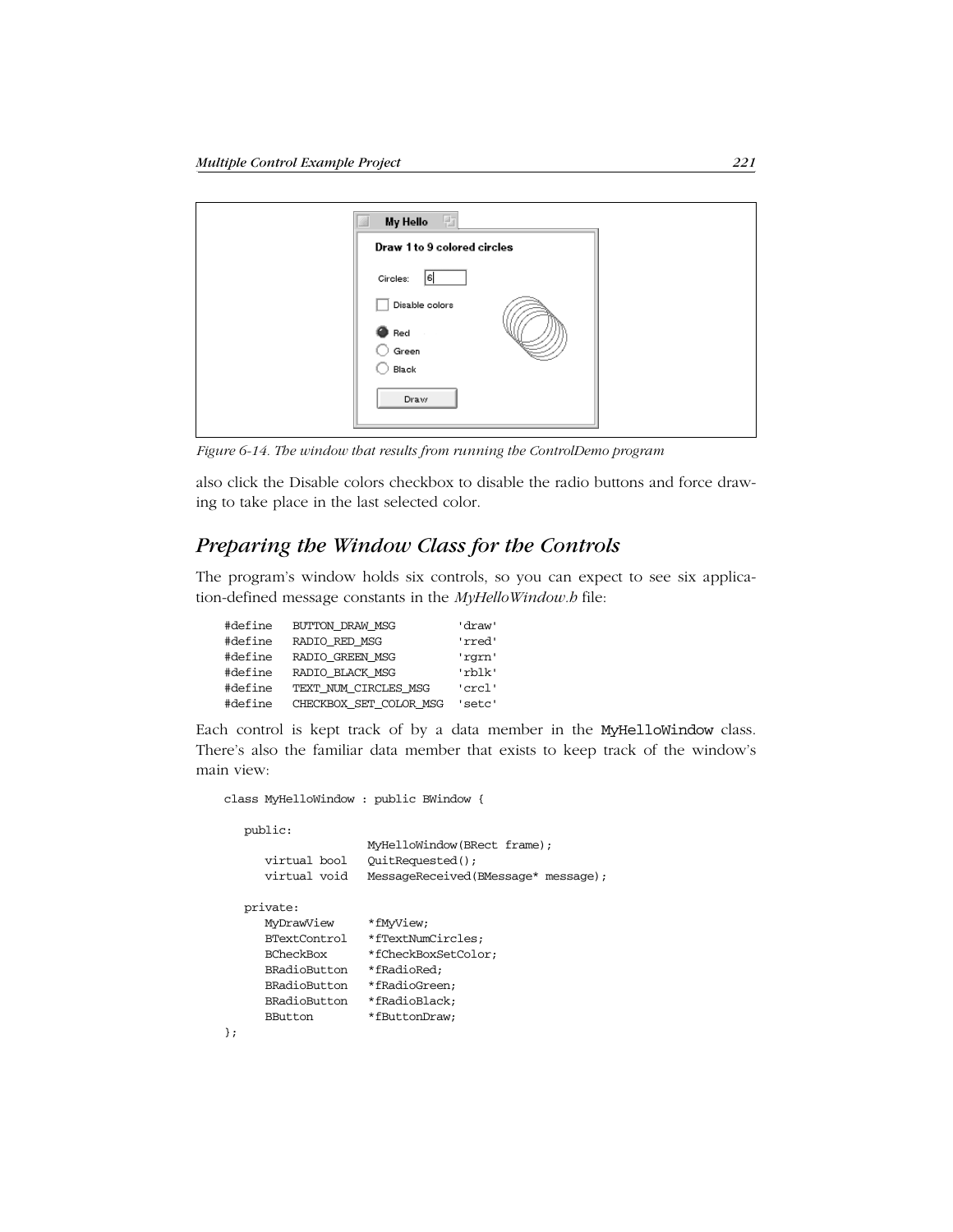# *Creating the Controls*

All of the variables that are to be used as arguments to the control constructors are declared together in *MyHelloWindow.cpp*. Each of the controls is then created in the MyHelloWindow constructor. There are no surprises here—just use new with the appropriate control constructor and assign the resulting object to the proper MyHelloWindow data member.

You should be quite familiar with this process by now. To see the complete MyHelloWindow constructor listing, refer to *MyHelloWindow.cpp*.

# *Handling the Messages*

All application-defined control messages are handled in the body of the switch statement in MessageReceived(). The checkbox message is handled by first checking the control's value, then disabling or enabling the three radio buttons as appropriate:

```
case CHECKBOX_SET_COLOR_MSG:
    int32 checkBoxState;
    checkBoxState = fCheckBoxSetColor->Value();
    if (checkBoxState == B_CONTROL_ON) {
       fRadioRed->SetEnabled(false);
       fRadioGreen->SetEnabled(false);
       fRadioBlack->SetEnabled(false);
    }
    else {
       fRadioRed->SetEnabled(true);
       fRadioGreen->SetEnabled(true);
       fRadioBlack->SetEnabled(true);
    }
    break;
```
Each of the radio buttons does nothing more than set the high color to an RGB color that matches the button's label:

```
case RADIO_RED_MSG:
    fMyView->SetHighColor(255, 0, 0, 255);
   break;
case RADIO_GREEN_MSG:
    fMyView->SetHighColor(0, 255, 0, 255);
    break;
case RADIO_BLACK_MSG:
    fMyView->SetHighColor(0, 0, 0, 255);
    break;
```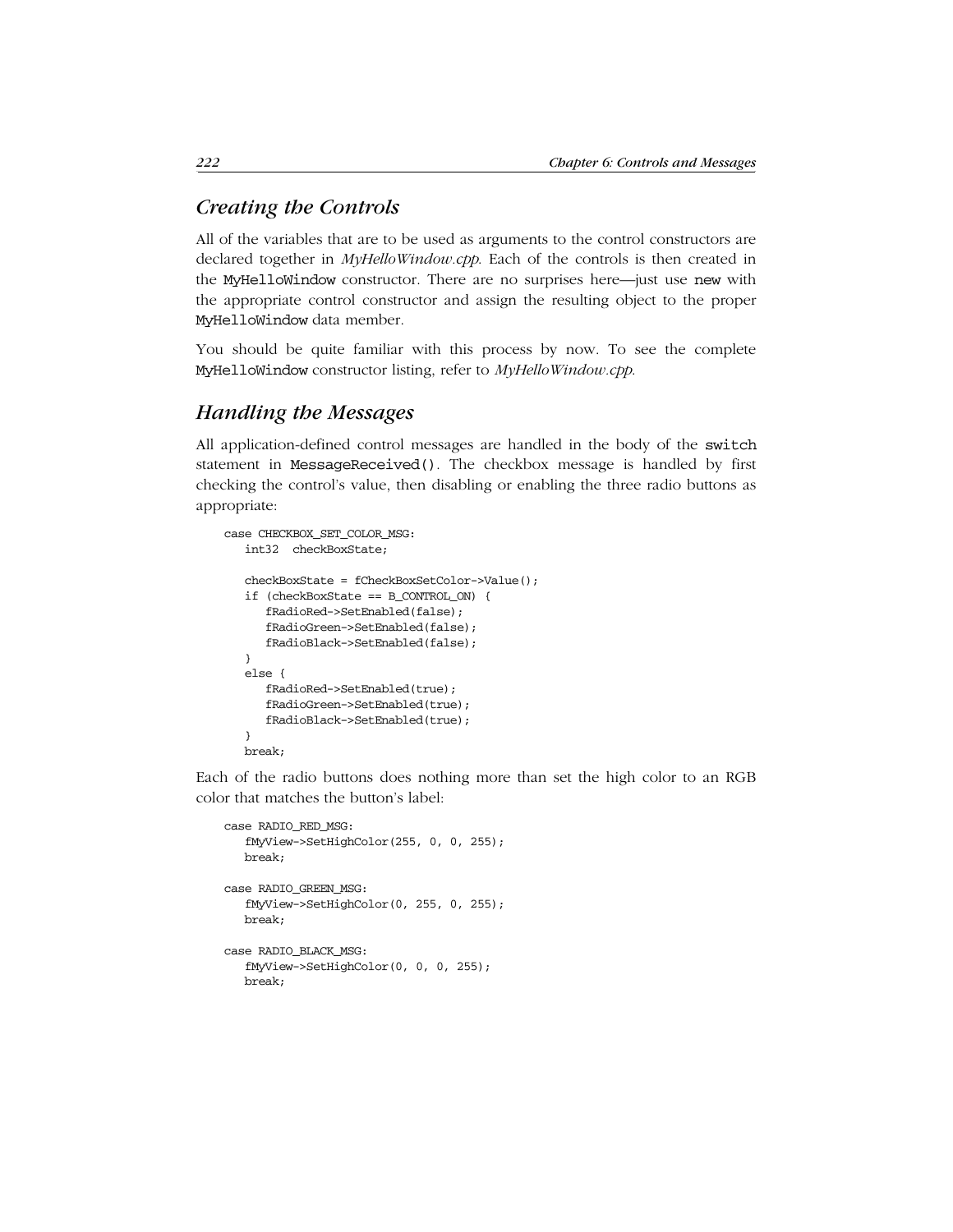Clicking the Draw button results in a number of colored circles being drawn. Here the text field value is obtained to see how many circles to draw, and the high color is used in the drawing of those circles. Before drawing the circles, any old drawing is erased by whiting out an area of the window that is at least as big as the drawing area:

```
case BUTTON_DRAW_MSG:
    int32 numCircles;
    int32 i;
    BRect areaRect(160.0, 70.0, 270.0, 180.0);
   BRect circleRect(160.0, 70.0, 210.0, 120.0);
    const char *textFieldText;
    textFieldText = fTextNumCircles->Text();
  numCircles = (int32) textFieldText[0] - 48;if (\text{numCircles} < 1) || (\text{numCircles} > 9)) numCircles = 5;
    fMyView->FillRect(areaRect, B_SOLID_LOW);
    for (i=1; i<=numCircles; i++) {
       fMyView->StrokeEllipse(circleRect, B_SOLID_HIGH);
       circleRect.OffsetBy(4.0, 4.0);
    }
   break;
```
The text field message is completely ignored. The program obtains the editable text when the user clicks the Draw button. As written, the program checks the text field input to see if the user entered a numeric character in the range of 1 to 9. If any other value (or character or string) has been entered, the program arbitrarily sets the number of circles to draw to five. This is a less-than-perfect way of doing things in that it allows the user to enter an invalid value. One way to improve the program would be to have the program react to a text field control message. That type of message is delivered to MessageReceived() when the user ends a typing session (that is, when the user clicks elsewhere, or presses the Enter, Return, or Tab key). MessageReceived() could then check the user-entered value and, if invalid, set the editable text area to a valid value (and, perhaps, post a window that informs the user what has taken place).

# *Modifying the ControlDemo Project*

What the program draws isn't important to the demonstration of how to include a number of controls in a window. With the graphics information found in Chapter 4 you should be able to modify ControlDemo so that it draws something far more interesting. Begin by enlarging the window so that you have some working room. In the *MyHelloWorld.cpp* file, change the size of the BRect passed to the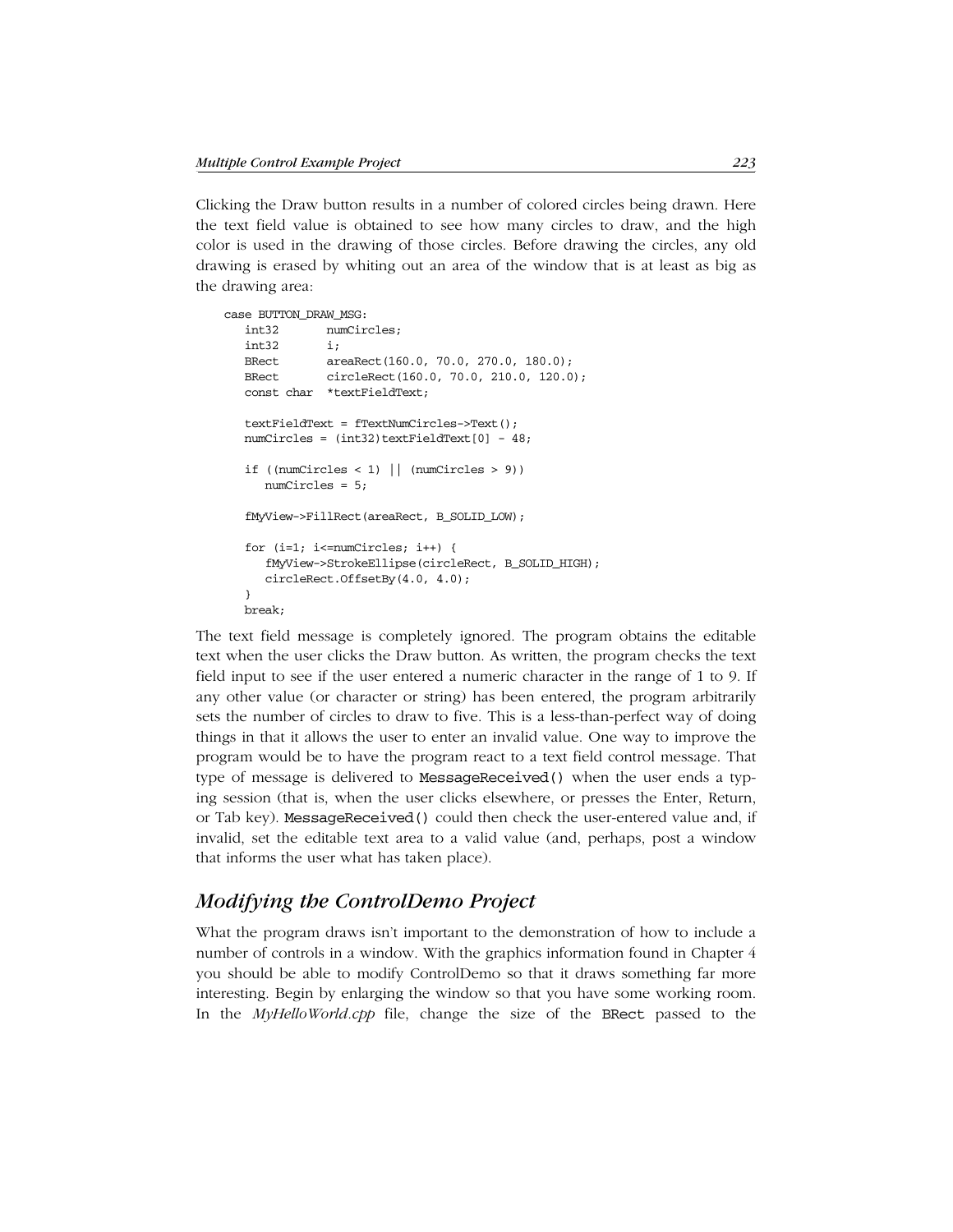MyHelloWindow constructor. Here I'm setting the window to have a width of 500 pixels and a height of 300 pixels:

```
aRect.Set(20, 30, 520, 430);
fMyWindow = new MyHelloWindow(aRect);
```
Limiting drawing to only three colors isn't a very user-friendly thing to do, so your next change might be to include a BColorControl object that lets the user choose any of the 256 system colors. The details of working with a color control were covered back in Chapter 5. Recall that you can easily support this type of control by first adding a BColorControl data member to the MyHelloWindow class:

```
class MyHelloWindow : public BWindow {
       ...
       ...
       BColorControl *fColorControl;
};
```
Then, in the MyHelloWindow constructor, create the control and add it to the window. You'll need to determine the appropriate coordinates for the BPoint and a suitable Be-defined constant for the color\_control\_layout in order to position the color control in the window you're designing:

```
BPoint leftTop(20.0, 50.0);
color_control_layout matrix = B_CELLS_4x64;
long cellside = 16;
fColorControl = new BColorControl(leftTop, matrix, cellSide, "ColorControl");
AddChild(fColorControl);
```
Finally, when it comes time to draw, check to see which color the user has selected from the color control. You can do that when the user clicks the Draw button:

```
void MyHelloWindow::MessageReceived(BMessage* message)
    switch(message->what)
    {
       case BUTTON_DRAW_MSG:
          rgb_color userColorChoice;
          userColorChoice = fColorControl->ValueAsColor();
          SetHighColor(userColorChoice);
          // now load up this section with plenty of graphics-drawing code
          break;
       ...
       ...
       default:
```
{